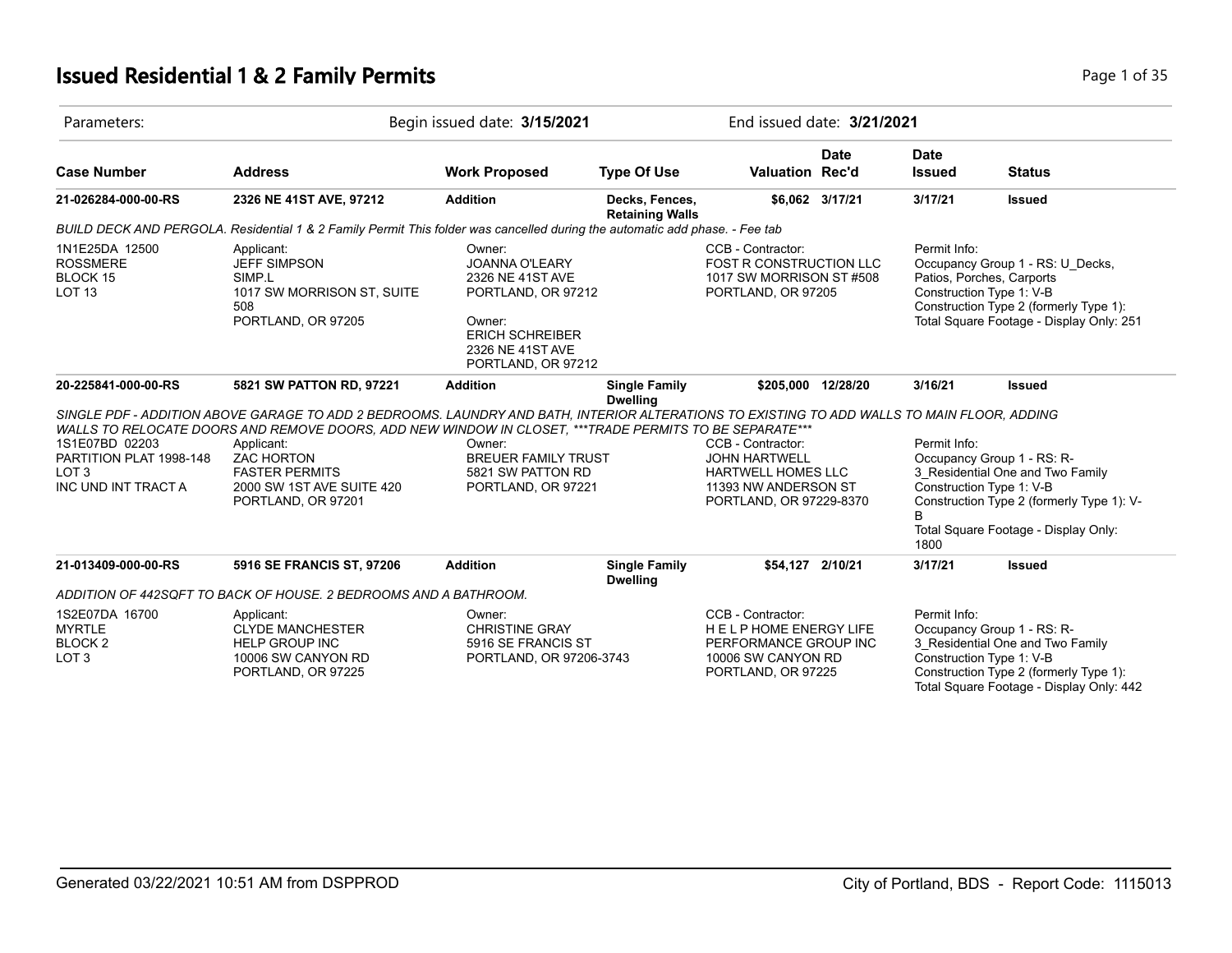# **Issued Residential 1 & 2 Family Permits Page 1 and 2011 12 July 12011 1202 1204 2 Page 2 of 35**

| <b>Case Number</b>                                                                 | <b>Address</b>                                                                                                                                          | <b>Work Proposed</b>                                                                                      | <b>Type Of Use</b>                      | <b>Valuation Rec'd</b>                                                                                                                                                                                                              | <b>Date</b>       | <b>Date</b><br><b>Issued</b>                                                                                                                                                                             | <b>Status</b>                                                                                                                                                                       |
|------------------------------------------------------------------------------------|---------------------------------------------------------------------------------------------------------------------------------------------------------|-----------------------------------------------------------------------------------------------------------|-----------------------------------------|-------------------------------------------------------------------------------------------------------------------------------------------------------------------------------------------------------------------------------------|-------------------|----------------------------------------------------------------------------------------------------------------------------------------------------------------------------------------------------------|-------------------------------------------------------------------------------------------------------------------------------------------------------------------------------------|
| 20-156453-DFS-01-RS                                                                | 5627 SW 45TH AVE, 97221                                                                                                                                 | <b>Addition</b>                                                                                           | <b>Single Family</b><br><b>Dwelling</b> | \$20,000 1/5/21                                                                                                                                                                                                                     |                   | 3/15/21                                                                                                                                                                                                  | <b>Issued</b>                                                                                                                                                                       |
| SINGLE PDF. DFS FOR TRUSSES.                                                       |                                                                                                                                                         |                                                                                                           |                                         |                                                                                                                                                                                                                                     |                   |                                                                                                                                                                                                          |                                                                                                                                                                                     |
| 1S1E18DA 00200<br><b>NORHAM TR</b><br>LOT <sub>1</sub>                             | Applicant:<br><b>KYLE KRUGER</b><br>TM RIPPEY CONSULTING<br><b>ENGINEERS</b><br>7650 SW BEVELAND ST<br><b>TIGARD, OR 97223</b>                          | Owner:<br>PAMELA HUNTER<br>5627 SW 45TH AVE<br>PORTLAND, OR 97221                                         |                                         | CCB - Contractor:<br>PORTLAND REAL ESTATE<br>SOLUTIONS LLC<br>14915 SW 72ND AVENUE<br>PORTLAND, OR 97224                                                                                                                            |                   | Permit Info:<br>R<br>1445                                                                                                                                                                                | Occupancy Group 1 - RS: R-<br>3_Residential One and Two Family<br>Construction Type 1: V-B<br>Construction Type 2 (formerly Type 1): V-<br>Total Square Footage - Display Only:     |
| 20-207512-000-00-RS                                                                | 9529 N EDISON ST, 97203                                                                                                                                 | <b>Addition</b>                                                                                           | <b>Single Family</b><br><b>Dwelling</b> |                                                                                                                                                                                                                                     | \$67,309 10/26/20 | 3/17/21                                                                                                                                                                                                  | <b>Issued</b>                                                                                                                                                                       |
| 1N1W01CC 13500<br>ST JOHNS PK ADD<br>BLOCK 7<br><b>LOT 21</b>                      | BATHROOM. REPLACE FURNACE, ADD HEAT PUMP.<br>Applicant:<br>Thomas Jay<br>THOMAS JAY CONSTRUCTION<br><b>LLC</b><br>718 NE DEKUM ST<br>PORTLAND, OR 97211 | Owner:<br><b>JASON WALKER</b><br>9529 N EDISON ST<br>PORTLAND, OR 97203-1402                              |                                         | CREATE A NEW BASEMENT BEDROOM AND BATHROOM(2nd). NEW ADDITION HAS A NEW MAIN FLOOR POWDER ROOM(3rd), AND SECOND FLOOR MASTER<br>CCB - Contractor:<br>THOMAS JAY CONSTRUCTION<br><b>LLC</b><br>718 NE DEKUM ST<br>PORTLAND, OR 97211 |                   | Permit Info:<br>Occupancy Group 1 - RS: R-<br>3 Residential One and Two Family<br>Construction Type 1: V-B<br>Construction Type 2 (formerly Type 1): V-<br>B<br>Total Square Footage - Display Only: 711 |                                                                                                                                                                                     |
| 20-196338-000-00-RS                                                                | 7825 SE 66TH PL, 97206                                                                                                                                  | <b>Addition</b>                                                                                           | <b>Single Family</b><br><b>Dwelling</b> |                                                                                                                                                                                                                                     | \$24,982 10/6/20  | 3/16/21                                                                                                                                                                                                  | <b>Issued</b>                                                                                                                                                                       |
|                                                                                    | SINGLE PDF - NEW 154 SQ FT ADDITION ON MAIN FLOOR ADDING A MASTER BEDROOM **                                                                            |                                                                                                           | <b>TRADES SEPARATE</b>                  |                                                                                                                                                                                                                                     |                   |                                                                                                                                                                                                          |                                                                                                                                                                                     |
| 1S2E20CB 17100<br><b>BRIGHTON PK ADD</b><br>BLOCK <sub>9</sub><br>N 1/2 OF LOT 1&2 | Applicant:<br><b>ZACHARY RAY</b><br>P.O. BOX 66428<br>PORTLAND OR 97290                                                                                 | Owner:<br><b>JOSEPH CASEY</b><br>7825 SE 66TH PL<br>PORTLAND, OR 97206<br>Owner:<br>AVAROLN GLASSER-CASEY |                                         |                                                                                                                                                                                                                                     |                   | Permit Info:<br><sub>R</sub>                                                                                                                                                                             | Occupancy Group 1 - RS: R-<br>3 Residential One and Two Family<br>Construction Type 1: V-B<br>Construction Type 2 (formerly Type 1): V-<br>Total Square Footage - Display Only: 304 |
|                                                                                    |                                                                                                                                                         | 7825 SE 66TH PL<br>PORTLAND, OR 97206                                                                     |                                         |                                                                                                                                                                                                                                     |                   |                                                                                                                                                                                                          |                                                                                                                                                                                     |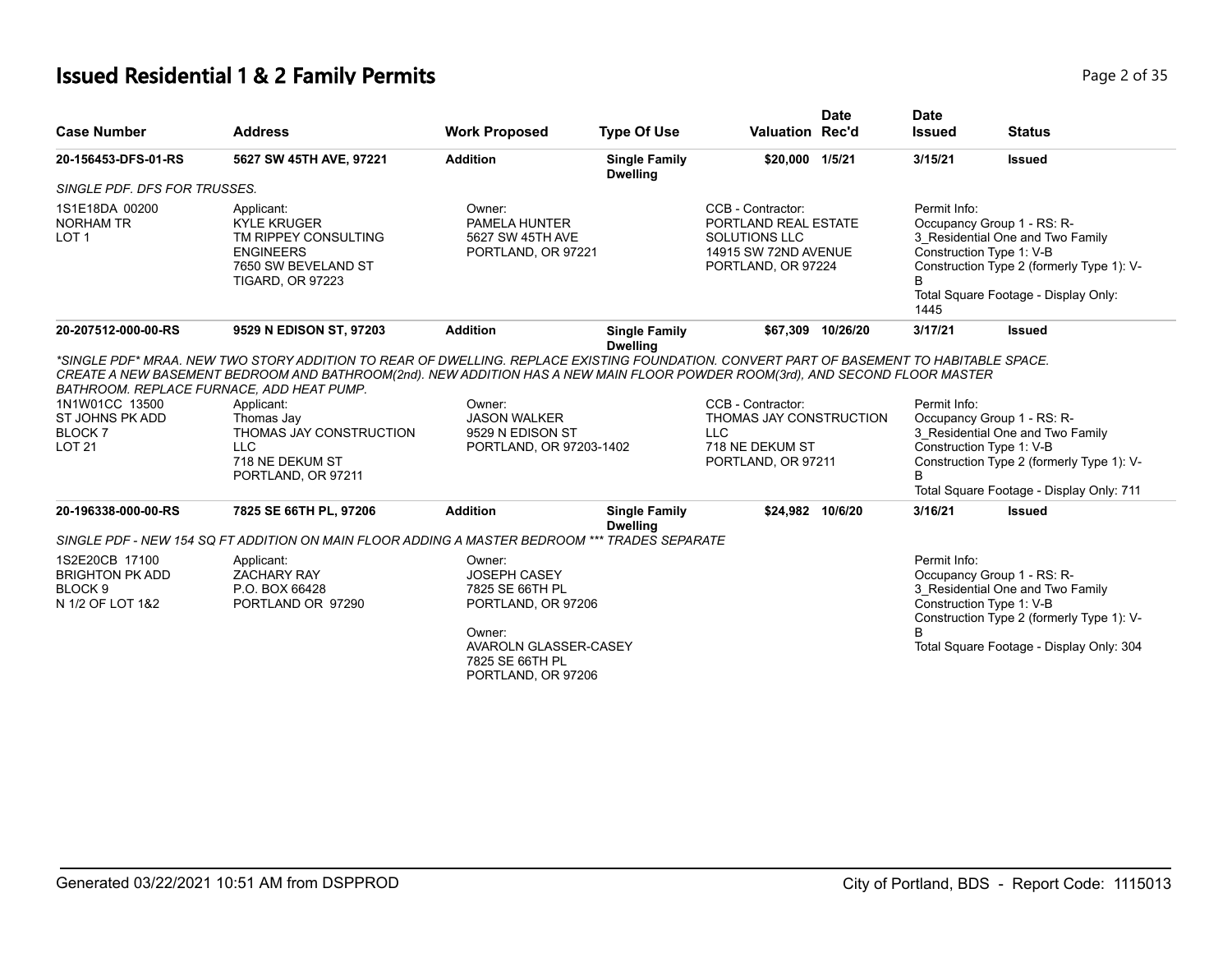## **Issued Residential 1 & 2 Family Permits Page 1 and 2011 12 and 2012 12:35** Page 3 of 35

|                                                                                                  |                                                                                                                                                                                                                                               |                                                                                                                                                             |                                         |                                                                                                                              | <b>Date</b>     | <b>Date</b>                                                                |                                                                                                                                                      |
|--------------------------------------------------------------------------------------------------|-----------------------------------------------------------------------------------------------------------------------------------------------------------------------------------------------------------------------------------------------|-------------------------------------------------------------------------------------------------------------------------------------------------------------|-----------------------------------------|------------------------------------------------------------------------------------------------------------------------------|-----------------|----------------------------------------------------------------------------|------------------------------------------------------------------------------------------------------------------------------------------------------|
| <b>Case Number</b>                                                                               | <b>Address</b>                                                                                                                                                                                                                                | <b>Work Proposed</b>                                                                                                                                        | <b>Type Of Use</b>                      | <b>Valuation Rec'd</b>                                                                                                       |                 | <b>Issued</b>                                                              | <b>Status</b>                                                                                                                                        |
| 20-171223-000-00-RS                                                                              | 4340 SW HAMILTON ST, 97221                                                                                                                                                                                                                    | <b>Addition</b>                                                                                                                                             | <b>Single Family</b><br><b>Dwelling</b> | \$92,000 10/8/20                                                                                                             |                 | 3/17/21                                                                    | <b>Issued</b>                                                                                                                                        |
|                                                                                                  | SINGLE PDF - MRAA: 725 SQ FT ADDITION ABOVE EXISTING ATTACHED BASEMENT GARAGE, INCLUDES: MASTER BEDROOM, BATH, CLOSET AND DECK; CHANGE USE<br>OF 2ND FLOOR BEDROOM TO DEN (NOT FOR SLEEPING) *** ELEC, MECH, PLUMB PERMITS TO BE SEPARATE *** |                                                                                                                                                             |                                         |                                                                                                                              |                 |                                                                            |                                                                                                                                                      |
| 1S1E17BB 02900<br>SECTION 17 1S 1E<br>TL 2900 0.54 ACRES                                         | Applicant:<br><b>RICHARD ADAMS</b><br><b>FASTER PERMITS</b><br>2000 SW 1ST AVENUE SUITE 420<br>PORTLAND, OR 97201                                                                                                                             | Owner:<br><b>CARSTEN SCHULTZ</b><br>4340 SW HAMILTON ST<br>PORTLAND, OR 97221<br>Owner:<br><b>NICOLE HEATH</b><br>4340 SW HAMILTON ST<br>PORTLAND, OR 97221 |                                         | CCB - Contractor:<br><b>OWEN BURKHOLDER</b><br>HIS BUILDERS LLC<br>PO BOX 967<br><b>BORING, OR 97009</b><br>BORING OR 97009  |                 | Permit Info:<br>Construction Type 1: V-B                                   | Occupancy Group 1 - RS: R-<br>3_Residential One and Two Family<br>Construction Type 2 (formerly Type 1):<br>Total Square Footage - Display Only: 725 |
| 20-223468-000-00-RS                                                                              | 3125 SE 78TH AVE, 97206                                                                                                                                                                                                                       | <b>Addition</b>                                                                                                                                             | <b>Single Family</b><br><b>Dwelling</b> | \$24,500 2/8/21                                                                                                              |                 | 3/15/21                                                                    | <b>Issued</b>                                                                                                                                        |
| Inspection 842.                                                                                  | SINGLE PDF - MUDROOM ADDITION 9X13F. REMOVE BACK PATIO AND ROOF IN SAME LOCATION. *** TRADES SEPARATE Septic Decommissioning Required. Call for                                                                                               |                                                                                                                                                             |                                         |                                                                                                                              |                 |                                                                            |                                                                                                                                                      |
| 1S2E08AD 08000<br>POWELL ST ADD<br>BLOCK <sub>9</sub><br><b>LOT 12</b>                           | Applicant:<br><b>ADAM LUCAS</b><br><b>HARDLINE DESIGN &amp;</b><br>CONSTRUCTION, INC.<br>8480 SE STRAWBERRY LN<br>MILWAUKIE, OR 97267                                                                                                         | Owner:<br><b>CHRISTOPHER RAY</b><br>3125 SE 78TH AVE<br>PORTLAND, OR 97206<br>Owner:<br><b>SARA RAY</b><br>3125 SE 78TH AVE<br>PORTLAND, OR 97206           |                                         | CCB - Contractor:<br><b>HARDLINE DESIGN &amp;</b><br><b>CONSTRUCTION INC</b><br>8480 SE STRAWBERRY LN<br>MILWAUKEE, OR 97267 |                 | Permit Info:<br>Construction Type 1: V-B                                   | Occupancy Group 1 - RS: R-<br>3 Residential One and Two Family<br>Construction Type 2 (formerly Type 1):<br>Total Square Footage - Display Only: 117 |
| 20-195903-000-00-RS                                                                              | 3061 SW 55TH DR, 97221                                                                                                                                                                                                                        | <b>Addition</b>                                                                                                                                             | <b>Single Family</b><br><b>Dwelling</b> | \$12.000 10/8/20                                                                                                             |                 | 3/17/21                                                                    | <b>Issued</b>                                                                                                                                        |
|                                                                                                  | SINGLE PDF - ADDITION OF 140SQFT COVERED PATIO, BATHROOM REMODEL ***TRADE PERMITS TO BE OBTAINED SEPARATELY***                                                                                                                                |                                                                                                                                                             |                                         |                                                                                                                              |                 |                                                                            |                                                                                                                                                      |
| 1S1E07BD 00600<br><b>HEWETT PARK ESTATES</b><br>BLOCK <sub>2</sub><br>LOT <sub>3</sub>           | Applicant:<br><b>JANOS VINCZE</b><br><b>VILLA INC</b><br>4303 SW ADMIRAL CT<br>PORTLAND, OR 97221                                                                                                                                             | Owner:<br><b>VILLA INC</b><br>4303 SW ADMIRAL CT<br>PORTLAND, OR 97221                                                                                      |                                         |                                                                                                                              |                 | Permit Info:<br>Patios, Porches, Carports<br>Construction Type 1: V-B<br>B | Occupancy Group 1 - RS: U_Decks,<br>Construction Type 2 (formerly Type 1): V-                                                                        |
|                                                                                                  |                                                                                                                                                                                                                                               |                                                                                                                                                             |                                         |                                                                                                                              |                 |                                                                            | Total Square Footage - Display Only: 253                                                                                                             |
| 19-145243-REV-02-RS                                                                              | 5520 NE 35TH PL, 97211                                                                                                                                                                                                                        | <b>Addition</b>                                                                                                                                             | <b>Single Family</b><br><b>Dwelling</b> |                                                                                                                              | \$1,000 1/14/21 | 3/15/21                                                                    | <b>Issued</b>                                                                                                                                        |
|                                                                                                  | SINGLE PDF VALUE ADDED ADDITION TO REPLACE ORIGINAL STEEL BEAM IN THE CEILING OF THE FIRST FLOOR WITH A 5 1/2 X 13 1/2 GLUE LAM BEAM                                                                                                          |                                                                                                                                                             |                                         |                                                                                                                              |                 |                                                                            |                                                                                                                                                      |
| 1N1E13DC 13500<br><b>KENNEDYS ADD</b><br>BLOCK 4<br>N 30' OF W 80' OF LOT 3 &<br>LOT 4 EXC N 20' | Applicant:<br>ROBERT BOWLES<br>3409 NE 131ST AVE<br>PORTLAND, OR 97238                                                                                                                                                                        | Owner:<br>ROBERT BOWLES<br>3409 NE 131ST AVE<br>PORTLAND, OR 97230                                                                                          |                                         |                                                                                                                              |                 | Permit Info:<br>Construction Type 1: V-B<br>2357                           | Occupancy Group 1 - RS: R-<br>3_Residential One and Two Family<br>Construction Type 2 (formerly Type 1): V-<br>Total Square Footage - Display Only:  |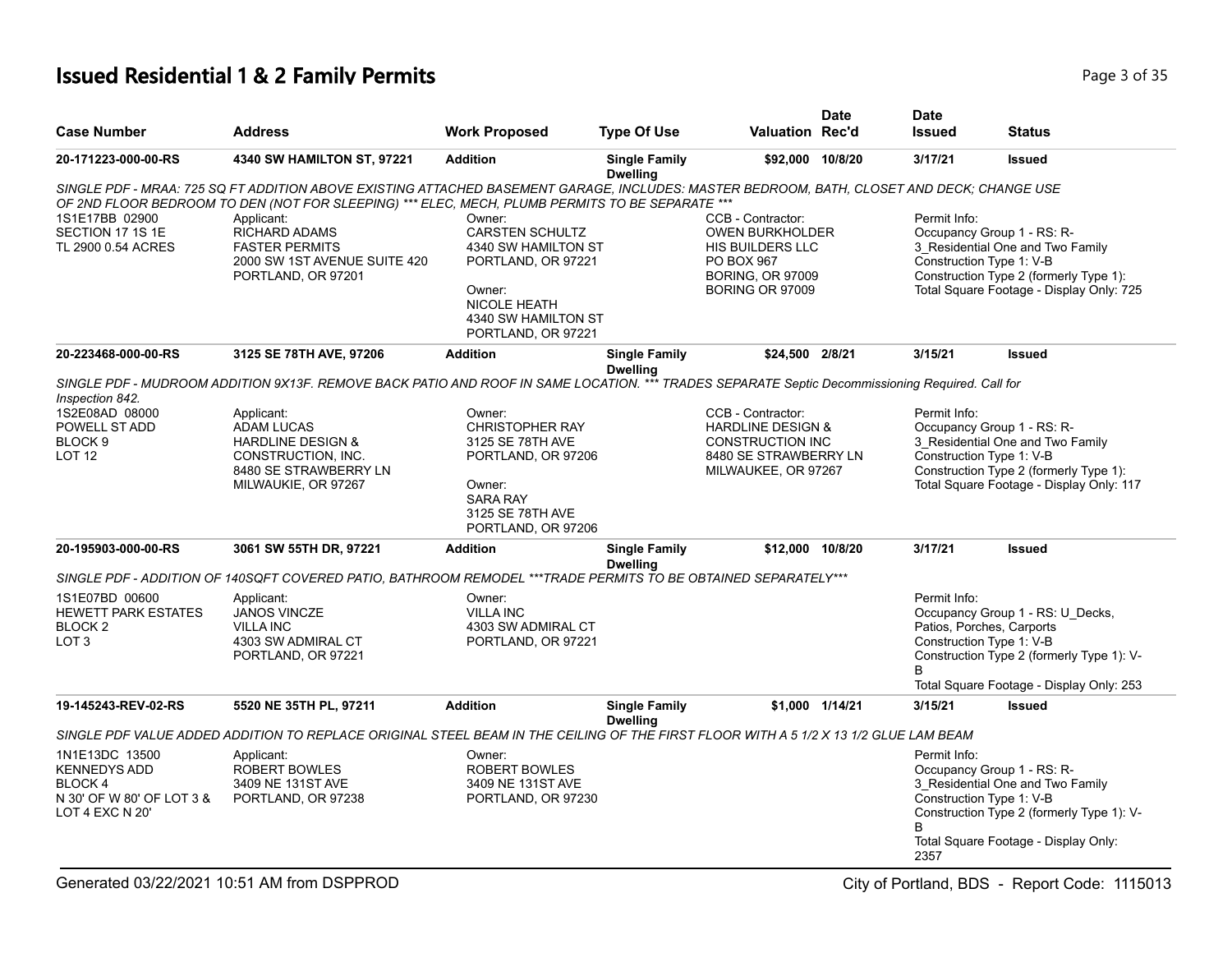#### **Issued Residential 1 & 2 Family Permits Page 1 of 35**

| <b>Address</b>                                                                                                                 | <b>Work Proposed</b>                                                                                    | <b>Type Of Use</b>   |                                                                                                                                                                                                                                           | <b>Date</b> | <b>Date</b><br><b>Issued</b>                                                                                                                                                                | <b>Status</b>                                                                                                                                                                                                                                                                                                                                                                                                                                                                                                                                                           |
|--------------------------------------------------------------------------------------------------------------------------------|---------------------------------------------------------------------------------------------------------|----------------------|-------------------------------------------------------------------------------------------------------------------------------------------------------------------------------------------------------------------------------------------|-------------|---------------------------------------------------------------------------------------------------------------------------------------------------------------------------------------------|-------------------------------------------------------------------------------------------------------------------------------------------------------------------------------------------------------------------------------------------------------------------------------------------------------------------------------------------------------------------------------------------------------------------------------------------------------------------------------------------------------------------------------------------------------------------------|
| 8705 NE EUGENE ST, 97220                                                                                                       | <b>Addition</b>                                                                                         | <b>Single Family</b> |                                                                                                                                                                                                                                           |             | 3/15/21                                                                                                                                                                                     | <b>Under Inspection</b>                                                                                                                                                                                                                                                                                                                                                                                                                                                                                                                                                 |
|                                                                                                                                |                                                                                                         |                      |                                                                                                                                                                                                                                           |             |                                                                                                                                                                                             |                                                                                                                                                                                                                                                                                                                                                                                                                                                                                                                                                                         |
| Applicant:<br><b>LINDSEY JONES</b><br>18505 SE LINCOLN<br>PORTLAND OR 97233                                                    | Owner:<br>MICHAEL GENUINE<br>8705 NE EUGENE ST<br>Owner:<br><b>COLLEEN GENUINE</b><br>8705 NE EUGENE ST |                      |                                                                                                                                                                                                                                           |             | Permit Info:<br>Construction Type 1: V-B                                                                                                                                                    | Occupancy Group 1 - RS: R-<br>3 Residential One and Two Family<br>Construction Type 2 (formerly Type 1):<br>Total Square Footage - Display Only: 90                                                                                                                                                                                                                                                                                                                                                                                                                     |
| 3004 SW COMUS ST, 97219                                                                                                        | <b>Addition</b>                                                                                         | <b>Single Family</b> |                                                                                                                                                                                                                                           |             | 3/18/21                                                                                                                                                                                     | <b>Issued</b>                                                                                                                                                                                                                                                                                                                                                                                                                                                                                                                                                           |
| Applicant:<br><b>MADISON IRWIN</b><br><b>VULCAN DESIGN AND</b><br><b>CONSTRUCTION</b><br>351 GRAND BLVD<br>VANCOUVER, WA 98661 | Owner:<br><b>JENNIFER BERNIER</b><br>3004 SW COMUS ST<br>Owner:<br>3004 SW COMUS ST                     |                      | CCB - Contractor:<br>351 GRAND BLVD<br>TO BID                                                                                                                                                                                             |             | Permit Info:<br>Construction Type 1: V-B                                                                                                                                                    | Occupancy Group 1 - RS: U Decks,<br>Patios, Porches, Carports<br>Construction Type 2 (formerly Type 1):<br>Total Square Footage - Display Only: 137<br><b>Issued</b>                                                                                                                                                                                                                                                                                                                                                                                                    |
|                                                                                                                                |                                                                                                         | <b>Dwelling</b>      |                                                                                                                                                                                                                                           |             |                                                                                                                                                                                             |                                                                                                                                                                                                                                                                                                                                                                                                                                                                                                                                                                         |
| Applicant:<br><b>TROY FOWLER</b><br>635 SE MANCHESTER PL<br>PORTLAND, OR 97202                                                 | Owner:<br><b>TROY FOWLER</b>                                                                            |                      |                                                                                                                                                                                                                                           |             | Permit Info:<br>Construction Type 1: V-B<br>1455                                                                                                                                            | Occupancy Group 1 - RS: R-<br>3_Residential One and Two Family<br>Construction Type 2 (formerly Type 1): V-<br>Total Square Footage - Display Only:                                                                                                                                                                                                                                                                                                                                                                                                                     |
|                                                                                                                                | <b>CORNER OF HOUSE *** TRADES SEPARATE</b><br>PLUMBING PERMITS SEPARATE.<br>635 SE MANCHESTER PL, 97202 | <b>Addition</b>      | <b>Dwelling</b><br>PORTLAND, OR 97220<br>PORTLAND, OR 97220<br><b>Dwelling</b><br>PORTLAND, OR 97219-7692<br><b>CHRISTOPHER SWAFFORD</b><br>PORTLAND, OR 97219-7692<br><b>Single Family</b><br>635 SE MANCHESTER PL<br>PORTLAND, OR 97202 |             | <b>Valuation Rec'd</b><br>\$11,021 12/30/20<br>\$3,309 12/17/20<br><b>VULCAN DESIGN &amp;</b><br><b>CONSTRUCTION INC</b><br>VANCOUVER, WA 98661<br>Primary Contractor:<br>\$148,000 6/19/19 | SINGLE PDF - ADDITION OF 90SF FOR A NEW BATHROOM CONNECTED TO EXISTING NW BEDROOM (BACK OF HOUSE), UNDER EXISTING ROOF W/ NEW<br>CRAWLSPACE AND VAULTED CEILING. REMOVE EXISTING CONCRETE BACK PATIO AND STEPS. NEW CONCRETE STEPS AND EXTERIOR DOOR (TO GARAGE) AT NE<br>SINGLE PDF - ADDITION OF 137 SF COVERED PATIO ATTACHED TO EXISTING SFR. INCLUDES REMOVAL OF EXISTING 92 SF PATIO COVER. MECHANICAL, ELECTRICAL,<br>3/17/21<br>MRAA - ADDING BEDROOM AND BATHROOM ON MAIN FLOOR, BEDROOM ON UPPER FLOOR AND RELOCATE SINK AND TOILET ON MAIN FLOOR IN EXISTING |

**Total # of RS Addition permits issued: 13 Total valuation of RS Addition permits issued: \$669,310**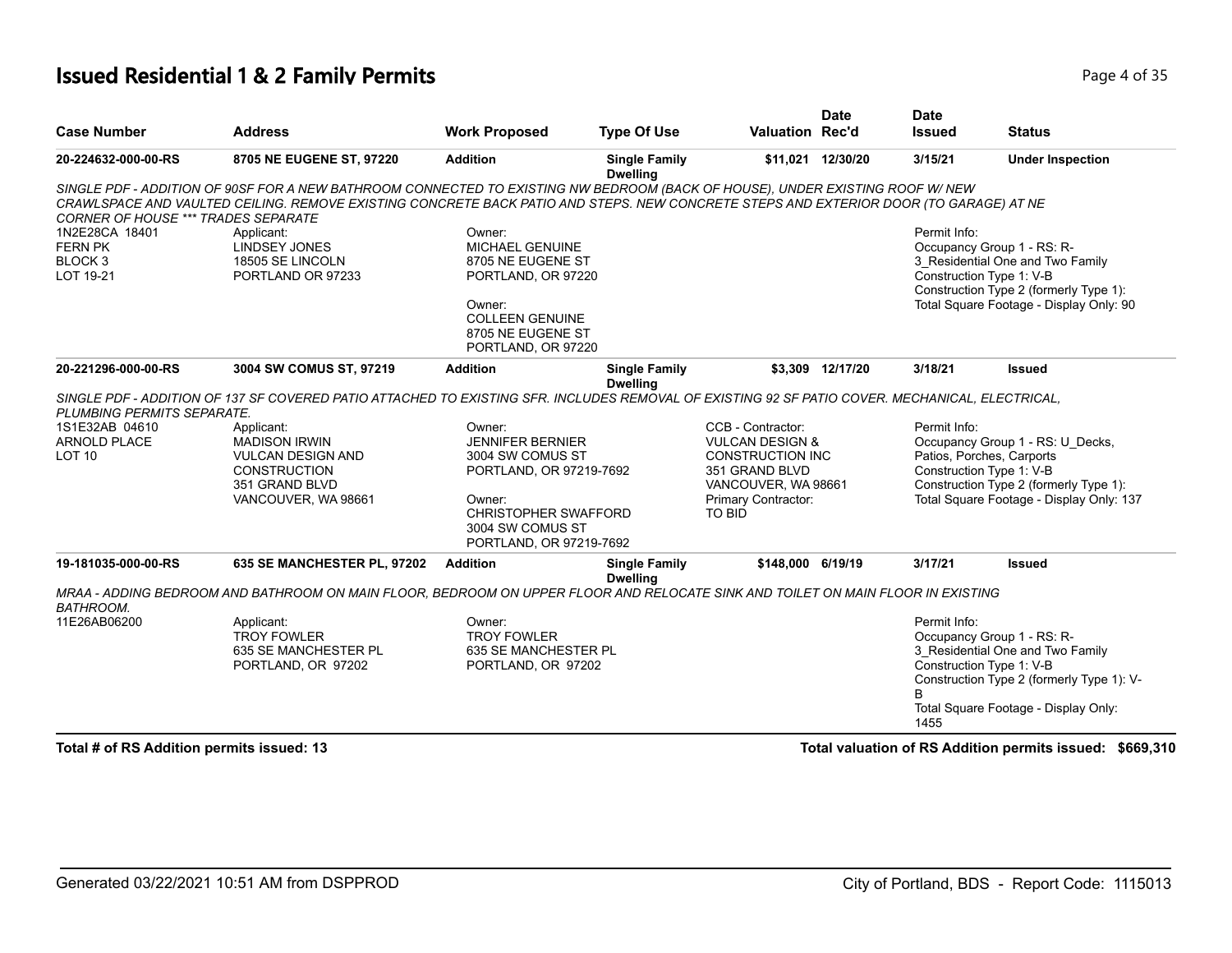# **Issued Residential 1 & 2 Family Permits Page 1 and 20 July 10 April 20 July 20 April 20 April 20 Page 5 of 35**

| <b>Case Number</b>  | Address                                                                                                                                                                                                                                                                                                                                                                                       | <b>Work Proposed</b>                                                      | <b>Type Of Use</b>                       | <b>Valuation Rec'd</b>                                                                     | <b>Date</b>       | <b>Date</b><br><b>Issued</b>             | Status                                                                                                                                      |
|---------------------|-----------------------------------------------------------------------------------------------------------------------------------------------------------------------------------------------------------------------------------------------------------------------------------------------------------------------------------------------------------------------------------------------|---------------------------------------------------------------------------|------------------------------------------|--------------------------------------------------------------------------------------------|-------------------|------------------------------------------|---------------------------------------------------------------------------------------------------------------------------------------------|
| 19-266042-REV-01-RS | 5015 SE 63RD AVE - Unit B,<br>97206                                                                                                                                                                                                                                                                                                                                                           | <b>Alteration</b>                                                         | <b>Accessory</b><br><b>Dwelling Unit</b> |                                                                                            | $$0$ 12/11/20     | 3/16/21                                  | <b>Issued</b>                                                                                                                               |
|                     | SINGLE PDF REVISION TO REVISE EXISTING WALL FRAMING FROM 16" TO 24" OC.; REVISE PUBLISHED 1 HR. FIRE-RATED WALL ASSEMBLY; REMOVE NEW DOORS<br>FROM PROJECT SCOPE AND ADD NEW STORM DOORS; REMOVE UPGRADE OF CEILING INSULATION FROM SCOPE.                                                                                                                                                    |                                                                           |                                          |                                                                                            |                   |                                          |                                                                                                                                             |
| 1S2E17BC 05000      | Applicant:<br><b>CHASE BREADEN</b><br>5015 SE 63RD AVE<br>PORTLAND, OR 97206                                                                                                                                                                                                                                                                                                                  | Owner:<br><b>MARY BREADEN</b><br>5015 SE 63RD AVE<br>PORTLAND, OR 97206   |                                          |                                                                                            |                   | Permit Info:<br>Construction Type 1: V-B | Occupancy Group 1 - RS: R-3_Remodel<br>Construction Type 2 (formerly Type 1):                                                               |
|                     |                                                                                                                                                                                                                                                                                                                                                                                               | Owner:<br><b>CHASE BREADEN</b><br>5015 SE 63RD AVE<br>PORTLAND, OR 97206  |                                          |                                                                                            |                   |                                          |                                                                                                                                             |
| 20-211807-000-00-RS | 3618 SE 49TH AVE - Unit B,<br>97206                                                                                                                                                                                                                                                                                                                                                           | <b>Alteration</b>                                                         | <b>Accessory</b><br><b>Dwelling Unit</b> |                                                                                            | \$500 11/13/20    | 3/16/21                                  | <b>Issued</b>                                                                                                                               |
|                     | SINGLE PDF CONVERSION OF GARAGE TO ADU TO INCLUDE GREAT ROOM, FULL BATH AND BEDROOM ON MAIN FLOOR, ATTIC SPACE TO INCLUDE BEDROOM AND<br>FULL BATH. ***TRADE PERMITS TO BE OBTAINED SEPARATELY***                                                                                                                                                                                             |                                                                           |                                          |                                                                                            |                   |                                          |                                                                                                                                             |
| 1S2E07CA 14401      | Applicant:                                                                                                                                                                                                                                                                                                                                                                                    | Owner:                                                                    |                                          | CCB - Contractor:                                                                          |                   | Permit Info:                             |                                                                                                                                             |
|                     | <b>BRIAN HURST</b>                                                                                                                                                                                                                                                                                                                                                                            | PHINEAS WARREN                                                            |                                          | ZANE GOFF                                                                                  |                   |                                          | Occupancy Group 1 - RS: R-                                                                                                                  |
|                     | NEIL KELLY CO., INC                                                                                                                                                                                                                                                                                                                                                                           | 3618 SE 49TH AVE                                                          |                                          | NEIL KELLY CO INC                                                                          |                   |                                          | 3 Residential One and Two Family                                                                                                            |
|                     | 804 N ALBERTA ST                                                                                                                                                                                                                                                                                                                                                                              | PORTLAND, OR 97206                                                        |                                          | 804 N ALBERTA ST                                                                           |                   | Construction Type 1: V-B                 |                                                                                                                                             |
|                     | PORTLAND, OR 97217                                                                                                                                                                                                                                                                                                                                                                            |                                                                           |                                          | PORTLAND, OR 97217-2693                                                                    |                   |                                          | Construction Type 2 (formerly Type 1):                                                                                                      |
|                     |                                                                                                                                                                                                                                                                                                                                                                                               | Owner:<br><b>CHELSEA WARREN</b><br>3618 SE 49TH AVE<br>PORTLAND, OR 97206 |                                          |                                                                                            |                   |                                          | Number of New Dwelling Units: 1                                                                                                             |
| 21-018919-000-00-RS | 3425 SW HEATHER LN, 97201                                                                                                                                                                                                                                                                                                                                                                     | <b>Alteration</b>                                                         | Decks, Fences,<br><b>Retaining Walls</b> |                                                                                            | \$6.194 2/26/21   | 3/19/21                                  | <b>Issued</b>                                                                                                                               |
|                     | **SINGLE PDF*** COMPLETE CONSTRUCTION OF STACKED DECKS OF HOUSE ORIGINALLY DESIGNED WITH THIRD FLOOR ADDITION UNDER PERMIT 05-166269 AND<br>05-166269 DFS02. FOOTINGS AND PIERS ALREADY INSTALLED, INSPECTED AND APPROVED UNDER PERMIT 05-166269. NO GROUND DISTURBANCE ON THIS PERMIT.<br>RESUBMITTING ORIGINAL PLANS AND CALCULATIONS. DECK MATERIAL TO BE WESTCOAT ALX INSTEAD OF CONCRETE |                                                                           |                                          |                                                                                            |                   |                                          |                                                                                                                                             |
| 1S1E08AB 04400      | Applicant:                                                                                                                                                                                                                                                                                                                                                                                    | Owner:                                                                    |                                          | CCB - Contractor:                                                                          |                   | Permit Info:                             |                                                                                                                                             |
| <b>BRENTWOOD PK</b> | <b>DAVID SALTZBERG</b>                                                                                                                                                                                                                                                                                                                                                                        | <b>HARPREET DHILLON</b>                                                   |                                          | <b>TODD DELAHUNT</b>                                                                       |                   |                                          | Occupancy Group 1 - RS: U Decks,                                                                                                            |
| LOT 25-27 TL 4400   | DELAHUNT HOMES INC                                                                                                                                                                                                                                                                                                                                                                            | 3425 SW HEATHER LN                                                        |                                          | DELAHUNT HOMES INC                                                                         |                   |                                          | Patios, Porches, Carports                                                                                                                   |
|                     | 3021 NE 72ND DRIVE, SUITE 9                                                                                                                                                                                                                                                                                                                                                                   | PORTLAND, OR 97201                                                        |                                          | 3021 NE 72ND DRIVE SUITE 9                                                                 |                   | Construction Type 1: V-B                 |                                                                                                                                             |
|                     | #318<br>VANCOUVER, WA 98661                                                                                                                                                                                                                                                                                                                                                                   |                                                                           |                                          | <b>PMB 318</b><br>VANCOUVER, WA 98661                                                      |                   | 256.5                                    | Construction Type 2 (formerly Type 1):<br>Total Square Footage - Display Only:                                                              |
| 20-206931-000-00-RS | 6507 N BOSTON AVE, 97217<br>SINGLE PDF ALTERATION TO CONVERT SFR INTO A DUPLEX                                                                                                                                                                                                                                                                                                                | <b>Alteration</b>                                                         | <b>Duplex</b>                            |                                                                                            | \$40,000 10/27/20 | 3/18/21                                  | <b>Under Inspection</b>                                                                                                                     |
| 1N1E16AC 15700      | Applicant:<br>SASHA BECKWITH<br>SAB DESIGN AND DRAFTING LLC<br>7115 SW GARDEN HOME RD #28<br>PORTLAND, OR 97223                                                                                                                                                                                                                                                                               | Owner:<br>ANNA MINYARD<br>1941 NW 25TH AVE<br>PORTLAND, OR 97210          |                                          | CCB - Contractor:<br><b>SKYLINE HOMES LLC</b><br>14810 SE LEA ST<br>HAPPY VALLEY, OR 97086 |                   | Permit Info:<br>Construction Type 1: V-B | Occupancy Group 1 - RS: R-<br>3_Residential One and Two Family<br>Construction Type 2 (formerly Type 1):<br>Number of New Dwelling Units: 1 |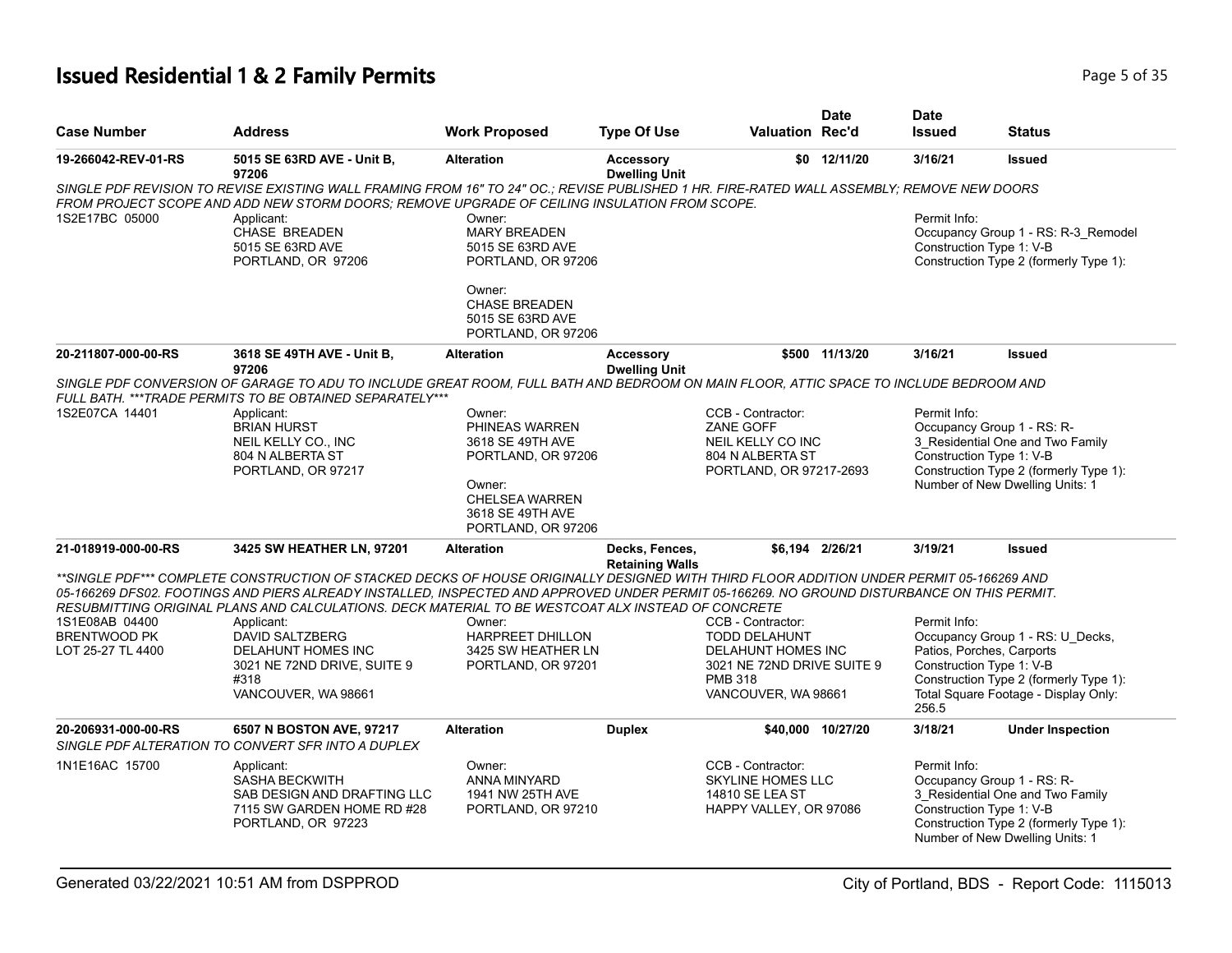## **Issued Residential 1 & 2 Family Permits Page 1 and 20 July 1999 6 0f 35**

| <b>Case Number</b>      |                                                                                                                                                                                                                                                                                  |                             |                                         | <b>Valuation Rec'd</b>     | <b>Date</b>      | <b>Date</b>               |                                                                                    |
|-------------------------|----------------------------------------------------------------------------------------------------------------------------------------------------------------------------------------------------------------------------------------------------------------------------------|-----------------------------|-----------------------------------------|----------------------------|------------------|---------------------------|------------------------------------------------------------------------------------|
|                         | <b>Address</b>                                                                                                                                                                                                                                                                   | <b>Work Proposed</b>        | <b>Type Of Use</b>                      |                            |                  | <b>Issued</b>             | <b>Status</b>                                                                      |
| 21-025345-000-00-RS     | 4024 N COMMERCIAL AVE,<br>97227                                                                                                                                                                                                                                                  | <b>Alteration</b>           | Garage/Carport                          |                            | \$8,000 3/15/21  | 3/21/21                   | <b>Final</b>                                                                       |
|                         | SINGLE PDF- INSTALL NEW PRESCRIPTIVE HEADER IN WEST ELEVATION TO CREATE OPENING FOR NEW SLIDING DOORS. COSMETIC ALTERATIONS TO INTERIOR.<br>GARAGE TO REMAIN STORAGE. ONE CIRCUIT FOR LIGHTING AND POWER.                                                                        |                             |                                         |                            |                  |                           |                                                                                    |
| 1N1E22DB 18800          | Applicant:                                                                                                                                                                                                                                                                       | Owner:                      |                                         | CCB - Contractor:          |                  | Permit Info:              |                                                                                    |
| <b>CENTRAL ALBINA</b>   | ALEX D FLIKEMMA                                                                                                                                                                                                                                                                  | <b>BRIAN BOWMAN</b>         |                                         | NW EXECUTIVE HOMES &       |                  |                           | Occupancy Group 1 - RS: U Private                                                  |
| BLOCK 15                | NW Executive Homes &                                                                                                                                                                                                                                                             | 4135 N KERBY AVE            |                                         | <b>DEVELOPMENT LLC</b>     |                  | Garage\Utility Misc.      |                                                                                    |
| <b>LOT 11</b>           | Development LLC                                                                                                                                                                                                                                                                  | PORTLAND, OR 97217          |                                         | PO BOX 818                 |                  | Construction Type 1: V-B  |                                                                                    |
|                         | PO BOX 818<br><b>BORING, OR 97009</b>                                                                                                                                                                                                                                            |                             |                                         | <b>BORING, OR 97009</b>    |                  |                           | Construction Type 2 (formerly Type 1):                                             |
| 20-217766-000-00-RS     | 2814 NE 40TH AVE, 97212                                                                                                                                                                                                                                                          | <b>Alteration</b>           | Garage/Carport                          |                            | \$3,500 12/8/20  | 3/15/21                   | <b>Issued</b>                                                                      |
|                         | SINGLE PDF - REPLACE EXISTING FLAT ROOF OF DETACHED GARAGE WITH GABLE ROOF USING ENGINEERED TRUSSES.                                                                                                                                                                             |                             |                                         |                            |                  |                           |                                                                                    |
| 1N1E25AD 14400          | Applicant:                                                                                                                                                                                                                                                                       | Owner:                      |                                         |                            |                  | Permit Info:              |                                                                                    |
| <b>BEAUMONT</b>         | <b>ADAM PRANGER</b>                                                                                                                                                                                                                                                              | PRANGER-EVANS TR            |                                         |                            |                  |                           | Occupancy Group 1 - RS: U_Private                                                  |
| BLOCK 31                | 2814 NE 40TH AVE                                                                                                                                                                                                                                                                 | 2814 NE 40TH AVE            |                                         |                            |                  | Garage\Utility Misc.      |                                                                                    |
| <b>LOT 10</b>           | PORTLAND OR 97212                                                                                                                                                                                                                                                                | PORTLAND, OR 97212          |                                         |                            |                  | Construction Type 1: V-B  |                                                                                    |
|                         |                                                                                                                                                                                                                                                                                  |                             |                                         |                            |                  |                           | Construction Type 2 (formerly Type 1):                                             |
| 21-012974-000-00-RS     | 8708 NE HALSEY ST, 97220                                                                                                                                                                                                                                                         | <b>Alteration</b>           | <b>Single Family</b><br><b>Dwelling</b> | \$16.000 3/17/21           |                  | 3/17/21                   | <b>Issued</b>                                                                      |
| <b>PERMITS SEPARATE</b> | SINGLE PDF - KITCHEN ALTERATIONS TO REMOVE CLOSET WALL AND INSTALL NEW BEAM; RECONFIGURE KITCHEN LAYOUT; INCREASE SIZE OF EXISTING WINDOW<br>OPENING OVER PROPOSED KITCHEN SINK AND RELOCATE EXTERIOR DOOR.; NEW EXTERIOR WALL SHEATHING*** MECHANCIAL, ELECTRICAL, AND PLUMBING |                             |                                         |                            |                  |                           |                                                                                    |
| 1N2E33BA 02300          | Applicant:                                                                                                                                                                                                                                                                       | Owner:                      |                                         |                            |                  | Permit Info:              |                                                                                    |
| <b>HAZELDELL</b>        | Kiera Brinkley                                                                                                                                                                                                                                                                   | <b>KIERA BRINKLEY</b>       |                                         |                            |                  |                           | Occupancy Group 1 - RS: R-3 Remodel                                                |
| <b>BLOCK2</b>           | 8708 NE HALSEY ST                                                                                                                                                                                                                                                                | 8708 NE HALSEY ST           |                                         |                            |                  | Construction Type 1: V-B  |                                                                                    |
| <b>LOT 7&amp;8</b>      | PORTLAND, OR 97220                                                                                                                                                                                                                                                               | PORTLAND, OR 97220          |                                         |                            |                  |                           | Construction Type 2 (formerly Type 1):                                             |
|                         |                                                                                                                                                                                                                                                                                  |                             |                                         |                            |                  |                           | Total Square Footage - Display Only: 138                                           |
| 20-223602-000-00-RS     | 1805 SW JOSHUA ST, 97219                                                                                                                                                                                                                                                         | <b>Alteration</b>           | <b>Single Family</b><br><b>Dwelling</b> |                            | \$8,453 12/30/20 | 3/18/21                   | <b>Issued</b>                                                                      |
|                         | SINGLE PDF - REMOVE AND REPLACE 2ND STORY DECK, LANDING AND STAIRS.                                                                                                                                                                                                              |                             |                                         |                            |                  |                           |                                                                                    |
| 1S1E33CA 04317          | Applicant:                                                                                                                                                                                                                                                                       | Owner:                      |                                         | CCB - Contractor:          |                  | Permit Info:              |                                                                                    |
| <b>SQUIRE CREST</b>     | <b>MADDY IRWIN</b>                                                                                                                                                                                                                                                               | ERIC J TAXER & HUDSON TAXER |                                         | <b>VULCAN DESIGN &amp;</b> |                  |                           | Occupancy Group 1 - RS: U_Decks,                                                   |
| <b>LOT 16</b>           | <b>VULCAN DC</b>                                                                                                                                                                                                                                                                 | <b>REV TR</b>               |                                         | <b>CONSTRUCTION INC</b>    |                  | Patios, Porches, Carports |                                                                                    |
| INC UND INT TRACTS      | 351 GRAND BLVD                                                                                                                                                                                                                                                                   | 1805 SW JOSHUA ST           |                                         | 351 GRAND BLVD             |                  | Construction Type 1: V-B  |                                                                                    |
| A&B&C                   | VANCOUVER, WA 98661                                                                                                                                                                                                                                                              | PORTLAND, OR 97219          |                                         | VANCOUVER, WA 98661        |                  |                           | Construction Type 2 (formerly Type 1):<br>Total Square Footage - Display Only: 350 |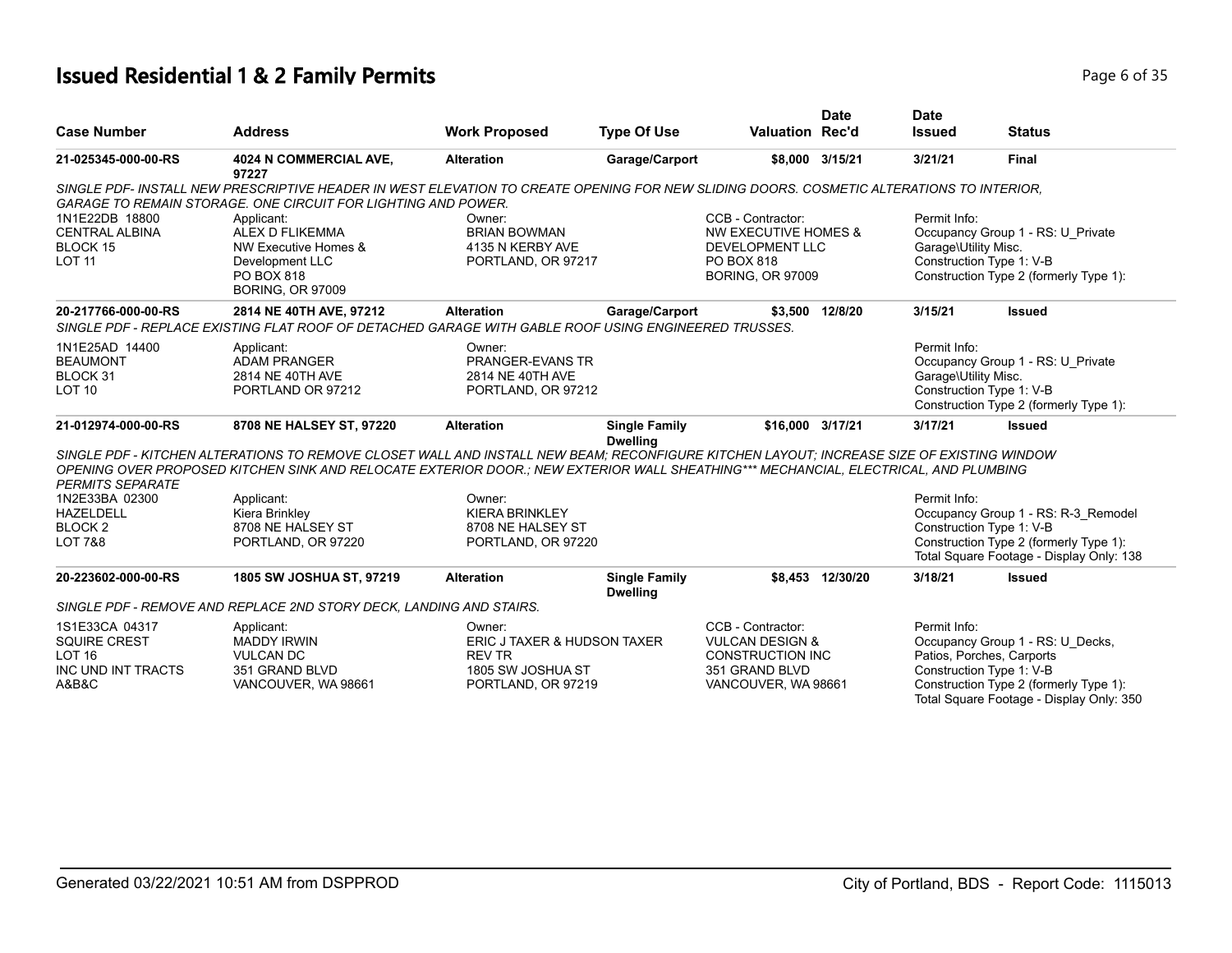# **Issued Residential 1 & 2 Family Permits Page 7 of 35 Page 7 of 35**

| <b>Case Number</b>                                                                  | <b>Address</b>                                                                                                                           | <b>Work Proposed</b>                                                                                                                                                        | <b>Type Of Use</b>                      | <b>Valuation Rec'd</b>                                                                                | <b>Date</b>     | <b>Date</b><br><b>Issued</b> | <b>Status</b>                                                                                                                                         |
|-------------------------------------------------------------------------------------|------------------------------------------------------------------------------------------------------------------------------------------|-----------------------------------------------------------------------------------------------------------------------------------------------------------------------------|-----------------------------------------|-------------------------------------------------------------------------------------------------------|-----------------|------------------------------|-------------------------------------------------------------------------------------------------------------------------------------------------------|
| 20-190715-000-00-RS                                                                 | 8009 SE 144TH DR, 97236                                                                                                                  | <b>Alteration</b>                                                                                                                                                           | <b>Single Family</b><br><b>Dwelling</b> |                                                                                                       | \$6,750 9/16/20 | 3/17/21                      | <b>Under Inspection</b>                                                                                                                               |
|                                                                                     | SINGLE PDF - SOLAR INSTALLATION- 5.59 KW PV ARRAY ON ROOF - NON-PRESCRIPTIVE                                                             |                                                                                                                                                                             |                                         |                                                                                                       |                 |                              |                                                                                                                                                       |
| 1S2E24CB 01300<br><b>FOOTHILLS VIEW</b><br>LOT 24 UND INT TRACTS<br>A&B&D&E         | Applicant:<br><b>CHRISTINE STAMPER</b><br><b>ELEMENTAL ENERGY</b><br>1339 SE 8TH AVE, SUITE B<br>PORTLAND, OR 97214                      | Owner:<br><b>WENDY BLUM</b><br>8009 SE 144TH DR<br>PORTLAND, OR 97236                                                                                                       |                                         | CCB - Contractor:<br>ELEMENTAL ENERGY LLC<br>1339 SE 8TH AVE #B<br>PORTLAND, OR 97214                 |                 | Permit Info:                 | Occupancy Group 1 - RS: R-3_Remodel<br>Construction Type 1: V-B<br>Construction Type 2 (formerly Type 1):                                             |
|                                                                                     |                                                                                                                                          | Owner:<br><b>EDWARD HURTLEY</b><br>8009 SE 144TH DR<br>PORTLAND, OR 97236                                                                                                   |                                         |                                                                                                       |                 |                              |                                                                                                                                                       |
| 20-180998-000-00-RS                                                                 | <b>1121 SW RIVINGTON DR - Unit</b><br>B, 97201                                                                                           | <b>Alteration</b>                                                                                                                                                           | <b>Single Family</b><br><b>Dwelling</b> | \$40.000 8/20/20                                                                                      |                 | 3/15/21                      | <b>Issued</b>                                                                                                                                         |
| PERMITS TO BE OBTAINED SEPARATELY***                                                | SINGLE PDF - REMODEL OF LIVING SPACE ON LOWER FLOOR, ADDITION OF SECOND BATHROOM, KITCHEN, TWO NEW WINDOWS AT KITCHEN AREA. ***ALL TRADE |                                                                                                                                                                             |                                         |                                                                                                       |                 |                              |                                                                                                                                                       |
| 1S1E04DB 03400                                                                      | Applicant:<br><b>CYNTHIA MOSBY</b><br>CYNTHIA MOSBY DESIGN<br>2137 NE 38TH AVE<br>PORTLAND OR 97212                                      | Owner:<br><b>TIM MORIARTY</b><br>1121 SW RIVINGTON DR<br>PORTLAND, OR 97201-3150<br>Owner:<br><b>MARGUERITE MORIARTY</b><br>1121 SW RIVINGTON DR<br>PORTLAND, OR 97201-3150 |                                         | CCB - Contractor:<br>CHORUBY CONSTRUCTION LLC<br>12520 SW 68TH AVE SUITE A<br><b>TIGARD, OR 97223</b> |                 | Permit Info:                 | Occupancy Group 1 - RS: R-3_Remodel<br>Construction Type 1: V-B<br>Construction Type 2 (formerly Type 1):<br>Total Square Footage - Display Only: 520 |
| 21-011247-000-00-RS                                                                 | 2422 NE WASCO ST, 97232                                                                                                                  | <b>Alteration</b>                                                                                                                                                           | <b>Single Family</b><br><b>Dwelling</b> | \$27,145 2/4/21                                                                                       |                 | 3/15/21                      | <b>Issued</b>                                                                                                                                         |
|                                                                                     | SINGLE PDF - CONVERT PORTION OF BASEMENT TO HABITABLE SPACE FOR A NEW BATHROOM, TV ROOM, AND OFFICE. *** TRADES SEPARATE                 |                                                                                                                                                                             |                                         |                                                                                                       |                 |                              |                                                                                                                                                       |
| 1N1E36BB 10500<br><b>HOLLADAY PK &amp; 1ST ADD</b><br>BLOCK 17<br>LOT <sub>13</sub> | Applicant:<br><b>MELANIE GRASLE</b><br>2422 NE Wasco St<br>PORTLAND, OR 97232                                                            | Owner:<br><b>DAVID GRASLE</b><br>2422 NE WASCO ST<br>PORTLAND, OR 97232-1737                                                                                                |                                         |                                                                                                       |                 | Permit Info:                 | Occupancy Group 1 - RS: R-3 Remodel<br>Construction Type 1: V-B<br>Construction Type 2 (formerly Type 1):<br>Total Square Footage - Display Only: 665 |
|                                                                                     |                                                                                                                                          | Owner:<br><b>MELANIE GRASLE</b><br>2422 NE WASCO ST<br>PORTLAND, OR 97232-1737                                                                                              |                                         |                                                                                                       |                 |                              |                                                                                                                                                       |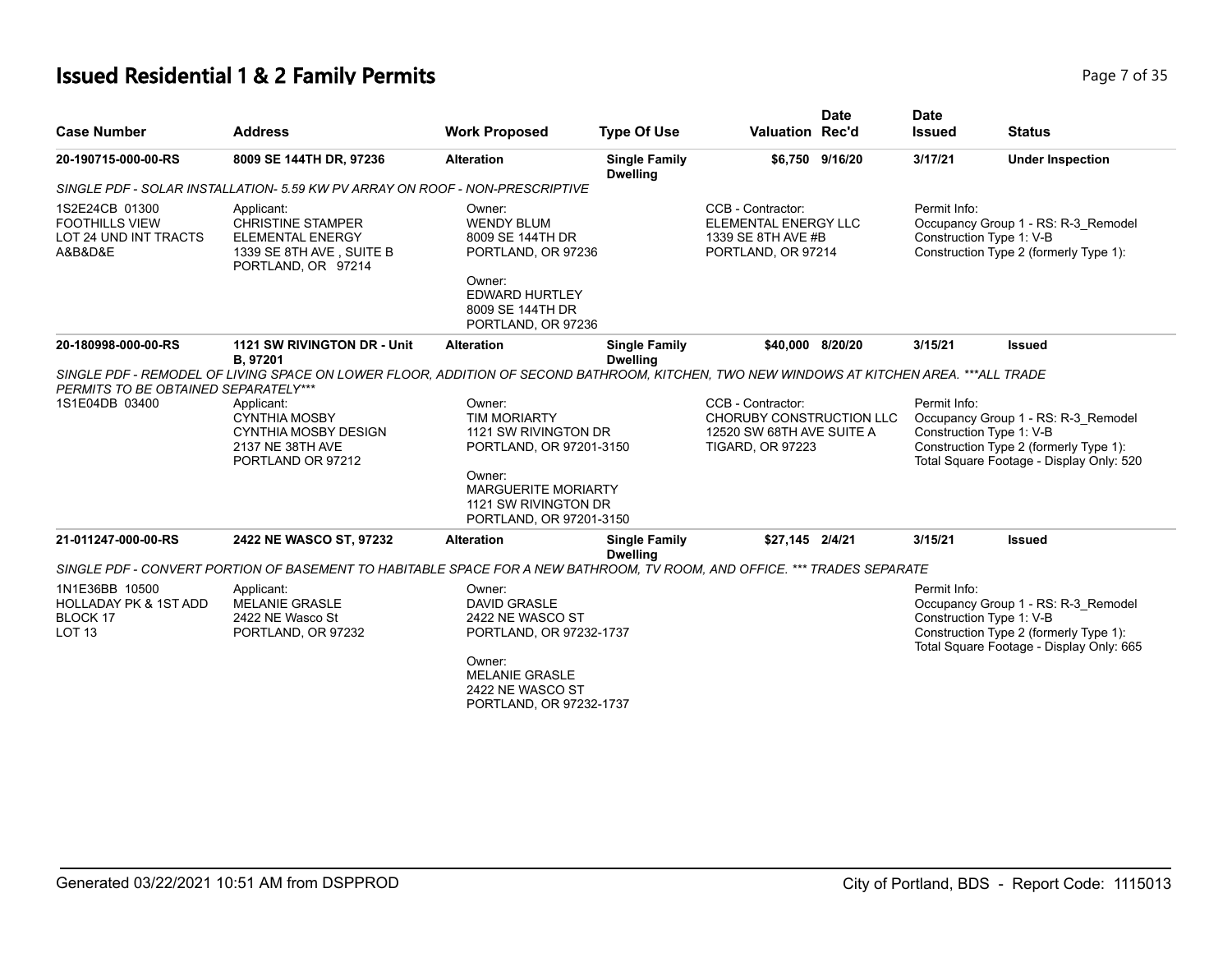## **Issued Residential 1 & 2 Family Permits Page 1 and 20 July 1999 8 0f 35**

| <b>Case Number</b>                                                                        | <b>Address</b>                                                                                                                                                                                                                                                               | <b>Work Proposed</b>                                                                                                                                            | <b>Type Of Use</b>                      | <b>Valuation Rec'd</b>                                                                                      | <b>Date</b>       | <b>Date</b><br><b>Issued</b>                                           | <b>Status</b>                                                                                                         |
|-------------------------------------------------------------------------------------------|------------------------------------------------------------------------------------------------------------------------------------------------------------------------------------------------------------------------------------------------------------------------------|-----------------------------------------------------------------------------------------------------------------------------------------------------------------|-----------------------------------------|-------------------------------------------------------------------------------------------------------------|-------------------|------------------------------------------------------------------------|-----------------------------------------------------------------------------------------------------------------------|
| 20-224340-000-00-RS                                                                       | 9272 SW 7TH AVE, 97219                                                                                                                                                                                                                                                       | <b>Alteration</b>                                                                                                                                               | <b>Single Family</b><br><b>Dwelling</b> |                                                                                                             | \$71,843 12/28/20 | 3/17/21                                                                | <b>Issued</b>                                                                                                         |
| PERMITS TO BE SEPARATE.***                                                                | SINGLE PDF- MAIN FLOOR - REMOVE WALLS BETWEEN KITCHEN/DINING AND LIVING. REMOVE FIREPLACE AND CHIMINEY, ENLARGE WINDOWS, REPLACE DOOR<br>WITH WINDOW. LOWER LEVEL, ADD MASTER BATH AND WIC, AND LIVING AREAS, ENLARGE STAIRS TO CODE ADD COVER OVER FRONT ENTRANCE. ***TRADE |                                                                                                                                                                 |                                         |                                                                                                             |                   |                                                                        |                                                                                                                       |
| 1S1E28AD 10400<br><b>KILPATRICK COLLINS</b><br><b>TRACT</b><br>BLOCK 12<br>W 1/2 OF LOT 6 | Applicant:<br><b>MAX SUMCHENKO</b><br>PORTLAND OR<br><b>USA</b>                                                                                                                                                                                                              | Owner:<br>ZORYANA SUMCHENKO<br>9272 SW 7TH AVE<br>PORTLAND, OR 97219<br>Owner:<br><b>OLGA GURNIK</b><br>9272 SW 7TH AVE<br>PORTLAND, OR 97219                   |                                         | CCB - Contractor:<br>ROSE CITY HOMES LLC<br>1813 SE 43RD WAY<br>BRUSH PRAIRIE, WA 98606                     |                   | Permit Info:<br>Construction Type 1: V-B<br>1760                       | Occupancy Group 1 - RS: R-3 Remodel<br>Construction Type 2 (formerly Type 1):<br>Total Square Footage - Display Only: |
| 20-225822-000-00-RS                                                                       | 2839 SW CHAMPLAIN DR, 97205                                                                                                                                                                                                                                                  | <b>Alteration</b>                                                                                                                                               | <b>Single Family</b><br><b>Dwelling</b> |                                                                                                             | \$500 12/21/20    | 3/18/21                                                                | <b>Issued</b>                                                                                                         |
|                                                                                           | SINGLE PDF - 6.875KW SOLAR ROOF TOP PV SYSTEM: PRESCRIPTIVE                                                                                                                                                                                                                  |                                                                                                                                                                 |                                         |                                                                                                             |                   |                                                                        |                                                                                                                       |
| 1N1E32DC 02000<br><b>ARLINGTON HTS &amp; RPLT</b><br>BLOCK 12<br>LOT <sub>2</sub>         | Applicant:<br><b>BOB RATHBONE</b><br>PREMIER SOLAR NW<br>12399 NW WAKER DR<br>PORTLAND OR 97229                                                                                                                                                                              | Owner:<br><b>RYAN BLEDSOE</b><br>2839 SW CHAMPLAIN DR<br>PORTLAND, OR 97205-5833<br>Owner:<br><b>LESLIE WELLS</b>                                               |                                         | CCB - Contractor:<br><b>C&amp;B RENEWABLE ENERGY LLC</b><br>12399 NW WAKER DR<br>PORTLAND, OR 97229         |                   | Permit Info:<br>Occupancy Group 1 - RS: R-<br>Construction Type 1: V-B | 3_Residential One and Two Family<br>Construction Type 2 (formerly Type 1):                                            |
|                                                                                           |                                                                                                                                                                                                                                                                              | 2839 SW CHAMPLAIN DR<br>PORTLAND, OR 97205-5833                                                                                                                 |                                         |                                                                                                             |                   |                                                                        |                                                                                                                       |
| 21-011219-000-00-RS                                                                       | 3121 NE 12TH AVE, 97212                                                                                                                                                                                                                                                      | <b>Alteration</b>                                                                                                                                               | <b>Single Family</b><br><b>Dwelling</b> | \$5,000 2/8/21                                                                                              |                   | 3/16/21                                                                | <b>Issued</b>                                                                                                         |
|                                                                                           | SINGLE PDF- REMOVE WALL BETWEEN DINING ROOM AND STAIRCASE TO SECOND FLOOR                                                                                                                                                                                                    |                                                                                                                                                                 |                                         |                                                                                                             |                   |                                                                        |                                                                                                                       |
| 1N1E26BA 10900<br><b>IRVINGTON</b><br>BLOCK 86<br>LOT 8                                   | Applicant:<br>MIKE MONTGOMERY<br>SIMPL HOME DESIGNS<br>4931 SW 76TH AVE, PMB 211<br>PORTLAND, OR 97225                                                                                                                                                                       | Owner:<br>JOSEPH THOMPSON ICHTER IV TR<br>3121 NE 12TH AVE<br>PORTLAND, OR 97212<br>Owner:<br><b>LEON E IV MCCOOK</b><br>3121 NE 12TH AVE<br>PORTLAND, OR 97212 |                                         | CCB - Contractor:<br>PRIME TIME CONSTRUCTION<br>INC.<br>23530 NE HOLLADAY CT<br>WOOD VILLAGE, OR 97060-2712 |                   | Permit Info:<br>Construction Type 1: V-B                               | Occupancy Group 1 - RS: R-3_Remodel<br>Construction Type 2 (formerly Type 1):                                         |
| 20-203208-000-00-RS                                                                       | 1334 SE 43RD AVE, 97215                                                                                                                                                                                                                                                      | <b>Alteration</b>                                                                                                                                               | <b>Single Family</b><br><b>Dwelling</b> |                                                                                                             | \$500 10/16/20    | 3/15/21                                                                | <b>Issued</b>                                                                                                         |
|                                                                                           | SINGLE PDF - SOLAR 10.2KW ROOF TOP MOUNTED PV SYSTEM: PRESCRIPTIVE                                                                                                                                                                                                           |                                                                                                                                                                 |                                         |                                                                                                             |                   |                                                                        |                                                                                                                       |
| 1S2E06BC 17500<br>POWERS TR<br>BLOCK 4<br>LOT 4                                           | Applicant:<br><b>MELISSA FARIAS</b><br><b>TESLA</b><br>6132 NE 112TH AVE<br>PORTLAND, OR 97220                                                                                                                                                                               | Owner:<br><b>MICHAEL YAMARTINO</b><br>1334 SE 43RD AVE<br>PORTLAND, OR 97215                                                                                    |                                         | CCB - Contractor:<br><b>TESLA ENERGY OPERATIONS</b><br>INC.<br>901 PAGE AVENUE<br>FREMONT, CA 94538         |                   | Permit Info:<br>Construction Type 1: V-B                               | Occupancy Group 1 - RS: R-3_Remodel<br>Construction Type 2 (formerly Type 1):                                         |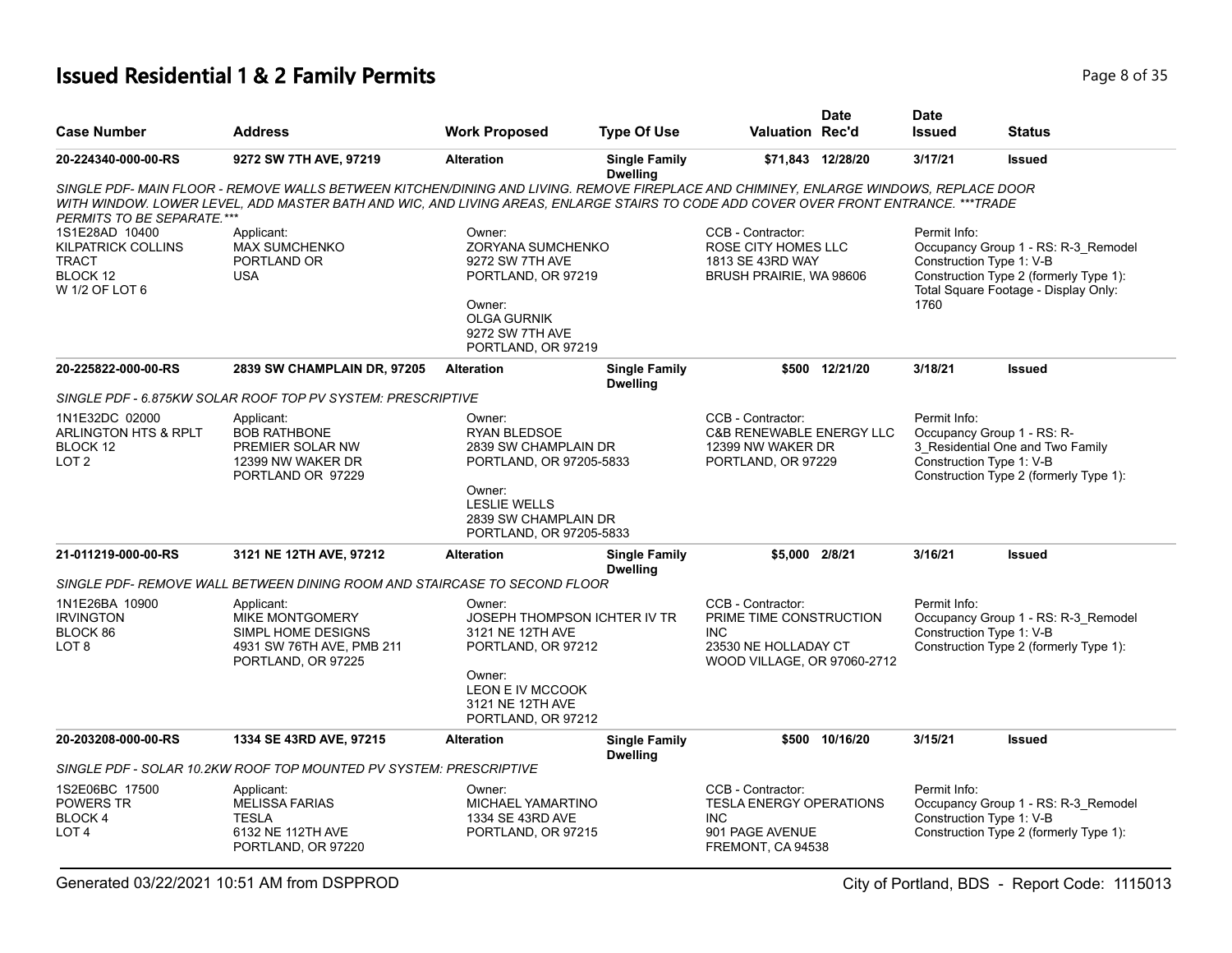#### **Issued Residential 1 & 2 Family Permits Page 1 and 2018 12 Family Page 9 of 35**

|                         |                |                      |                    |                        |             |                              |               | - |
|-------------------------|----------------|----------------------|--------------------|------------------------|-------------|------------------------------|---------------|---|
| Case Number             | <b>Address</b> | <b>Work Proposed</b> | <b>Type Of Use</b> | <b>Valuation Rec'd</b> | <b>Date</b> | <b>Date</b><br><b>Issued</b> | <b>Status</b> |   |
| -- - - ---- --- -- -- - |                |                      | - - -<br>. .       |                        |             |                              |               |   |

| 625 SE 61ST AVE - Unit B, 97215                                                                                     | <b>Alteration</b>                                                                                    | <b>Single Family</b>                                                                                                                                   |                                                                                                                                             |                                            | 3/19/21                                                                                                                                                                                                                                                | <b>Issued</b>                                                                                                                                                                                                                                                                                                                                                                        |
|---------------------------------------------------------------------------------------------------------------------|------------------------------------------------------------------------------------------------------|--------------------------------------------------------------------------------------------------------------------------------------------------------|---------------------------------------------------------------------------------------------------------------------------------------------|--------------------------------------------|--------------------------------------------------------------------------------------------------------------------------------------------------------------------------------------------------------------------------------------------------------|--------------------------------------------------------------------------------------------------------------------------------------------------------------------------------------------------------------------------------------------------------------------------------------------------------------------------------------------------------------------------------------|
|                                                                                                                     |                                                                                                      |                                                                                                                                                        |                                                                                                                                             |                                            |                                                                                                                                                                                                                                                        |                                                                                                                                                                                                                                                                                                                                                                                      |
| Applicant:<br>KARI LLOYD-JONES<br><b>WEITZER COMPANY</b><br>3909 SE LINCOLN STREET<br>PORTLAND OR 97214             | Owner:<br><b>JONATHAN REED</b><br>625 SE 61ST AVE                                                    |                                                                                                                                                        | CCB - Contractor:                                                                                                                           |                                            | Permit Info:                                                                                                                                                                                                                                           | Occupancy Group 1 - RS: R-3 Remodel<br>Construction Type 2 (formerly Type 1):<br>Total Square Footage - Display Only: 1<br>Number of New Dwelling Units: 1                                                                                                                                                                                                                           |
| 1913 NW 24TH AVE, 97210                                                                                             | <b>Alteration</b>                                                                                    | <b>Single Family</b><br><b>Dwelling</b>                                                                                                                |                                                                                                                                             |                                            | 3/19/21                                                                                                                                                                                                                                                | <b>Issued</b>                                                                                                                                                                                                                                                                                                                                                                        |
|                                                                                                                     |                                                                                                      |                                                                                                                                                        |                                                                                                                                             |                                            |                                                                                                                                                                                                                                                        |                                                                                                                                                                                                                                                                                                                                                                                      |
| Applicant:<br><b>CHRISTINE STAMPER</b><br><b>ELEMENTAL ENERGY</b><br>1339 SE 8TH AVE, SUITE B<br>PORTLAND, OR 97214 | Owner:<br>KATHARINE CAHN<br>1913 NW 24TH AVE                                                         |                                                                                                                                                        | CCB - Contractor:                                                                                                                           |                                            | Permit Info:                                                                                                                                                                                                                                           | Occupancy Group 1 - RS: R-<br>3 Residential One and Two Family<br>Construction Type 2 (formerly Type 1):                                                                                                                                                                                                                                                                             |
|                                                                                                                     | <b>ALAN CAHN</b><br>1913 NW 24TH AVE                                                                 |                                                                                                                                                        |                                                                                                                                             |                                            |                                                                                                                                                                                                                                                        |                                                                                                                                                                                                                                                                                                                                                                                      |
| 5018 NE 35TH AVE, 97211                                                                                             | <b>Alteration</b>                                                                                    | <b>Single Family</b><br><b>Dwelling</b>                                                                                                                |                                                                                                                                             |                                            | 3/17/21                                                                                                                                                                                                                                                | <b>Issued</b>                                                                                                                                                                                                                                                                                                                                                                        |
|                                                                                                                     |                                                                                                      |                                                                                                                                                        |                                                                                                                                             |                                            |                                                                                                                                                                                                                                                        |                                                                                                                                                                                                                                                                                                                                                                                      |
|                                                                                                                     |                                                                                                      |                                                                                                                                                        |                                                                                                                                             |                                            |                                                                                                                                                                                                                                                        |                                                                                                                                                                                                                                                                                                                                                                                      |
|                                                                                                                     |                                                                                                      |                                                                                                                                                        |                                                                                                                                             |                                            |                                                                                                                                                                                                                                                        | Occupancy Group 1 - RS: R-3_Remodel                                                                                                                                                                                                                                                                                                                                                  |
| SAB DESIGN AND DRAFTING LLC                                                                                         | 5018 NE 35TH AVE                                                                                     |                                                                                                                                                        |                                                                                                                                             |                                            |                                                                                                                                                                                                                                                        |                                                                                                                                                                                                                                                                                                                                                                                      |
| 7115 SW GARDEN HOME RD #28                                                                                          |                                                                                                      |                                                                                                                                                        | PO BOX 5473                                                                                                                                 |                                            | R                                                                                                                                                                                                                                                      | Construction Type 2 (formerly Type 1): V-                                                                                                                                                                                                                                                                                                                                            |
|                                                                                                                     | Owner:<br><b>JASON WAHLBERG</b><br>5018 NE 35TH AVE<br>PORTLAND, OR 97211                            |                                                                                                                                                        |                                                                                                                                             |                                            |                                                                                                                                                                                                                                                        | Total Square Footage - Display Only: 429                                                                                                                                                                                                                                                                                                                                             |
|                                                                                                                     | AND PLUMBING PERMITS TO BE SEPARATE.***<br>Applicant:<br><b>SASHA BECKWITH</b><br>PORTLAND, OR 97223 | SINGLE PDF - SOLAR 3.84KW ROOF TOP MOUNTED PV SYSTEM: NON-PRESCRIPTIVE<br>Owner:<br>UPDATE STRUCTURAL (WORK ON GARAGE TO BE SEPARATE PERMIT)<br>Owner: | <b>Dwelling</b><br>PORTLAND, OR 97215<br>PORTLAND, OR 97210-2539<br>PORTLAND, OR 97210-2539<br>LAUREN ALAMEDA-REDDELL<br>PORTLAND, OR 97211 | CCB - Contractor:<br><b>PURDYS PACIFIC</b> | \$5,000 11/18/20<br>NWC NICK WEITZER CO LLC<br>3909 SE LINCOLN ST<br>PORTLAND, OR 97214<br>\$6.750 12/18/20<br>ELEMENTAL ENERGY LLC<br>1339 SE 8TH AVE #B<br>PORTLAND, OR 97214<br>\$15,000 11/10/20<br><b>CONSTRUCTION LLC</b><br>BEAVERTON, OR 97006 | SINGLE PDF - CONVERSION OF STUDIO TO ADU; INCLUDES CHANGE OF USE FROM OFFICE TO BEDROOM. COVENANT ATTACHED. ***MECHANICAL, ELECTRICAL,<br>Construction Type 1: V-B<br>Construction Type 1: V-B<br>SINGLE PDF - VALUE ADDED REVISION TO ENLARGE LANDING AND STAIRS AT REAR OF PROPERTY; RECONFIGURE MAIN FLOOR BATHROOM; REMOVE SKYLIGHT;<br>Permit Info:<br>Construction Type 1: V-B |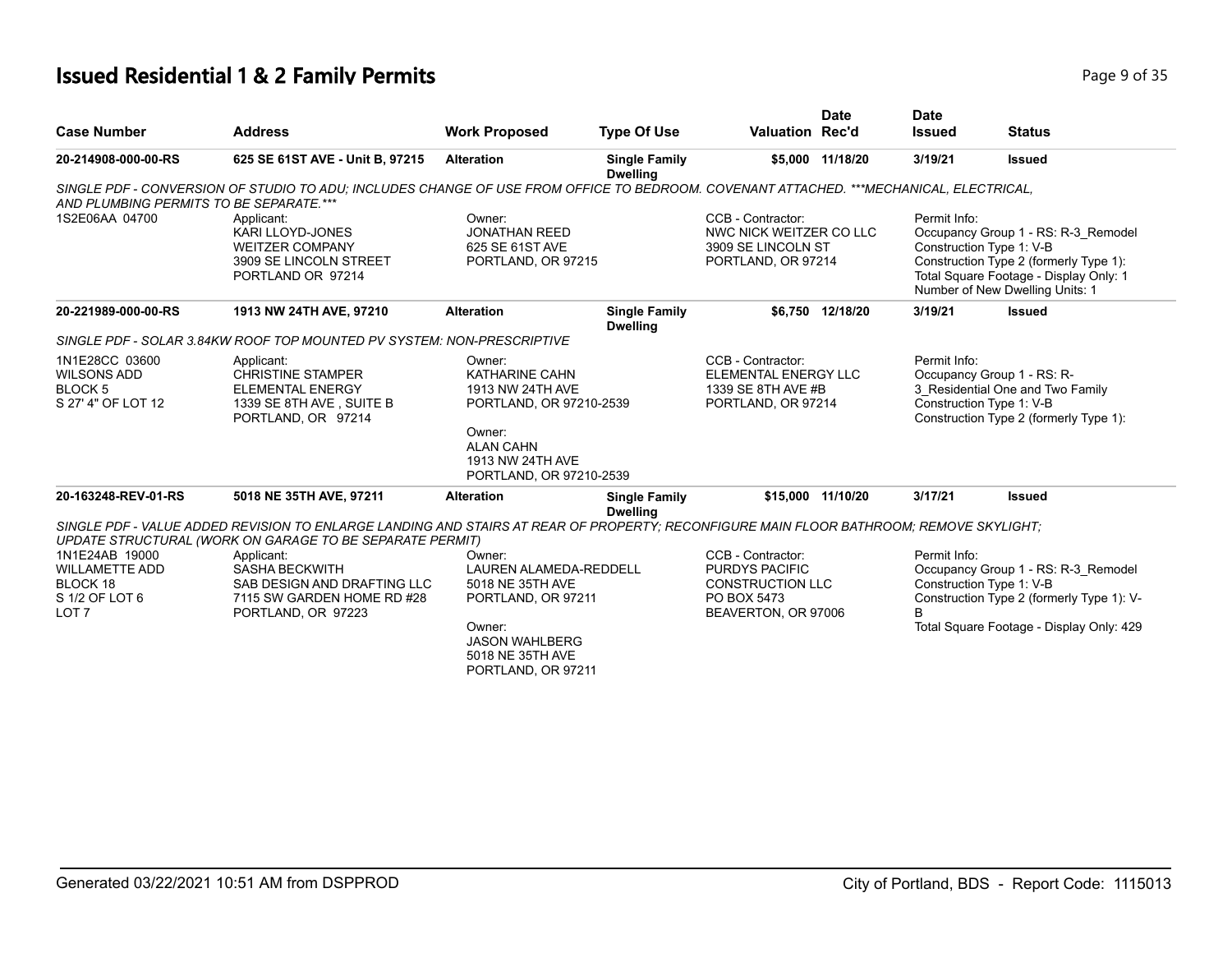## **Issued Residential 1 & 2 Family Permits Page 10 of 35 Page 10 of 35**

|                                      |                                                                                                                                                                                                                                                                                                                                                                                                                                                                                                                                                 |                                                                              |                                         |                                              | <b>Date</b> | <b>Date</b>              |                                                                                  |
|--------------------------------------|-------------------------------------------------------------------------------------------------------------------------------------------------------------------------------------------------------------------------------------------------------------------------------------------------------------------------------------------------------------------------------------------------------------------------------------------------------------------------------------------------------------------------------------------------|------------------------------------------------------------------------------|-----------------------------------------|----------------------------------------------|-------------|--------------------------|----------------------------------------------------------------------------------|
| <b>Case Number</b>                   | <b>Address</b>                                                                                                                                                                                                                                                                                                                                                                                                                                                                                                                                  | <b>Work Proposed</b>                                                         | <b>Type Of Use</b>                      | <b>Valuation Rec'd</b>                       |             | <b>Issued</b>            | <b>Status</b>                                                                    |
| 20-192746-000-00-RS                  | 321 NE KNOTT ST - Unit B,<br>97212                                                                                                                                                                                                                                                                                                                                                                                                                                                                                                              | <b>Alteration</b>                                                            | <b>Single Family</b><br><b>Dwelling</b> | \$40,249 9/21/20                             |             | 3/15/21                  | <b>Issued</b>                                                                    |
| 194007-RS **** TRADES SEPARATE       | SINGLE PDF - CONVERT EXISTING UNFINISHED BASEMENT TO ACCESSORY DWELLING UNIT, TO INCLUDE NEW: KITCHEN, BEDROOM, BEDROOM WINDOW IN<br>MODIFIED OPENING, DINING/LIVING ROOM, AND LAUNDRY. SECOND FLOOR ALTERATIONS INCLUDE A NEW WINDOW OPENING, AND CONVERSION OF THE<br>BATHROOM CLOSET TO A LAUNDRY ROOM WITH WATER HEATER. LEGALIZE EXCAVATION OF DRIVEWAY SHARED ACCESS WITH ADJACENT PROPERTY. SEE 20-                                                                                                                                      |                                                                              |                                         |                                              |             |                          |                                                                                  |
| 1N1E27AD 14400                       | Applicant:                                                                                                                                                                                                                                                                                                                                                                                                                                                                                                                                      | Owner:                                                                       |                                         |                                              |             | Permit Info:             |                                                                                  |
|                                      | <b>DEANNA REED</b><br>LYNN STORIE<br>PORTLAND OR<br><b>USA</b>                                                                                                                                                                                                                                                                                                                                                                                                                                                                                  | <b>EMJ PROPERTIES LLC</b><br>7503 SE HOLGATE BLVD<br>PORTLAND, OR 97206-3359 |                                         |                                              |             | Construction Type 1: V-B | Occupancy Group 1 - RS: R-3_Remodel<br>Construction Type 2 (formerly Type 1): V- |
|                                      |                                                                                                                                                                                                                                                                                                                                                                                                                                                                                                                                                 |                                                                              |                                         |                                              |             |                          | Total Square Footage - Display Only: 762<br>Number of New Dwelling Units: 1      |
| 20-177286-000-00-RS                  | 7909 N SMITH ST, 97203                                                                                                                                                                                                                                                                                                                                                                                                                                                                                                                          | <b>Alteration</b>                                                            | <b>Single Family</b><br><b>Dwelling</b> | \$6,750 9/1/20                               |             | 3/16/21                  | <b>Issued</b>                                                                    |
|                                      | SINGLE PDF - SOLAR - 3.6 KW PV ARRAY ON ROOF - ENGINEERED                                                                                                                                                                                                                                                                                                                                                                                                                                                                                       |                                                                              |                                         |                                              |             |                          |                                                                                  |
| 1N1W01DD 07200<br>POINT VIEW         | Applicant:<br>FELISHA ABBOTT                                                                                                                                                                                                                                                                                                                                                                                                                                                                                                                    | Owner:<br><b>SARAH SAVELL</b>                                                |                                         | CCB - Contractor:<br><b>TURN 2 SOLAR LLC</b> |             | Permit Info:             | Occupancy Group 1 - RS: R-                                                       |
| BLOCK 15<br>LOT 19&20                | BLUE SKY SOLAR, LLC<br>1550 W GORDON AVE SUITE 3<br>LAYTON, UT 84041                                                                                                                                                                                                                                                                                                                                                                                                                                                                            | 7909 N SMITH ST<br>PORTLAND, OR 97203                                        |                                         | 1339 WAGON WHEEL CT<br>SILVERTON, OR 97381   |             | Construction Type 1: V-B | 3_Residential One and Two Family<br>Construction Type 2 (formerly Type 1):       |
|                                      |                                                                                                                                                                                                                                                                                                                                                                                                                                                                                                                                                 | Owner:<br><b>DAVID HARRIS</b><br>7909 N SMITH ST<br>PORTLAND, OR 97203       |                                         |                                              |             |                          |                                                                                  |
| 20-194007-000-00-RS                  | 331 NE KNOTT ST - UNIT A,<br>97212                                                                                                                                                                                                                                                                                                                                                                                                                                                                                                              | <b>Alteration</b>                                                            | <b>Single Family</b><br><b>Dwelling</b> | \$41,000 9/29/20                             |             | 3/15/21                  | <b>Issued</b>                                                                    |
| PERMITS TO BE OBTAINED SEPARATELY*** | SINGLE PDF - ALTERATION TO SFR - CONVERT EXISTING UNFINISHED BASEMENT TO ACCESSORY DWELLING UNIT. TO INCLUDE: KITCHEN, BEDROOM, BATHROOM,<br>DINING/LIVING ROOM, AND LAUNDRY. REMOVE STAIRS FROM MAIN FLOOR TO BASEMENT, ADD NEW MAN DOOR FOR ACCESS. 2nd FLOOR TO INCLUDE:<br>RECONFIGURE CLOSETS TO BEDROOMS. IN FILL AND CREATE NEW OPENINGS FOR CLOSET DOORS. EXCAVATE UNDER FRONT PORCH TO CREATE<br>UNCONDITIONED ENCLOSED STORAGE AREA. LEGALIZE EXCAVATION OF DRIVEWAY SHARED ACCESS WITH ADJACENT PROPERTY. SEE 20-192746-RS. ***TRADE |                                                                              |                                         |                                              |             |                          |                                                                                  |
| 1N1E27AD 14500                       | Applicant:                                                                                                                                                                                                                                                                                                                                                                                                                                                                                                                                      | Owner:                                                                       |                                         |                                              |             | Permit Info:             |                                                                                  |
| <b>ALBINA</b>                        | DEANNA REED                                                                                                                                                                                                                                                                                                                                                                                                                                                                                                                                     | <b>EMJ PROPERTIES LLC</b>                                                    |                                         |                                              |             |                          | Occupancy Group 1 - RS: R-3_Remodel                                              |
| BLOCK 16                             | LYNN STORIE                                                                                                                                                                                                                                                                                                                                                                                                                                                                                                                                     | 7503 SE HOLGATE BLVD                                                         |                                         |                                              |             |                          | Construction Type 1: V-B                                                         |
| E 37.5' OF W 75' OF LOT<br>14&15     | PORTLAND OR<br><b>USA</b>                                                                                                                                                                                                                                                                                                                                                                                                                                                                                                                       | PORTLAND, OR 97206-3359                                                      |                                         |                                              |             | <sub>R</sub>             | Construction Type 2 (formerly Type 1): V-                                        |
|                                      |                                                                                                                                                                                                                                                                                                                                                                                                                                                                                                                                                 |                                                                              |                                         |                                              |             |                          | Total Square Footage - Display Only: 842<br>Number of New Dwelling Units: 1      |
| 21-023661-000-00-RS                  | 5635 NE JESSUP ST, 97218                                                                                                                                                                                                                                                                                                                                                                                                                                                                                                                        | <b>Alteration</b>                                                            | <b>Single Family</b><br><b>Dwelling</b> | \$16,000 3/17/21                             |             | 3/17/21                  | <b>Issued</b>                                                                    |
|                                      | SINGLE PDF - REMOVE LOAD BEARING WALLS BETWEEN LIVING AND DINING ROOM. ADD GLULAM, POST, AND FOOTING IN BASEMENT. ***                                                                                                                                                                                                                                                                                                                                                                                                                           |                                                                              |                                         |                                              |             | <b>TRADES SEPARATE</b>   |                                                                                  |
| 1N2E18DC 03500                       | Applicant:                                                                                                                                                                                                                                                                                                                                                                                                                                                                                                                                      | Owner:                                                                       |                                         | CCB - Contractor:                            |             | Permit Info:             |                                                                                  |
| <b>CENTURY TERR</b>                  | <b>HANNAH LOUCKS</b>                                                                                                                                                                                                                                                                                                                                                                                                                                                                                                                            | <b>BENJAMIN STEINHAUS</b>                                                    |                                         | <b>LOVETT INC</b>                            |             |                          | Occupancy Group 1 - RS: R-                                                       |
| BLOCK 4                              | LOVETT. INC                                                                                                                                                                                                                                                                                                                                                                                                                                                                                                                                     | 5635 NE JESSUP ST                                                            |                                         | 6920 NE 42ND AVE                             |             |                          | 3 Residential One and Two Family                                                 |
| LOT 6                                | 6920 NE 42nd Ave<br>Portland, Oregon 97218                                                                                                                                                                                                                                                                                                                                                                                                                                                                                                      | PORTLAND, OR 97218                                                           |                                         | PORTLAND, OR 97218                           |             |                          | Construction Type 1: V-B<br>Construction Type 2 (formerly Type 1):               |

Generated 03/22/2021 10:51 AM from DSPPROD City of Portland, BDS - Report Code: 1115013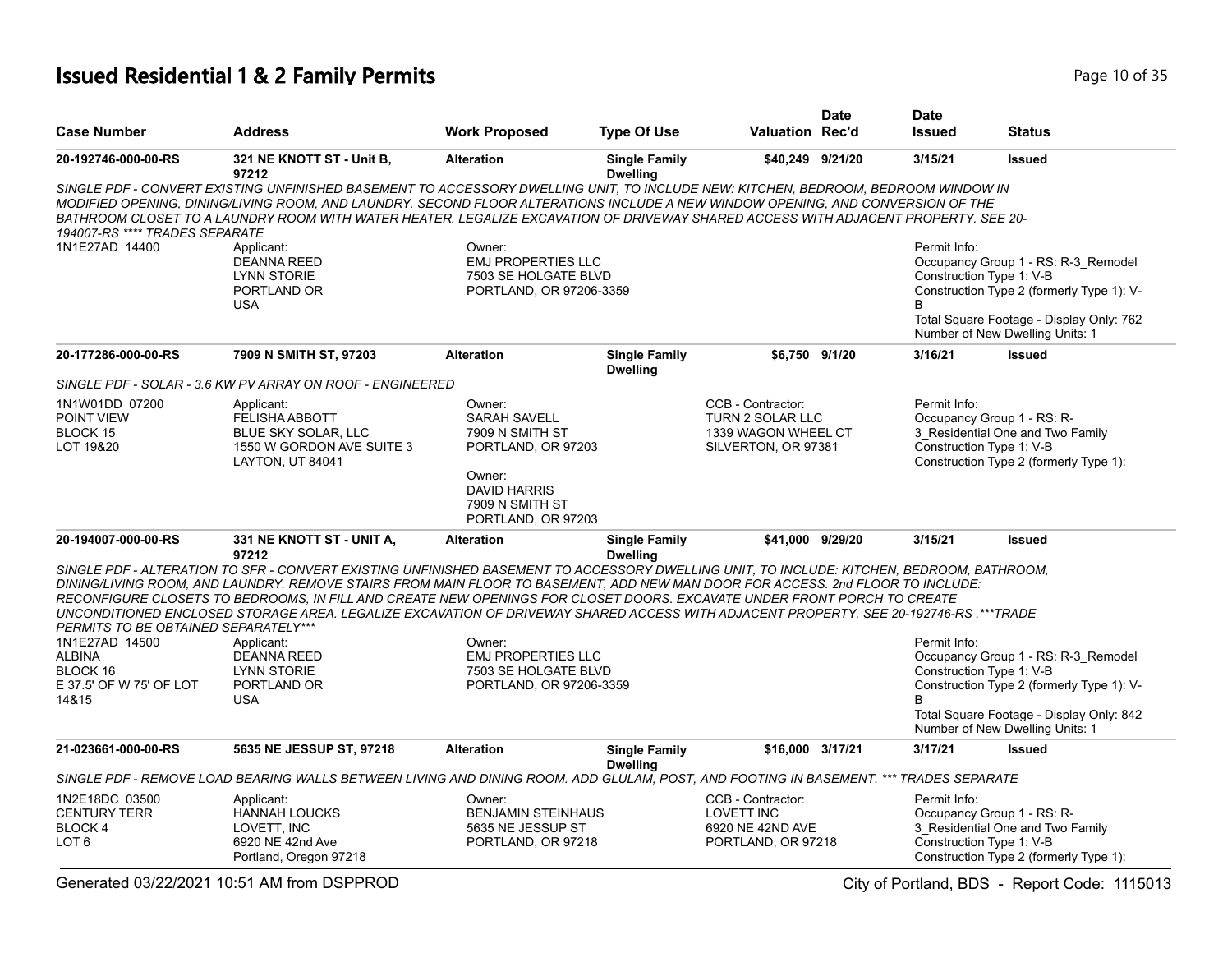# **Issued Residential 1 & 2 Family Permits Page 11 of 35 Page 11 of 35**

| <b>Case Number</b>                                                                                      | <b>Address</b>                                                                                                                               | <b>Work Proposed</b>                                                                                                                                         | <b>Type Of Use</b>                      | <b>Valuation Rec'd</b>                                                                                    | Date          | <b>Date</b><br><b>Issued</b>             | <b>Status</b>                                                                                            |
|---------------------------------------------------------------------------------------------------------|----------------------------------------------------------------------------------------------------------------------------------------------|--------------------------------------------------------------------------------------------------------------------------------------------------------------|-----------------------------------------|-----------------------------------------------------------------------------------------------------------|---------------|------------------------------------------|----------------------------------------------------------------------------------------------------------|
| 21-025524-000-00-RS                                                                                     | 4009 SW PENDLETON ST, 97221                                                                                                                  | <b>Alteration</b>                                                                                                                                            | <b>Single Family</b><br><b>Dwelling</b> | \$17,968 3/16/21                                                                                          |               | 3/16/21                                  | <b>Issued</b>                                                                                            |
|                                                                                                         | REMOVE OVERHEAD DOOR, MODIFY OPENING AND INSTALL SLIDING DOOR                                                                                |                                                                                                                                                              |                                         |                                                                                                           |               |                                          |                                                                                                          |
| 1S1E17CB 06300<br>HARKER AC & PLAT 2<br><b>BLOCK E</b><br>LOT <sub>5</sub>                              | Applicant:<br><b>CHERISH BERRY</b><br>RENEWAL BY ANDERSEN OF<br><b>PORTLAND</b><br>18151 SW BOONES FERRY RD.<br>PORTLAND, ORE 97224          | Owner:<br>SAMANTHA BRITTINGHAM<br>4009 SW PENDLETON ST<br>PORTLAND, OR 97221                                                                                 |                                         | CCB - Contractor:<br><b>GLV ENTERPRISES INC</b><br>18151 SW BOONES FERRY RD<br>PORTLAND, OR 97224         |               | Permit Info:<br>Construction Type 1: V-B | Occupancy Group 1 - RS: R-<br>3_Residential One and Two Family<br>Construction Type 2 (formerly Type 1): |
| 21-007989-000-00-RS                                                                                     | 10902 SE STEPHENS ST, 97216                                                                                                                  | <b>Alteration</b>                                                                                                                                            | <b>Single Family</b><br><b>Dwelling</b> |                                                                                                           | \$500 1/29/21 | 3/16/21                                  | <b>Issued</b>                                                                                            |
|                                                                                                         | SINGLE PDF - REMOVAL OF KITCHEN IN BASEMENT. CREATE HABITABLE SPACE IN BASEMENT INCLUDING TWO BEDROOMS AND A BATHROOM (2 TOILETS TOTAL). *** |                                                                                                                                                              |                                         |                                                                                                           |               |                                          |                                                                                                          |
| <b>TRADES SEPARATE</b><br>1S2E03CA 10200<br><b>VERMADA PK</b><br>BLOCK <sub>3</sub><br>LOT <sub>7</sub> | Applicant:<br>DAVID NGUYEN<br>10421 NE Knott St<br>Portland, OR 97220                                                                        | Owner:<br>DAVID NGUYEN<br>10902 SE STEPHENS ST<br>PORTLAND, OR 97216<br>Owner:<br><b>JERMANH NGUYEN</b>                                                      |                                         |                                                                                                           |               | Permit Info:<br>Construction Type 1: V-B | Occupancy Group 1 - RS: R-3 Remodel<br>Construction Type 2 (formerly Type 1):                            |
|                                                                                                         |                                                                                                                                              | 10902 SE STEPHENS ST<br>PORTLAND, OR 97216                                                                                                                   |                                         |                                                                                                           |               |                                          |                                                                                                          |
| 21-026482-000-00-RS                                                                                     | 1928 SE 45TH AVE, 97215                                                                                                                      | <b>Alteration</b>                                                                                                                                            | <b>Single Family</b><br><b>Dwelling</b> | \$45,000 3/18/21                                                                                          |               | 3/18/21                                  | <b>Issued</b>                                                                                            |
| EXPAN UPPER LEVEL DECK.                                                                                 |                                                                                                                                              |                                                                                                                                                              |                                         |                                                                                                           |               |                                          |                                                                                                          |
| 1S2E06CB 03100<br><b>FAILING ADD</b><br>BLOCK <sub>2</sub><br>N 10' OF LOT 8<br>S 25' OF LOT 9          | Applicant:<br>NWC NICK WEITZER CO LLC<br>3909 SE LINCOLN ST<br>PORTLAND, OR 97214                                                            | Owner:<br><b>DEMIAN PARKER</b><br>1928 SE 45TH AVE<br>PORTLAND, OR 97215-3139<br>Owner:<br><b>DAWN PARKER</b><br>1928 SE 45TH AVE<br>PORTLAND, OR 97215-3139 |                                         | CCB - Contractor:<br>NWC NICK WEITZER CO LLC<br>3909 SE LINCOLN ST<br>PORTLAND, OR 97214                  |               | Permit Info:<br>Construction Type 1: V-B | Occupancy Group 1 - RS: R-<br>3 Residential One and Two Family<br>Construction Type 2 (formerly Type 1): |
| 21-014160-000-00-RS                                                                                     | <b>1215 SE MARION ST, 97202</b>                                                                                                              | <b>Alteration</b>                                                                                                                                            | <b>Single Family</b><br><b>Dwelling</b> |                                                                                                           | \$500 3/17/21 | 3/17/21                                  | <b>Issued</b>                                                                                            |
|                                                                                                         | SINGLE PDF- SOLAR 6.29KW ROOF TOP MOUNTED PV SYSTEM: PRESCRIPTIVE                                                                            |                                                                                                                                                              |                                         |                                                                                                           |               |                                          |                                                                                                          |
| 1S1E26BA 09600<br>SELLWOOD<br>BLOCK 44<br>LOT <sub>5</sub>                                              | Applicant:<br><b>GARRETT HARTWELL</b><br>POWER NORTHWEST<br>11393 NW ANDERSON<br>PORTLAND OR 97229                                           | Owner:<br>KATHY FRANZ<br>1215 SE MARION ST<br>PORTLAND, OR 97202<br>Owner:<br><b>GREGORY FRANZ</b><br>1215 SE MARION ST<br>PORTLAND, OR 97202                |                                         | CCB - Contractor:<br>POWER NORTHWEST<br><b>INCORPORATED</b><br>11393 NW ANDERSON ST<br>PORTLAND, OR 97229 |               | Permit Info:<br>Construction Type 1: V-B | Occupancy Group 1 - RS: R-<br>3 Residential One and Two Family<br>Construction Type 2 (formerly Type 1): |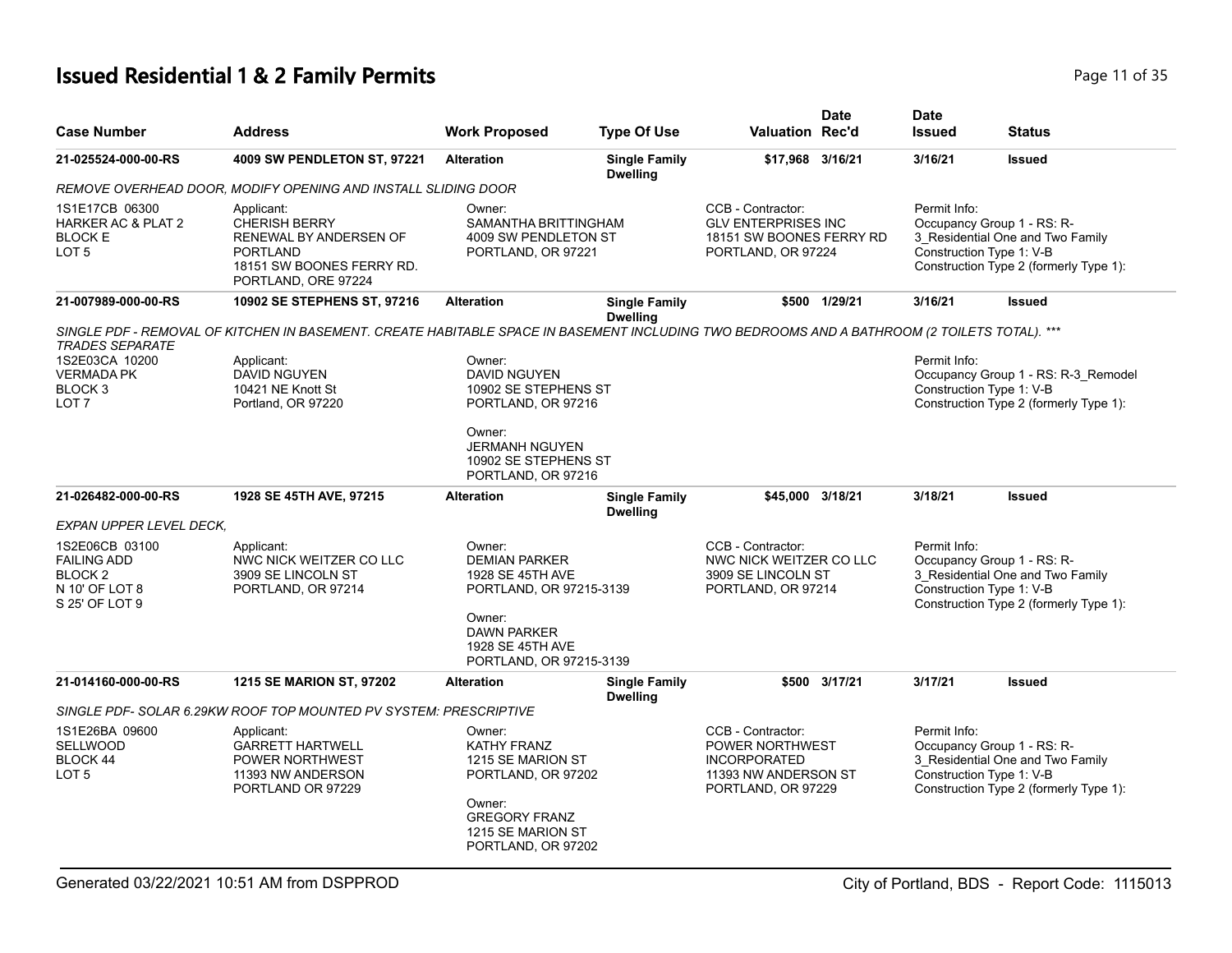# **Issued Residential 1 & 2 Family Permits Page 12 of 35 Page 12 of 35**

| <b>Case Number</b>                                                                        | <b>Address</b>                                                                                                                                                                                                                                                                                                                                                                           | <b>Work Proposed</b>                                                                                                                                       | <b>Type Of Use</b>                      | <b>Valuation Rec'd</b>                                                                                                                                                                                                                                                                                                                                                                                                                            | <b>Date</b>     | <b>Date</b><br><b>Issued</b>             | <b>Status</b>                                                                                                             |
|-------------------------------------------------------------------------------------------|------------------------------------------------------------------------------------------------------------------------------------------------------------------------------------------------------------------------------------------------------------------------------------------------------------------------------------------------------------------------------------------|------------------------------------------------------------------------------------------------------------------------------------------------------------|-----------------------------------------|---------------------------------------------------------------------------------------------------------------------------------------------------------------------------------------------------------------------------------------------------------------------------------------------------------------------------------------------------------------------------------------------------------------------------------------------------|-----------------|------------------------------------------|---------------------------------------------------------------------------------------------------------------------------|
| 20-192135-000-00-RS                                                                       | 1225 SE OAK ST, 97214                                                                                                                                                                                                                                                                                                                                                                    | <b>Alteration</b>                                                                                                                                          | <b>Single Family</b><br><b>Dwelling</b> |                                                                                                                                                                                                                                                                                                                                                                                                                                                   | \$1,600 9/19/20 | 3/19/21                                  | <b>Issued</b>                                                                                                             |
|                                                                                           | SINGLE PDF ALTERATION TO INSTALL EXTERIOR DOOR AT REAR OF HOUSE WITH STEPS TO GROUND                                                                                                                                                                                                                                                                                                     |                                                                                                                                                            |                                         |                                                                                                                                                                                                                                                                                                                                                                                                                                                   |                 |                                          |                                                                                                                           |
| 1N1E35CD 09300<br><b>AIKENS</b><br>BLOCK 263<br>W 45' OF LOT 5                            | Applicant:<br>NICHOLAS LOCKE<br>ONE TO ONE WORKS<br>2645 NE 7TH AVE<br>PORTLAND OR 97212                                                                                                                                                                                                                                                                                                 | Owner:<br>NICHOLAS GURNON<br><b>1225 SE OAK ST</b><br>PORTLAND, OR 97214<br>Owner:<br><b>LAUREN NICHOLS</b><br><b>1225 SE OAK ST</b><br>PORTLAND, OR 97214 |                                         |                                                                                                                                                                                                                                                                                                                                                                                                                                                   |                 | Permit Info:<br>Construction Type 1: V-B | Occupancy Group 1 - RS: R-3 Remodel<br>Construction Type 2 (formerly Type 1):<br>Total Square Footage - Display Only: 25  |
| 21-027502-000-00-RS                                                                       | 3563 NE 26TH AVE, 97212                                                                                                                                                                                                                                                                                                                                                                  | <b>Alteration</b>                                                                                                                                          | <b>Single Family</b><br><b>Dwelling</b> | \$90,000 3/20/21                                                                                                                                                                                                                                                                                                                                                                                                                                  |                 | 3/20/21                                  | <b>Under Review</b>                                                                                                       |
| 1N1E24CC 14200<br><b>ALAMEDA PARK</b><br>BLOCK <sub>2</sub><br>LOT <sub>7</sub>           | SINGLE PDF- REMODEL KITCHEN ON MAIN FLOOR STRUCTURAL UPGRADES TO REMOVE BEARING WALLS AND REINFORCE FLOORS. REMODEL ONE BATHROOM ON<br>2ND FLOOR. ADD NEW MASTER BATHROOM (TOTAL OF 4) ASSOCIATED MECHANICAL, ELECTRICAL AND PLUMBING. (SUBS ENTERED)<br>Applicant:<br>JAMES DAVID LOVESTRAND<br>LOVESTRAND CONSTR &<br><b>RESTORATION LLC</b><br>3015 NE 20TH AVE<br>PORTLAND, OR 97212 | Owner:<br>PODESTA FAMILY 2005 REV TR<br>1245 BAY LAUREL DR<br>MENLO PARK, CA 94025                                                                         |                                         | CCB - Contractor:<br>JAMES DAVID LOVESTRAND<br>LOVESTRAND CONSTR &<br><b>RESTORATION LLC</b><br>3015 NE 20TH AVE<br>PORTLAND, OR 97212<br>CCB - Contractor:<br><b>IRVINGTON AIR INC</b><br>PO BOX 18186<br>PORTLAND, OR 97218<br>CCB - Contractor:<br>DAVID RAY OAKLEY<br>8811 SW SPRUCE STREET<br><b>TIGARD, OR 97223</b><br>TIGARD OR 97223<br>CCB - Contractor:<br>CHARGED ELECTRIC LLC<br>12175 SW SUMMER CREST DR<br><b>TIGARD, OR 97223</b> |                 | Permit Info:<br>Construction Type 1: V-B | Occupancy Group 1 - RS: R-<br>3 Residential One and Two Family<br>Construction Type 2 (formerly Type 1):                  |
| 21-004471-000-00-RS                                                                       | <b>3515 SE FRANKLIN ST, 97202</b>                                                                                                                                                                                                                                                                                                                                                        | <b>Alteration</b>                                                                                                                                          | <b>Single Family</b><br><b>Dwelling</b> | \$12,164 3/18/21                                                                                                                                                                                                                                                                                                                                                                                                                                  |                 | 3/18/21                                  | <b>Issued</b>                                                                                                             |
|                                                                                           | Single PDF - REMODEL KITCHEN. REMOVING A WALL AND ADDING TWO POSTS AND A LEDGER***TRADE PERMITS SEPARATE***                                                                                                                                                                                                                                                                              |                                                                                                                                                            |                                         |                                                                                                                                                                                                                                                                                                                                                                                                                                                   |                 |                                          |                                                                                                                           |
| 1S1E12AC 06000<br><b>WAVERLEIGH HTS</b><br>BLOCK 39<br>E 1/2 OF LOT 2<br>LOT <sub>3</sub> | Applicant:<br><b>ANNE ZUERCHER</b><br>PORTLAND OR<br><b>USA</b>                                                                                                                                                                                                                                                                                                                          | Owner:<br><b>STEPHEN MATHRAS</b><br>3515 SE FRANKLIN ST<br>PORTLAND, OR 97202-1828                                                                         |                                         |                                                                                                                                                                                                                                                                                                                                                                                                                                                   |                 | Permit Info:<br>Construction Type 1: V-B | Occupancy Group 1 - RS: R-3_Remodel<br>Construction Type 2 (formerly Type 1):<br>Total Square Footage - Display Only: 298 |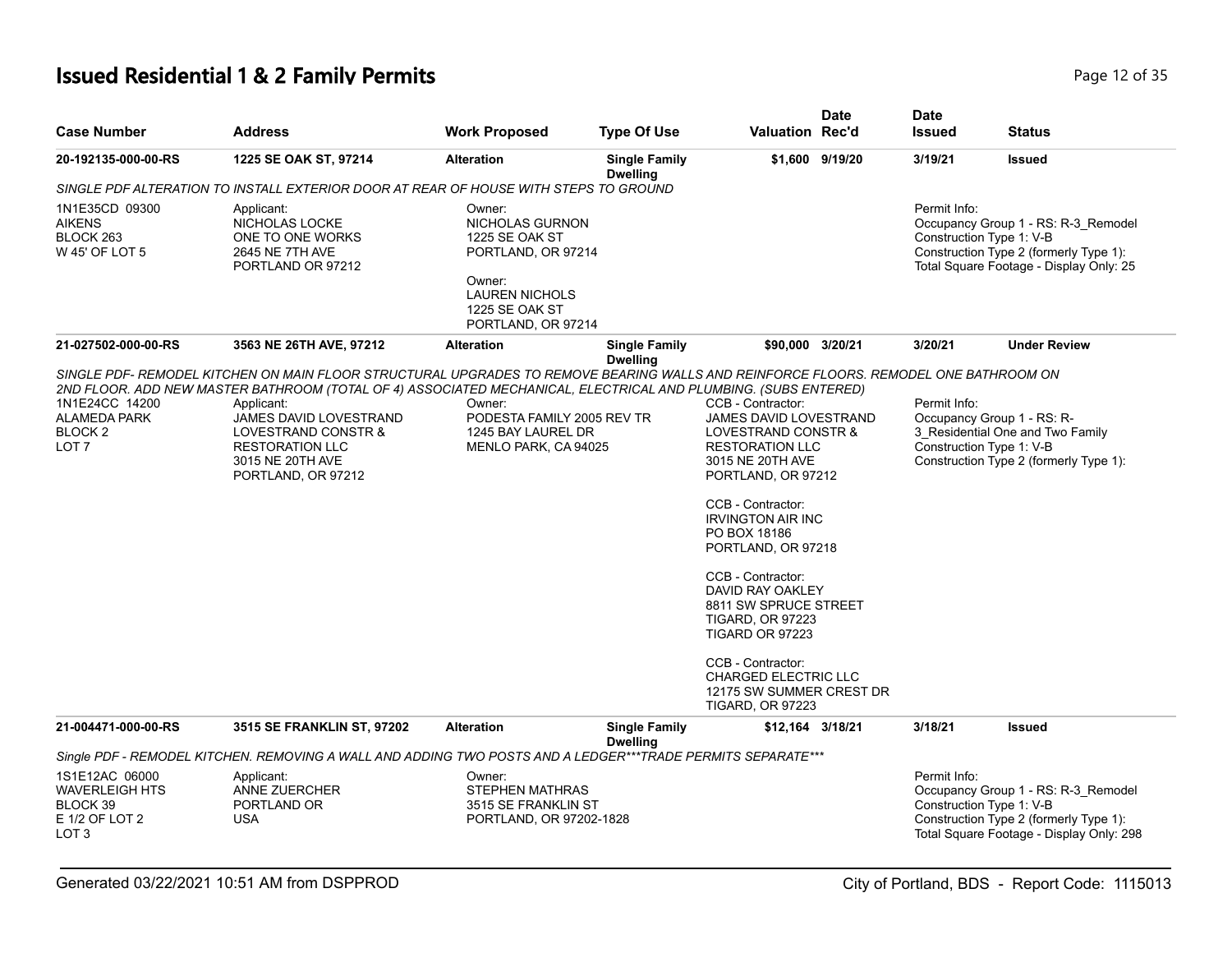## **Issued Residential 1 & 2 Family Permits Page 13 of 35 Page 13 of 35**

|                                                                                       |                                                                                                                                       |                                                                                                                                                              |                                         |                                                                                                                                        | <b>Date</b>   | <b>Date</b>                              |                                                                                                                                      |
|---------------------------------------------------------------------------------------|---------------------------------------------------------------------------------------------------------------------------------------|--------------------------------------------------------------------------------------------------------------------------------------------------------------|-----------------------------------------|----------------------------------------------------------------------------------------------------------------------------------------|---------------|------------------------------------------|--------------------------------------------------------------------------------------------------------------------------------------|
| <b>Case Number</b>                                                                    | <b>Address</b>                                                                                                                        | <b>Work Proposed</b>                                                                                                                                         | <b>Type Of Use</b>                      | <b>Valuation Rec'd</b>                                                                                                                 |               | <b>Issued</b>                            | <b>Status</b>                                                                                                                        |
| 21-026374-000-00-RS                                                                   | 5114 SE MITCHELL ST, 97206                                                                                                            | <b>Alteration</b>                                                                                                                                            | <b>Single Family</b><br><b>Dwelling</b> | \$20,000 3/17/21                                                                                                                       |               | 3/20/21                                  | <b>Issued</b>                                                                                                                        |
| STORAGE SPACE TO AN OFFICE.                                                           | REMOVE EXISTING SOLARIUM AT REAR OF DWELLING, AND REPLACE WITH WOOD FRAMED WALLS AND ROOF ONTO EXISTING FOUNDATION. CONVERT BASEMENT  |                                                                                                                                                              |                                         |                                                                                                                                        |               |                                          |                                                                                                                                      |
| 1S2E18BD 05200<br>SECTION 18 1S 2E<br>TL 5200 0.23 ACRES                              | Applicant:<br><b>MATT GREER</b><br>WINDWARD CONSTRUCTION LLC<br>PO BOX 10463<br>PORTLAND, OR 97296                                    | Owner:<br><b>SLAYDE DAPPEN</b><br>5114 SE MITCHELL ST<br>PORTLAND, OR 97206<br>Owner:<br><b>BENJAMIN DAPPEN</b><br>5114 SE MITCHELL ST<br>PORTLAND, OR 97206 |                                         | CCB - Contractor:<br><b>MATT GREER</b><br>WINDWARD CONSTRUCTION<br><b>LLC</b><br>PO BOX 10463<br>PORTLAND, OR 97296                    |               | Permit Info:                             | Occupancy Group 1 - RS: R-<br>3 Residential One and Two Family<br>Construction Type 1: V-B<br>Construction Type 2 (formerly Type 1): |
| 21-025511-000-00-RS                                                                   | 2815 SE 66TH AVE, 97206                                                                                                               | <b>Alteration</b>                                                                                                                                            | <b>Single Family</b><br><b>Dwelling</b> | \$24,650 3/16/21                                                                                                                       |               | 3/16/21                                  | <b>Issued</b>                                                                                                                        |
| Install 12.2kw roof mounted solar system                                              |                                                                                                                                       |                                                                                                                                                              |                                         |                                                                                                                                        |               |                                          |                                                                                                                                      |
| 1S2E08BB 14600<br><b>BONADAIR</b><br>BLOCK 7<br>N 29.5' OF LOT 9<br>LOT <sub>10</sub> | Applicant:<br>ZANE GOFF<br>NEIL KELLY CO INC<br>804 N ALBERTA ST<br>PORTLAND, OR 97217-2639                                           | Owner:<br><b>DAVID RACK</b><br>2815 SE 66TH AVE<br>PORTLAND, OR 97206                                                                                        |                                         | CCB - Contractor:<br><b>ZANE GOFF</b><br>NEIL KELLY CO INC<br>804 N ALBERTA ST<br>PORTLAND, OR 97217-2693                              |               | Permit Info:<br>Construction Type 1: V-B | Occupancy Group 1 - RS: R-<br>3 Residential One and Two Family<br>Construction Type 2 (formerly Type 1):                             |
| 21-015512-000-00-RS                                                                   | 4545 NE 64TH AVE, 97218                                                                                                               | <b>Alteration</b>                                                                                                                                            | <b>Single Family</b><br><b>Dwelling</b> |                                                                                                                                        | \$500 3/18/21 | 3/18/21                                  | <b>Issued</b>                                                                                                                        |
|                                                                                       | SINGLE PDF SOLAR 4.33 KW ROOF TOP MOUNTED PV SYSTEM PRESCRIPTIVE                                                                      |                                                                                                                                                              |                                         |                                                                                                                                        |               |                                          |                                                                                                                                      |
| 1N2E20BC 10300<br>PADDOCK AC<br><b>BLOCK1</b><br>S 65' OF LOT 5&6                     | Applicant:<br><b>CHRISTINE STAMPER</b><br><b>ELEMENTAL ENERGY</b><br>1339 SE 8TH AVE, SUITE B<br>PORTLAND, OR 97214                   | Owner:<br><b>DIANE MULCH</b><br>4545 NE 64TH AVE<br>PORTLAND, OR 97218-3261                                                                                  |                                         | CCB - Contractor:<br>ELEMENTAL ENERGY LLC<br>1339 SE 8TH AVE #B<br>PORTLAND, OR 97214                                                  |               | Permit Info:<br>Construction Type 1: V-B | Occupancy Group 1 - RS: R-<br>3_Residential One and Two Family<br>Construction Type 2 (formerly Type 1):                             |
| 21-025332-000-00-RS                                                                   | 3830 SW 52ND PL, 97221                                                                                                                | <b>Alteration</b>                                                                                                                                            | <b>Single Family</b><br><b>Dwelling</b> | \$52,455 3/15/21                                                                                                                       |               | 3/15/21                                  | <b>Issued</b>                                                                                                                        |
|                                                                                       | RECONFIGURE KITCHEN, LIVING ROOM AND DINING ROOM BY TAKING OUT WALLS AND INSTALLING BEAMS.                                            |                                                                                                                                                              |                                         |                                                                                                                                        |               |                                          |                                                                                                                                      |
| 1S1E07DB 00700<br><b>WILCOX ESTATES</b><br>BLOCK 10<br>LOT <sub>14</sub>              | Applicant:<br><b>ANDY SINGER</b><br><b>SEYMOUR GENERAL</b><br>CONTRACTING INC.<br>3825 SW SCHOLLS FERRY ROAD<br>PORTLAND OREGON 97221 | Owner:<br><b>MARY DOHERTY</b><br>3830 SW 52ND PL<br>PORTLAND, OR 97221<br>Owner:<br><b>MICHAEL DOHERTY</b><br>3830 SW 52ND PL<br>PORTLAND, OR 97221          |                                         | CCB - Contractor:<br><b>ANDY SINGER</b><br><b>SEYMOUR GENERAL</b><br>CONTRACTING INC<br>3825 SW SCHOLLS FERRY RD<br>PORTLAND, OR 97221 |               | Permit Info:<br>Construction Type 1: V-B | Occupancy Group 1 - RS: R-<br>3_Residential One and Two Family<br>Construction Type 2 (formerly Type 1):                             |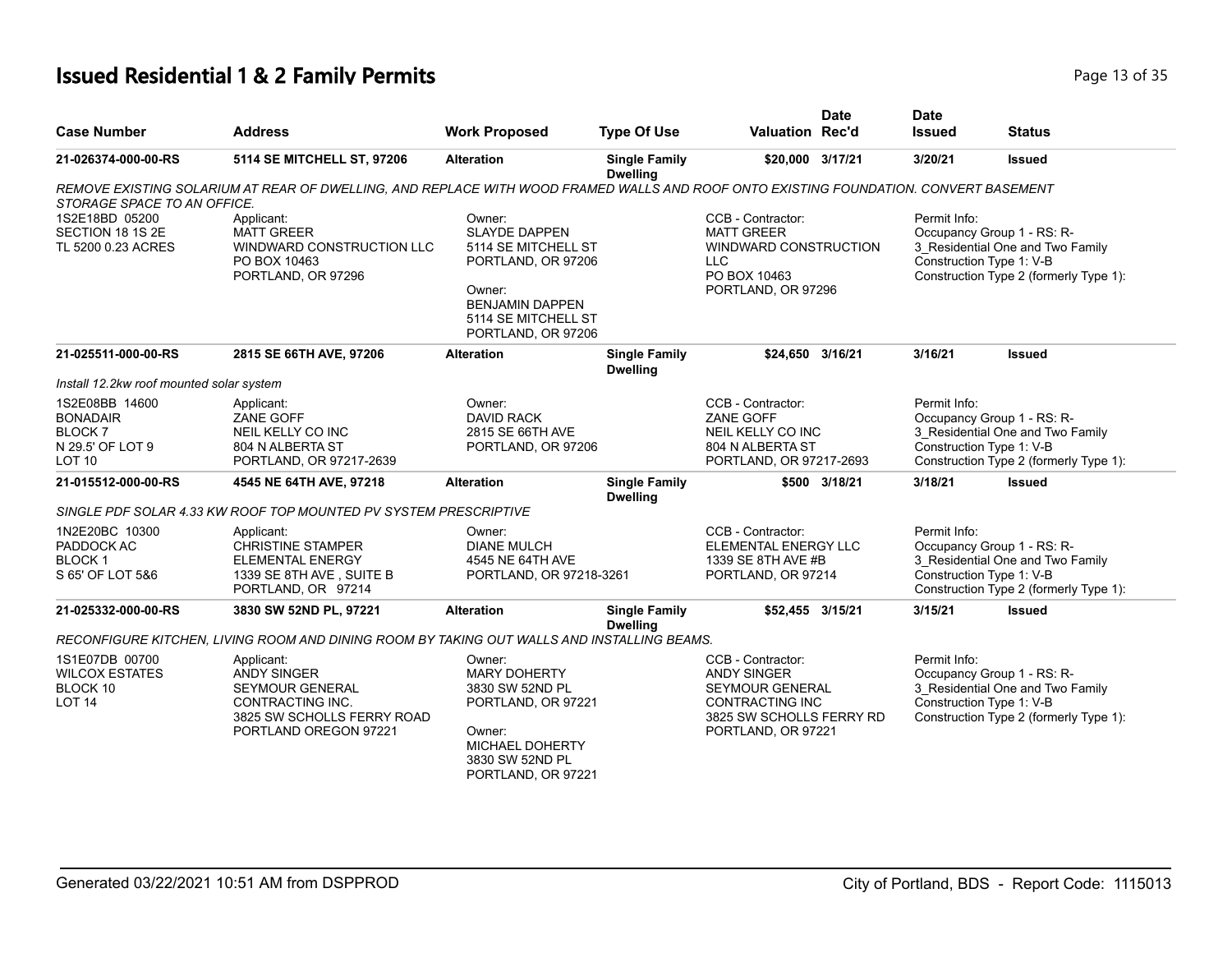# **Issued Residential 1 & 2 Family Permits Page 14 of 35 and 20 King the United States 2 Rage 14 of 35 Page 14 of 35**

| <b>Case Number</b>                                                         | <b>Address</b>                                                                                                                          | <b>Work Proposed</b>                                                                                                                                             | <b>Type Of Use</b>                      | <b>Valuation Rec'd</b>                                                                                         | <b>Date</b> | <b>Date</b><br><b>Issued</b> | Status                                                                                                                                                                           |
|----------------------------------------------------------------------------|-----------------------------------------------------------------------------------------------------------------------------------------|------------------------------------------------------------------------------------------------------------------------------------------------------------------|-----------------------------------------|----------------------------------------------------------------------------------------------------------------|-------------|------------------------------|----------------------------------------------------------------------------------------------------------------------------------------------------------------------------------|
| 21-026176-000-00-RS                                                        | 4318 NE 35TH AVE, 97211                                                                                                                 | <b>Alteration</b>                                                                                                                                                | <b>Single Family</b><br><b>Dwelling</b> | \$50,000 3/17/21                                                                                               |             | 3/17/21                      | <b>Issued</b>                                                                                                                                                                    |
|                                                                            | KITCEHN REMODEL, REMOVE LOAD BARRING WALL, ADD FTG AND BEAMS                                                                            |                                                                                                                                                                  |                                         |                                                                                                                |             |                              |                                                                                                                                                                                  |
| 1N1E24DB 05700<br><b>WILLAMETTE ADD</b><br>BLOCK <sub>3</sub><br>LOT 16-18 | Applicant:<br><b>ANDREW PARIS</b><br>PARIS BROTHERS<br><b>CONSTRUCTION</b><br>4120 SW ALFRED ST<br>PORTLAND, OR 97219-6923              | Owner:<br><b>LAWLER FAMILY TRUST</b><br>4318 NE 35TH AVE<br>PORTLAND, OR 97211                                                                                   |                                         | CCB - Contractor:<br>PARIS BROTHERS<br><b>CONSTRUCTION LLC</b><br>4120 SW ALFRED ST<br>PORTLAND, OR 97219      |             | Permit Info:                 | Occupancy Group 1 - RS: R-<br>3_Residential One and Two Family<br>Construction Type 1: V-B<br>Construction Type 2 (formerly Type 1):                                             |
| 21-027555-000-00-RS                                                        | 4005 SW NEHALEM CT, 97239                                                                                                               | <b>Alteration</b>                                                                                                                                                | <b>Single Family</b><br><b>Dwelling</b> | \$15,920 3/21/21                                                                                               |             | 3/21/21                      | <b>Issued</b>                                                                                                                                                                    |
| <b>BATHROOMS. DEVELOPMENT NOT IN TREE RPZ.</b>                             | WHOLE HOUSE REMODEL, 130 SF ENTRY ADDITION UNDER EXISTING ROOF LINE AND OVER EXISTING SLAB, REPLACE EXISTING DECK. NO ADDITIONAL        |                                                                                                                                                                  |                                         |                                                                                                                |             |                              |                                                                                                                                                                                  |
| 1S1E09CB 08900<br>COUNCIL CREST PK<br>BLOCK 19<br>LOT 10&11                |                                                                                                                                         | Owner:<br><b>DINA GLASSMAN</b><br>4005 SW NEHALEM CT<br>PORTLAND, OR 97239<br>Owner:<br>DARREN GLASSMAN<br>4005 SW NEHALEM CT<br>PORTLAND, OR 97239              |                                         | CCB - Contractor:<br><b>CLARKBUILT INC</b><br>1129 SE MARKET ST<br>PORTLAND, OR 97214                          |             | Permit Info:                 | Occupancy Group 1 - RS: R-<br>3 Residential One and Two Family<br>Construction Type 1: V-B<br>Construction Type 2 (formerly Type 1):<br>Total Square Footage - Display Only: 130 |
| 21-025866-000-00-RS                                                        | 4602 NE 29TH AVE, 97211                                                                                                                 | <b>Alteration</b>                                                                                                                                                | <b>Single Family</b><br><b>Dwelling</b> | \$30,000 3/16/21                                                                                               |             | 3/16/21                      | <b>Issued</b>                                                                                                                                                                    |
| <b>EGRESS WINDOW.</b>                                                      | CONVERT BASEMENT SPACE TO LIVING SPACE. TO INCLUDE 1 BEDROOM, 1 BATHROOM AND LIVING AREA. NEW STAIRS BETWEEN MAIN FLOOR AND BASEMENT. 1 |                                                                                                                                                                  |                                         |                                                                                                                |             |                              |                                                                                                                                                                                  |
| 1N1E24BD 11500<br><b>ELBERTA</b><br>BLOCK 13<br><b>LOT 11</b>              | Applicant:<br><b>COREY OMEY</b><br><b>EMA ARCHITECTURE, LLC</b><br>721 NW 9TH AVE, STE 280<br>PORTLAND, OR 97209                        | Owner:<br><b>KYRA ROUTON-MICHELINIE</b><br>4602 NE 29TH AVE<br>PORTLAND, OR 97211<br>Owner:<br><b>JAMES MICHELINIE</b><br>4602 NE 29TH AVE<br>PORTLAND, OR 97211 |                                         |                                                                                                                |             | Permit Info:                 | Occupancy Group 1 - RS: R-<br>3 Residential One and Two Family<br>Construction Type 1: V-B<br>Construction Type 2 (formerly Type 1):                                             |
| 20-143054-000-00-RS                                                        | 4809 N KERBY AVE, 97217                                                                                                                 | <b>Alteration</b>                                                                                                                                                | Townhouse (2<br>Units)                  | \$77,500 6/9/20                                                                                                |             | 3/19/21                      | <b>Issued</b>                                                                                                                                                                    |
| WELLS. UNIT 1 OF 2.**WITH 20-159440-RS**                                   | SINGLE PDF - CONVERT EXISTING DUPLEX INTO (2) UNIT TOWNHOUSE. INSTALL FIREWALL, REMOVE CHIMNEY, REVISE FLOOR PLAN. NEW EGRESS WINDOW    |                                                                                                                                                                  |                                         |                                                                                                                |             |                              |                                                                                                                                                                                  |
| 1N1E22BD 03900                                                             | Applicant:<br><b>RYAN PICKREL</b><br><b>FASTER PERMITS</b><br>2000 SW 1ST AVE #420<br>PORTLAND OR 97201                                 | Owner:<br>OREGON HOMEWORKS LLC<br>10200 SW EASTRIDGE ST #200<br>PORTLAND, OR 97225-5032                                                                          |                                         | CCB - Contractor:<br>OREGON HOMEWORKS LLC<br>10200 SW EASTRIDGE STREET<br><b>STE 200</b><br>PORTLAND, OR 97225 |             | Permit Info:<br>1300         | Occupancy Group 1 - RS: R-3_Remodel<br>Construction Type 1: V-B<br>Construction Type 2 (formerly Type 1):<br>Total Square Footage - Display Only:                                |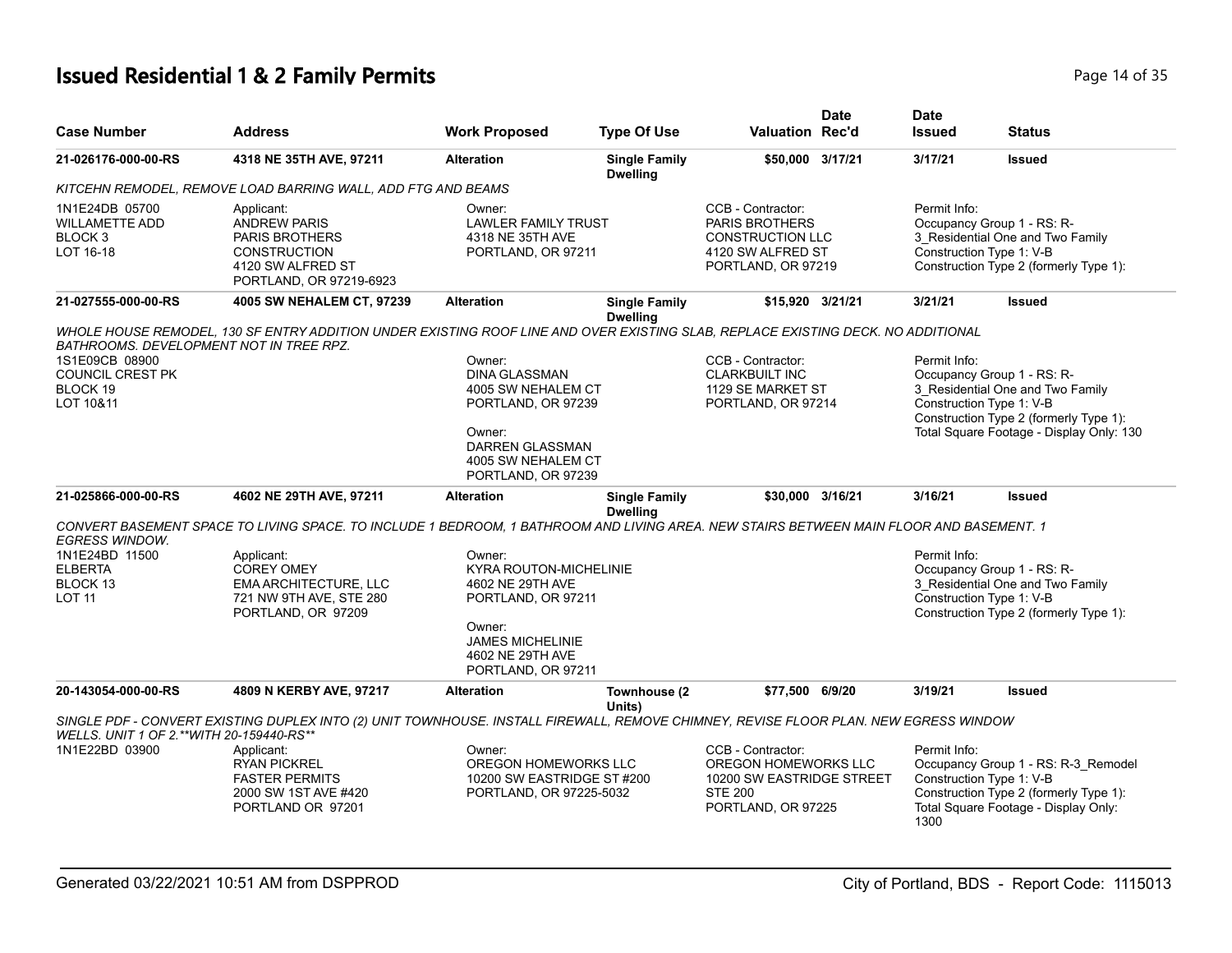# **Issued Residential 1 & 2 Family Permits Page 15 of 35** Page 15 of 35

| <b>Case Number</b>                                                                                         | <b>Address</b>                                                                                                                                 | <b>Work Proposed</b>                                                                                                             | <b>Type Of Use</b>                      | Valuation Rec'd                                                                                                    | Date           | <b>Date</b><br><b>Issued</b>                                     | <b>Status</b>                                                                                                         |
|------------------------------------------------------------------------------------------------------------|------------------------------------------------------------------------------------------------------------------------------------------------|----------------------------------------------------------------------------------------------------------------------------------|-----------------------------------------|--------------------------------------------------------------------------------------------------------------------|----------------|------------------------------------------------------------------|-----------------------------------------------------------------------------------------------------------------------|
| 20-159440-000-00-RS                                                                                        | 4815 N KERBY AVE, 97217                                                                                                                        | <b>Alteration</b>                                                                                                                | Townhouse (2<br>Units)                  | \$77,500 3/19/21                                                                                                   |                | 3/19/21                                                          | <b>Issued</b>                                                                                                         |
| UNIT 2 OF 2. ** WITH 20-143054-RS**                                                                        | Single PDF - CONVERT EXISTING DUPLEX INTO (2) UNIT TOWNHOUSE. INSTALL FIREWALL, REMOVE CHIMNEY, REVISE FLOOR PLAN. NEW EGRESS WINDOW WELLS.    |                                                                                                                                  |                                         |                                                                                                                    |                |                                                                  |                                                                                                                       |
| 1N1E22BD 03900<br><b>CLIFFORD ADD</b><br>BLOCK <sub>13</sub><br>LOT 7&8                                    | Applicant:<br><b>RYAN PICKREL</b><br><b>FASTER PERMITS</b><br>2000 SW 1ST AVE #420<br>PORTLAND OR 97201                                        |                                                                                                                                  |                                         | CCB - Contractor:<br>OREGON HOMEWORKS LLC<br>10200 SW EASTRIDGE STREET<br><b>STE 200</b><br>PORTLAND, OR 97225     |                | Permit Info:<br>Construction Type 1: V-B<br>1300                 | Occupancy Group 1 - RS: R-3_Remodel<br>Construction Type 2 (formerly Type 1):<br>Total Square Footage - Display Only: |
| Total # of RS Alteration permits issued: 38                                                                |                                                                                                                                                |                                                                                                                                  |                                         |                                                                                                                    |                |                                                                  | Total valuation of RS Alteration permits issued: \$881,391                                                            |
| 20-223080-000-00-RS                                                                                        | N AMHERST ST, 97203                                                                                                                            | <b>Demolition</b>                                                                                                                | <b>Accessory</b><br><b>Structure</b>    |                                                                                                                    | \$500 12/21/20 | 3/17/21                                                          | <b>Under Inspection</b>                                                                                               |
|                                                                                                            | SINGLE PDF - SB871: DEMOLISH DETACHED CARPORT; REMOVE ALL DEBRIS                                                                               |                                                                                                                                  |                                         |                                                                                                                    |                |                                                                  |                                                                                                                       |
| 1N1E07DD 04800<br>UNIVERSITY PK<br><b>BLOCK 45</b><br>NE 1/2 OF SE 1/2 OF LOT<br>11<br>NE 1/2 OF LOT 12&13 | Applicant:<br><b>TYSON OKELY</b><br>DEZ DEVELOPMENT<br>10117 SE SUNNYSIDE RD #F1123<br>CLACKAMAS OR 97015<br><b>USA</b>                        | Owner:<br><b>STERLING MACK</b><br>2234 NE 38TH AVE<br>PORTLAND, OR 97212<br>Owner:                                               |                                         | CCB - Contractor:<br><b>ECO EMERGENCY RESPONSE</b><br><b>LLC</b><br>539 DEPOT ST<br>FAIRVIEW, OR 97024             |                | Permit Info:<br>Garage\Utility Misc.<br>Construction Type 1: V-B | Occupancy Group 1 - RS: U Private<br>Construction Type 2 (formerly Type 1):                                           |
| 20-223096-000-00-RS                                                                                        | 5630 SE 52ND AVE, 97206                                                                                                                        | <b>CLARA R-LE NORDBERG</b><br>2234 NE 38TH AVE<br>PORTLAND, OR 97212<br><b>Demolition</b>                                        | <b>Accessory</b>                        | \$1.000 2/5/21                                                                                                     |                | 3/18/21                                                          | <b>Issued</b>                                                                                                         |
|                                                                                                            |                                                                                                                                                |                                                                                                                                  | <b>Structure</b>                        |                                                                                                                    |                |                                                                  |                                                                                                                       |
|                                                                                                            | SINGLE PDF- DEMOLISH DETACHED CARPORT. REMOVE ALL DEBRIS.                                                                                      |                                                                                                                                  |                                         |                                                                                                                    |                |                                                                  |                                                                                                                       |
| 1S2E18DB 03800<br><b>TREMONT PK</b><br>BLOCK 1<br><b>LOT 10</b>                                            | Applicant:<br><b>NATHAN ARNOLD</b><br><b>FASTER PERMITS</b><br>2000 SW 1ST AVE SUITE 420<br>PORTLAND OR 97201                                  | Owner:<br><b>MICHAEL GILL</b><br>5630 SE 52ND AVE<br>PORTLAND, OR 97206<br>Owner:<br><b>JILL TRUSKOLASKI</b><br>5630 SE 52ND AVE |                                         | CCB - Contractor:<br><b>GIRAUD ENTERPRISES LLC</b><br>11575 SW PACIFIC HWY SUITE<br>219<br><b>TIGARD, OR 97223</b> |                | Permit Info:<br>Construction Type 1: V-B                         | Occupancy Group 1 - RS: U Decks,<br>Patios, Porches, Carports<br>Construction Type 2 (formerly Type 1):               |
|                                                                                                            |                                                                                                                                                | PORTLAND, OR 97206                                                                                                               |                                         |                                                                                                                    |                |                                                                  |                                                                                                                       |
| 21-017128-000-00-RS                                                                                        | 5123 NE 112TH AVE, 97220                                                                                                                       | <b>Demolition</b>                                                                                                                | <b>Single Family</b><br><b>Dwelling</b> |                                                                                                                    | \$900 3/1/21   | 3/19/21                                                          | <b>Issued</b>                                                                                                         |
| DECOMMISSIONING UNDER 21-025286-SE                                                                         | SINGLE PDF - SB871: DEMOLISH SINGLE FAMILY RESIDENCE (NO BASEMENT). CAP SEWER. REMOVE ALL DEBRIS.***35-DAY DEMO DELAY DOES NOT APPLY*** SEPTIC |                                                                                                                                  |                                         |                                                                                                                    |                |                                                                  |                                                                                                                       |
| 1N2E22BA 00800                                                                                             | Applicant:                                                                                                                                     | Owner:                                                                                                                           |                                         | CCB - Contractor:                                                                                                  |                | Permit Info:                                                     |                                                                                                                       |
| PARKROSE & RPLT<br>BLOCK 100<br>LOT 3 TL 800                                                               | <b>TANNER WINGFIELD</b><br>KONELL CONSTRUCTION &<br><b>DEMOLITION</b><br>36000 INDUSTRIAL WAY<br><b>SANDY OR 97055</b>                         | <b>WALSH HOLDINGS LLC</b><br>PORTLAND OR<br><b>USA</b>                                                                           |                                         | KONELL CONSTRUCTION &<br><b>DEMOLITION CORP</b><br>36000 SE INDUSTRIAL WAY<br>SANDY, OR 97055                      |                | Construction Type 1: V-B                                         | Occupancy Group 1 - RS: R-<br>3 Residential One and Two Family<br>Construction Type 2 (formerly Type 1):              |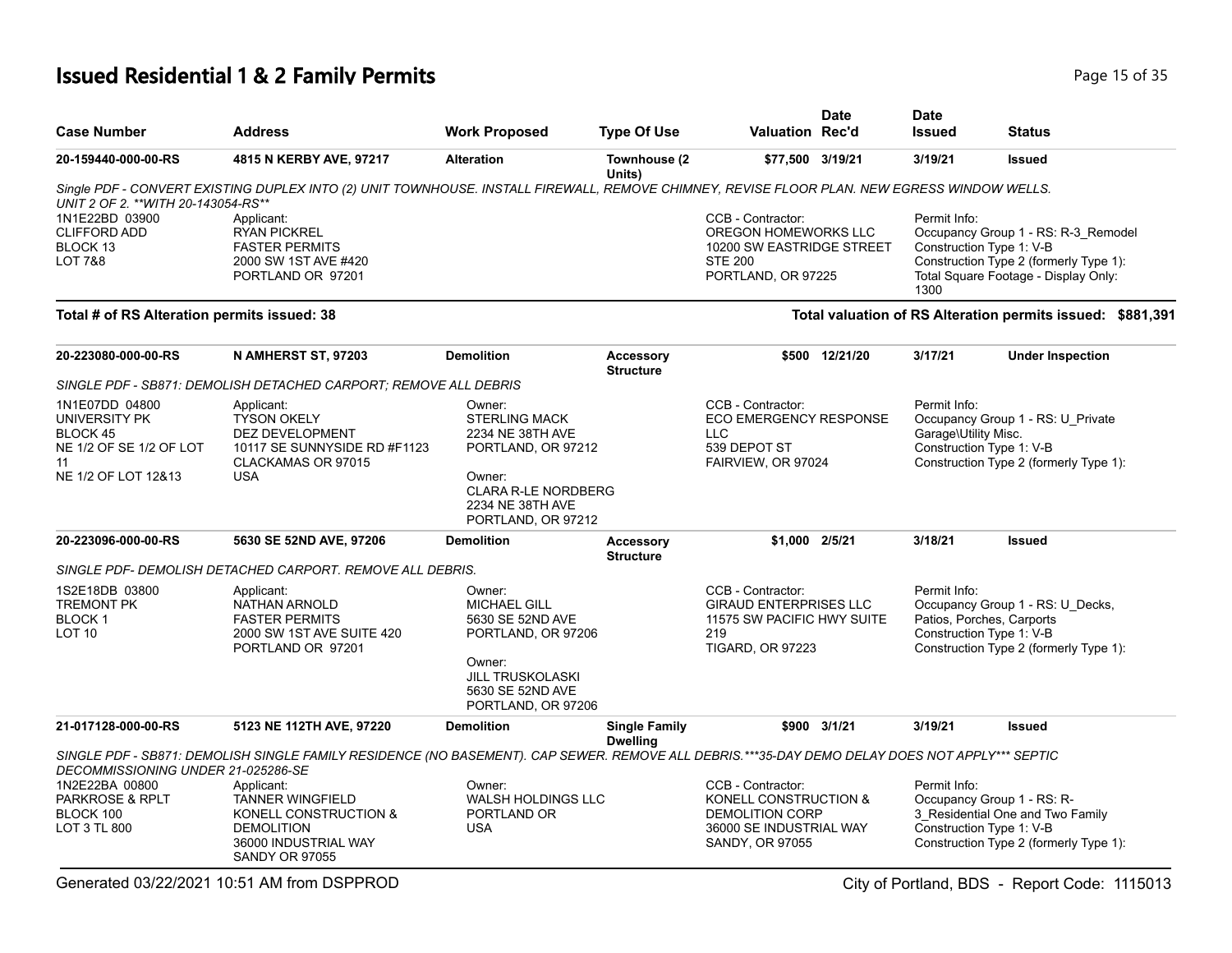# **Issued Residential 1 & 2 Family Permits Page 16 of 35 Page 16 of 35**

|                                                                               |                                                                                                                                                                                                                                                                                                                                                                                                                                                                                                                                                                          |                                                                               |                                         |                                                                                                                     | <b>Date</b>     | <b>Date</b>                                                            |                                                                               |
|-------------------------------------------------------------------------------|--------------------------------------------------------------------------------------------------------------------------------------------------------------------------------------------------------------------------------------------------------------------------------------------------------------------------------------------------------------------------------------------------------------------------------------------------------------------------------------------------------------------------------------------------------------------------|-------------------------------------------------------------------------------|-----------------------------------------|---------------------------------------------------------------------------------------------------------------------|-----------------|------------------------------------------------------------------------|-------------------------------------------------------------------------------|
| <b>Case Number</b>                                                            | <b>Address</b>                                                                                                                                                                                                                                                                                                                                                                                                                                                                                                                                                           | <b>Work Proposed</b>                                                          | <b>Type Of Use</b>                      | <b>Valuation Rec'd</b>                                                                                              |                 | <b>Issued</b>                                                          | <b>Status</b>                                                                 |
| 19-160579-REV-01-RS                                                           | 12436 SW BOONES FERRY RD.<br>97035                                                                                                                                                                                                                                                                                                                                                                                                                                                                                                                                       | <b>Demolition</b>                                                             | <b>Single Family</b><br><b>Dwelling</b> |                                                                                                                     | \$0 3/17/21     | 3/17/21                                                                | <b>Issued</b>                                                                 |
|                                                                               | SINGLE PDF - REVISION TO REMOVE TREES 1, 2, 6 AND 8 (AS APPROVED IN LU 18-218364-LDP). REVISE TREE PROTECTION FENCING FOR TREE 3                                                                                                                                                                                                                                                                                                                                                                                                                                         |                                                                               |                                         |                                                                                                                     |                 |                                                                        |                                                                               |
| 1S1E33CC 05400<br>ALTO PK AC<br>LOT <sub>2</sub>                              | Applicant:<br>MICHELLE JERESEK<br><b>IVON STREET STUDIO</b><br>1028 SE WATER AVE #260<br>PORTLAND, OR 97214                                                                                                                                                                                                                                                                                                                                                                                                                                                              | Owner:<br><b>RNR HOMES LLC</b><br><b>PO BOX 752</b><br>WILSONVILLE, OR 97070  |                                         | CCB - Contractor:<br><b>JEFF ELDER</b><br>ELDER DEMOLITION INC<br>6400 SE 101ST AVE STE 201<br>PORTLAND, OR 97266   |                 | Permit Info:<br>Occupancy Group 1 - RS: R-<br>Construction Type 1: V-B | 3_Residential One and Two Family<br>Construction Type 2 (formerly Type 1):    |
| 20-219851-000-00-RS                                                           | 4311 SE SALMON ST, 97215                                                                                                                                                                                                                                                                                                                                                                                                                                                                                                                                                 | <b>Demolition</b>                                                             | <b>Single Family</b><br><b>Dwelling</b> | \$10,000 12/4/20                                                                                                    |                 | 3/18/21                                                                | <b>Issued</b>                                                                 |
| 1S2E06BC 13400<br><b>GLENCOE PK</b><br>BLOCK <sub>9</sub><br>LOT <sub>7</sub> | SINGLE PDF - SB871: DECONSTRUCT SINGLE FAMILY RESIDENCE WITH BASEMENT. CAVITY TO BE FILLED. CAP SEWER. REMOVE ALL DEBRIS. SPECIAL INSPECTION<br>REQUIRED FOR BASEMENT FILL. DRIVEWAY TO REMAIN. *** SUBJECT TO 35-DAY DEMOLITION DELAY. RESIDENTIAL COMPREHENSIVE PLAN DESIGNATION. ***<br>DEMOLITION DELAY 35-DAY APPEAL PERIOD UNTIL 4:30 PM, Tuesday, Wednesday, March 17, 2021. Septic Decommissioning Required. Call for Inspection 842.<br>Applicant:<br><b>TYSON OKELY</b><br>DEZ DEVELOPMENT<br>10117 SE SUNNYSIDE RD #F1123<br>CLACKAMAS OR 97015<br><b>USA</b> | Owner:<br>DEZ DEVELOPMENT LLC<br>PORTLAND OR<br><b>USA</b>                    |                                         | CCB - Contractor:<br>GOOD WOOD<br>DECONSTRUCTION AND<br><b>SALVAGE LLC</b><br>6326 NE 8TH AVE<br>PORTLAND, OR 97211 |                 | Permit Info:<br>Construction Type 1: V-B                               | Occupancy Group 1 - RS: R-3 Remodel<br>Construction Type 2 (formerly Type 1): |
| 20-195614-000-00-RS                                                           | 5527 N GREELEY AVE, 97217                                                                                                                                                                                                                                                                                                                                                                                                                                                                                                                                                | <b>Demolition</b>                                                             | <b>Single Family</b><br><b>Dwelling</b> |                                                                                                                     | \$5,000 10/7/20 | 3/17/21                                                                | <b>Issued</b>                                                                 |
| 1N1E16CD 13800<br><b>WILLAMETTE</b><br>BLOCK 13<br>LOT 9&10                   | SINGLE PDF - SB871: DECONSTRUCT SINGLE FAMILY RESIDENCE WITH BASEMENT. CAVITY TO BE FILLED. CAP SEWER REMOVE ALL DEBRIS. SPECIAL INSPECTION<br>REQUIRED FOR BASEMENT FILL. ***SUBJECT TO 35-DAY DEMO DELAY*** DEMOLITION DELAY 35-DAY APPEAL PERIOD UNTIL 4:30 PM, Thursday, November 12, 2020.<br>**Cesspool decommissioning required, call inspection #842** Septic Decommissioning Required. Call for Inspection 842.<br>Applicant:<br><b>RYAN PICKREL</b><br><b>FASTER PERMITS</b><br>2000 SW 1ST AVE #420<br>PORTLAND OR 97201                                      | Owner:<br><b>MARC ZOLTON</b><br>26424 KINGSVIEW LOOP NE<br>KINGSTON, WA 98346 |                                         | CCB - Contractor:<br><b>Scott Elliott</b><br>ELLIOTT PROPERTIES INC<br>2233 NW 23RD SUITE 100<br>PORTLAND, OR 97210 |                 | Permit Info:<br>Construction Type 1: V-B                               | Occupancy Group 1 - RS: R-3_Remodel<br>Construction Type 2 (formerly Type 1): |
| 20-195723-000-00-RS                                                           | 5804 N GREELEY AVE, 97217                                                                                                                                                                                                                                                                                                                                                                                                                                                                                                                                                | <b>Demolition</b>                                                             | <b>Single Family</b>                    |                                                                                                                     | \$5,000 10/7/20 | 3/17/21                                                                | <b>Issued</b>                                                                 |
| 1N1E16CD 06000<br>WILLAMETTE<br>BLOCK 11<br><b>LOT 17</b>                     | SINGLE PDF - SB871: DEMOLISH SINGLE FAMILY RESIDENCE WITH BASEMENT. CAVITY TO BE FILLED. CAP SEWER REMOVE ALL DEBRIS. SPECIAL INSPECTION<br>REQUIRED FOR BASEMENT FILL. ***NON-RESIDENTIAL COMPREHENSIVE PLAN DESIGNATION. NOT SUBJECT TO 35-DAY DEMOLITION DELAY.*** W/20-196558-CO<br>Applicant:<br><b>RYAN PICKREL</b><br><b>FASTER PERMITS</b><br>2000 SW 1ST AVE #420<br>PORTLAND OR 97201                                                                                                                                                                          | Owner:<br><b>GREG MARTIN</b><br>18143 NW REEDER RD<br>PORTLAND, OR 97231-1400 | <b>Dwelling</b>                         | CCB - Contractor:<br><b>Scott Elliott</b><br>ELLIOTT PROPERTIES INC<br>2233 NW 23RD SUITE 100<br>PORTLAND, OR 97210 |                 | Permit Info:<br>Occupancy Group 1 - RS: R-<br>Construction Type 1: V-B | 3_Residential One and Two Family<br>Construction Type 2 (formerly Type 1):    |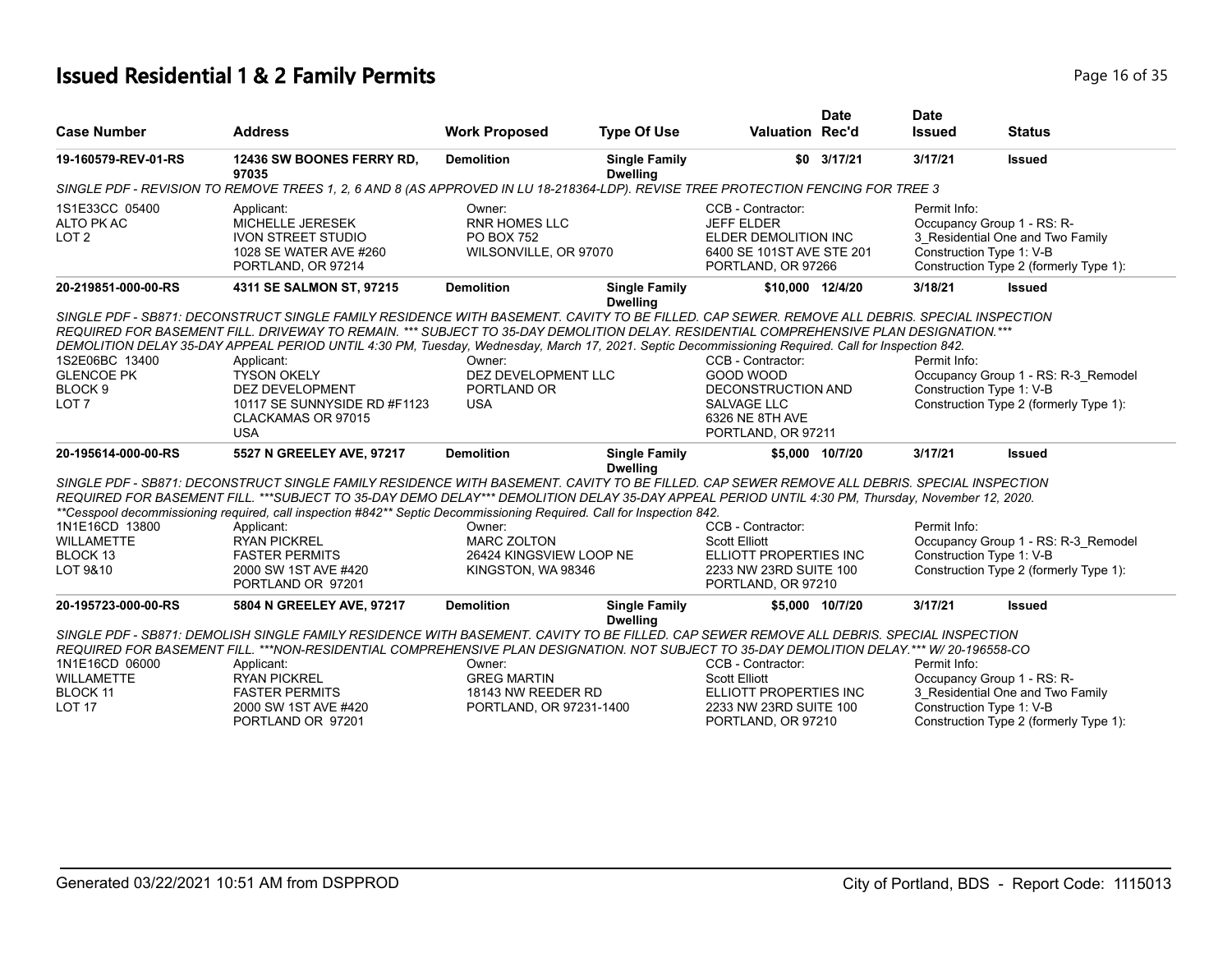#### **Issued Residential 1 & 2 Family Permits Page 17 of 35** Page 17 of 35

|                     |                                                                                                                                                                                                                                                                                               |                                            |                                         |                                          | <b>Date</b>     | <b>Date</b>              |                                        |
|---------------------|-----------------------------------------------------------------------------------------------------------------------------------------------------------------------------------------------------------------------------------------------------------------------------------------------|--------------------------------------------|-----------------------------------------|------------------------------------------|-----------------|--------------------------|----------------------------------------|
| <b>Case Number</b>  | <b>Address</b>                                                                                                                                                                                                                                                                                | <b>Work Proposed</b>                       | <b>Type Of Use</b>                      | <b>Valuation Rec'd</b>                   |                 | <b>Issued</b>            | <b>Status</b>                          |
| 20-195694-000-00-RS | 5537 N GREELEY AVE, 97217                                                                                                                                                                                                                                                                     | <b>Demolition</b>                          | <b>Single Family</b><br><b>Dwelling</b> |                                          | \$5,000 10/7/20 | 3/17/21                  | <b>Issued</b>                          |
|                     | SINGLE PDF - SB871: DEMOLISH SINGLE FAMILY RESIDENCE WITH BASEMENT. CAVITY TO BE FILLED. CAP SEWER REMOVE ALL DEBRIS. SPECIAL INSPECTION<br>REQUIRED FOR BASEMENT FILL. ***SUBJECT TO 35 DAY DEMO DELAY***DEMOLITION DELAY 35-DAY APPEAL PERIOD UNTIL 4:30 PM, Thursday, November 12, 2020*** |                                            |                                         |                                          |                 |                          |                                        |
| 1N1E16CD 13900      | Applicant:                                                                                                                                                                                                                                                                                    | Owner:                                     |                                         | CCB - Contractor:                        |                 | Permit Info:             |                                        |
| <b>WILLAMETTE</b>   | <b>RYAN PICKREL</b>                                                                                                                                                                                                                                                                           | <b>KEITH TYSON</b>                         |                                         | <b>Scott Elliott</b>                     |                 |                          | Occupancy Group 1 - RS: R-             |
| BLOCK 13            | <b>FASTER PERMITS</b>                                                                                                                                                                                                                                                                         | 5537 N GREELEY AVE                         |                                         | ELLIOTT PROPERTIES INC                   |                 |                          | 3_Residential One and Two Family       |
| LOT <sub>9</sub>    | 2000 SW 1ST AVE #420                                                                                                                                                                                                                                                                          | PORTLAND, OR 97217                         |                                         | 2233 NW 23RD SUITE 100                   |                 | Construction Type 1: V-B |                                        |
|                     | PORTLAND OR 97201                                                                                                                                                                                                                                                                             |                                            |                                         | PORTLAND, OR 97210                       |                 |                          | Construction Type 2 (formerly Type 1): |
|                     |                                                                                                                                                                                                                                                                                               | Owner:                                     |                                         |                                          |                 |                          |                                        |
|                     |                                                                                                                                                                                                                                                                                               | <b>KATRINA SHANK</b><br>5537 N GREELEY AVE |                                         | CCB - Contractor:<br>NORTHWEST ABATEMENT |                 |                          |                                        |
|                     |                                                                                                                                                                                                                                                                                               | PORTLAND, OR 97217                         |                                         | <b>CORPORATION</b>                       |                 |                          |                                        |
|                     |                                                                                                                                                                                                                                                                                               |                                            |                                         | PO BOX 1681                              |                 |                          |                                        |
|                     |                                                                                                                                                                                                                                                                                               |                                            |                                         | <b>BORING, OR 97009</b>                  |                 |                          |                                        |
| 20-178740-000-00-RS | 1414 NE GOING ST, 97211                                                                                                                                                                                                                                                                       | <b>Demolition</b>                          | <b>Single Family</b><br><b>Dwelling</b> |                                          | \$1,160 8/17/20 | 3/16/21                  | <b>Issued</b>                          |
|                     | Single PDF - SB871: DECONSTRUCT SINGLE FAMILY RESIDENCE (NO BASEMENT), CAP SEWER, REMOVE ALL DEBRIS ***SUBJECT TO 35 DAY DEMO DELAY***<br>DEMOLITION DELAY 35-DAY APPEAL PERIOD UNTIL 4:30 PM, Monday, September 21, 2020.                                                                    |                                            |                                         |                                          |                 |                          |                                        |
| 1N1E23BD 23700      | Applicant:                                                                                                                                                                                                                                                                                    | Owner:                                     |                                         | CCB - Contractor:                        |                 | Permit Info:             |                                        |
| <b>HIGHLAND</b>     | David Greenhill                                                                                                                                                                                                                                                                               | FIRENZE DEVELOPMENT INC                    |                                         | GOOD WOOD                                |                 |                          | Occupancy Group 1 - RS: R-             |
| BLOCK 12            | Good Wood Deconstruction and                                                                                                                                                                                                                                                                  | 7110 SW OLD WILSONVILLE RD                 |                                         | <b>DECONSTRUCTION AND</b>                |                 |                          | 3 Residential One and Two Family       |
| E 1/2 OF LOT 1&2    | Salvage LLC                                                                                                                                                                                                                                                                                   | WILSONVILLE, OR 97070-7857                 |                                         | SALVAGE LLC                              |                 | Construction Type 1: V-B |                                        |
|                     | 6326 NE 8th Ave                                                                                                                                                                                                                                                                               |                                            |                                         | 6326 NE 8TH AVE                          |                 |                          | Construction Type 2 (formerly Type 1): |
|                     | Portland, OR 97211                                                                                                                                                                                                                                                                            |                                            |                                         | PORTLAND, OR 97211                       |                 |                          |                                        |
| 20-201559-000-00-RS | 3809 SE TENINO ST, 97202                                                                                                                                                                                                                                                                      | <b>Demolition</b>                          | <b>Single Family</b><br><b>Dwelling</b> | \$20,000 3/18/21                         |                 | 3/18/21                  | <b>Under Inspection</b>                |
|                     | SINGLE PDF - SB871: DECONSTRUCT SINGLE FAMILY RESIDENCE WITH BASEMENT. CAVITY TO BE FILLED. CAP SEWER REMOVE ALL DEBRIS. SPECIAL INSPECTION                                                                                                                                                   |                                            |                                         |                                          |                 |                          |                                        |
|                     | REQUIRED FOR BASEMENT FILL. ***RESIDENTIAL COMPREHENSIVE PLAN DESIGNATION - SUBJECT TO 35-DAY DEMO DELAY*** DEMOLITION DELAY 35-DAY APPEAL                                                                                                                                                    |                                            |                                         |                                          |                 |                          |                                        |
| 1S1E24DD 04800      | PERIOD UNTIL 4:30 PM, Tuesday, Wednesday, March 17, 2021. Septic Decommissioning Required. Call for Inspection 842.<br>Applicant:                                                                                                                                                             | Owner:                                     |                                         | CCB - Contractor:                        |                 | Permit Info:             |                                        |
| <b>BERKELEY</b>     | <b>BRADLEE HERSEY</b>                                                                                                                                                                                                                                                                         | <b>DBS GROUP LLC</b>                       |                                         | CAFFALL CONSTRUCTION CO                  |                 |                          | Occupancy Group 1 - RS: R-             |
| BLOCK 38            | <b>FASTER PERMITS</b>                                                                                                                                                                                                                                                                         | PORTLAND OR                                |                                         | INC.                                     |                 |                          | 3_Residential One and Two Family       |
| LOT 26&27           | 2000 SW 1ST AVE SUITE 420                                                                                                                                                                                                                                                                     | <b>USA</b>                                 |                                         | 8575 SW SAGERT ST                        |                 | Construction Type 1: V-B |                                        |
|                     | PORTLAND OR 97201                                                                                                                                                                                                                                                                             |                                            |                                         | TUALATIN, OR 97062                       |                 |                          | Construction Type 2 (formerly Type 1): |
|                     |                                                                                                                                                                                                                                                                                               |                                            |                                         | CCB - Contractor:                        |                 |                          |                                        |
|                     |                                                                                                                                                                                                                                                                                               |                                            |                                         | <b>DAN RIEHL</b>                         |                 |                          |                                        |
|                     |                                                                                                                                                                                                                                                                                               |                                            |                                         | DAN RIEHL EXCAVATING INC                 |                 |                          |                                        |
|                     |                                                                                                                                                                                                                                                                                               |                                            |                                         | 24801 SE HOFFMEISTER                     |                 |                          |                                        |
|                     |                                                                                                                                                                                                                                                                                               |                                            |                                         | DAMASCUS, OR 97089                       |                 |                          |                                        |

**Total # of RS Demolition permits issued: 10 Total valuation of RS Demolition permits issued: \$48,560**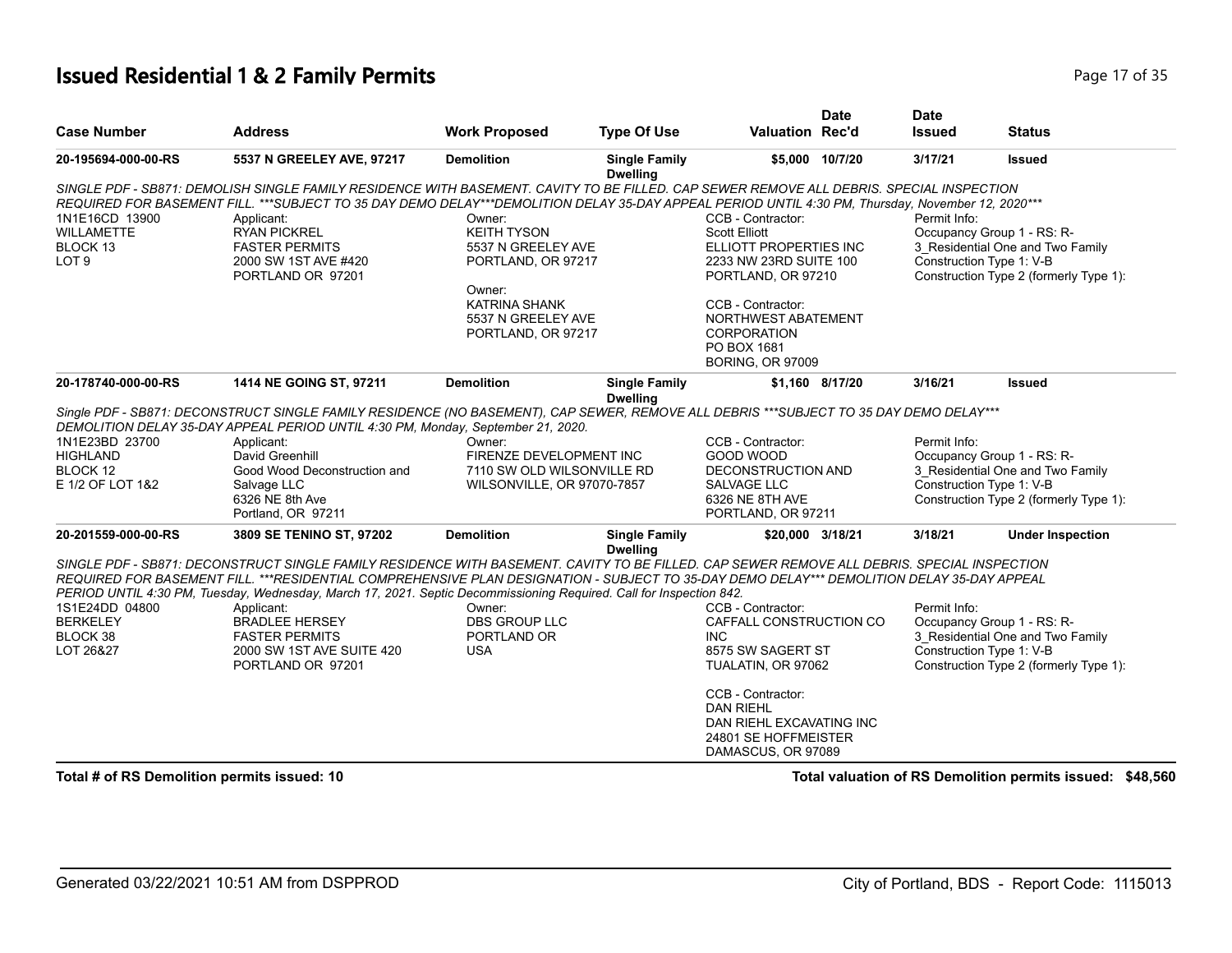## **Issued Residential 1 & 2 Family Permits Page 18 of 35 Page 18 of 35**

| <b>Case Number</b>                                                                                | <b>Address</b>                                                                                     | <b>Work Proposed</b>                                                                | <b>Type Of Use</b>                      | <b>Valuation Rec'd</b>                                                                                      | <b>Date</b>      | <b>Date</b><br><b>Issued</b> | <b>Status</b>                                                                                                                        |
|---------------------------------------------------------------------------------------------------|----------------------------------------------------------------------------------------------------|-------------------------------------------------------------------------------------|-----------------------------------------|-------------------------------------------------------------------------------------------------------------|------------------|------------------------------|--------------------------------------------------------------------------------------------------------------------------------------|
| 20-223023-000-00-RS                                                                               | 1825 SW EVANS ST, 97219                                                                            | <b>Interior Alteration Only</b>                                                     | <b>Single Family</b><br><b>Dwelling</b> |                                                                                                             | \$6,000 12/10/20 | 3/16/21                      | <b>Issued</b>                                                                                                                        |
|                                                                                                   | SIMPLE BATHROOM PERMIT - NEW BATHROOM. TRADE PERMITS SEPARATE.                                     |                                                                                     |                                         |                                                                                                             |                  |                              |                                                                                                                                      |
| 1S1E21CA 07600<br><b>CAPITOL HILL</b><br>BLOCK 14<br><b>LOT 17</b>                                | Applicant:<br><b>ROWHOUSE LLC</b><br>PO BOX 25472<br>PORTLAND, OR 97298                            | Owner:<br><b>JOHN M EARDLEY TR</b><br>3170 SW RALEIGHVIEW DR<br>PORTLAND, OR 97225  |                                         | CCB - Contractor:<br><b>ROWHOUSE LLC</b><br>PO BOX 25472<br>PORTLAND, OR 97298                              |                  | Permit Info:                 | Occupancy Group 1 - RS: R-<br>3 Residential One and Two Family<br>Construction Type 1: V-B<br>Construction Type 2 (formerly Type 1): |
|                                                                                                   |                                                                                                    | Owner:<br><b>ELSIE W EARDLEY TR</b><br>3170 SW RALEIGHVIEW DR<br>PORTLAND, OR 97225 |                                         |                                                                                                             |                  |                              |                                                                                                                                      |
| 21-009291-000-00-RS                                                                               | 2926 NW IMPERIAL TER, 97210                                                                        | <b>Interior Alteration Only</b>                                                     | <b>Single Family</b><br><b>Dwelling</b> | \$133.728 1/29/21                                                                                           |                  | 3/19/21                      | <b>Final</b>                                                                                                                         |
| KITCHEN REMODEL. TRADES ONLY.                                                                     |                                                                                                    |                                                                                     |                                         |                                                                                                             |                  |                              |                                                                                                                                      |
| 1N1E32DB 10300<br>KINGS HTS & RPLT<br>BLOCK <sub>5</sub><br>LOT <sub>1</sub><br>SWLY 10' OF LOT 2 | Applicant:<br><b>HATA HILL</b><br>CODA CONSTRUCTION LLC<br>3509 SE 166th Ave<br>Portland, OR 97236 | Owner:<br><b>WALL, TRACI TR</b><br>2926 NW IMPERIAL TER<br>PORTLAND, OR 97210       |                                         | CCB - Contractor:<br>CODA CONSTRUCTION LLC<br>4207 SE WOODSTOCK BLVD<br><b>PMB582</b><br>PORTLAND, OR 97206 |                  | Permit Info:                 | Occupancy Group 1 - RS: R-<br>3 Residential One and Two Family<br>Construction Type 1: V-B<br>Construction Type 2 (formerly Type 1): |
|                                                                                                   |                                                                                                    | Owner:<br>WALL, THEODORE TR<br>2926 NW IMPERIAL TER<br>PORTLAND, OR 97210           |                                         |                                                                                                             |                  |                              |                                                                                                                                      |
| 21-025826-000-00-RS                                                                               | 2749 SE 51ST AVE, 97206                                                                            | <b>Interior Alteration Only</b>                                                     | <b>Single Family</b><br><b>Dwelling</b> | \$6,800 3/16/21                                                                                             |                  | 3/16/21                      | <b>Issued</b>                                                                                                                        |
| SIMPLE BATHROOM PERMIT - NEW BATHROOM.                                                            |                                                                                                    |                                                                                     |                                         |                                                                                                             |                  |                              |                                                                                                                                      |
| 1S2E07BA 16300<br><b>LELAND PK</b><br>BLOCK <sub>2</sub><br>LOT <sub>5</sub><br>N 5' OF LOT 6     | Applicant:<br><b>JEAN DODGE</b><br><b>PO BOX 266</b><br><b>DUFUR, OR 97021</b>                     | Owner:<br><b>JEAN DODGE</b><br>PO BOX 266<br><b>DUFUR, OR 97021</b>                 |                                         |                                                                                                             |                  | Permit Info:                 | Occupancy Group 1 - RS: R-<br>3 Residential One and Two Family<br>Construction Type 1: V-B<br>Construction Type 2 (formerly Type 1): |
|                                                                                                   |                                                                                                    | Owner:<br>UNDERHILL PROPERTIES LLC<br>PO BOX 266<br><b>DUFUR, OR 97021</b>          |                                         |                                                                                                             |                  |                              |                                                                                                                                      |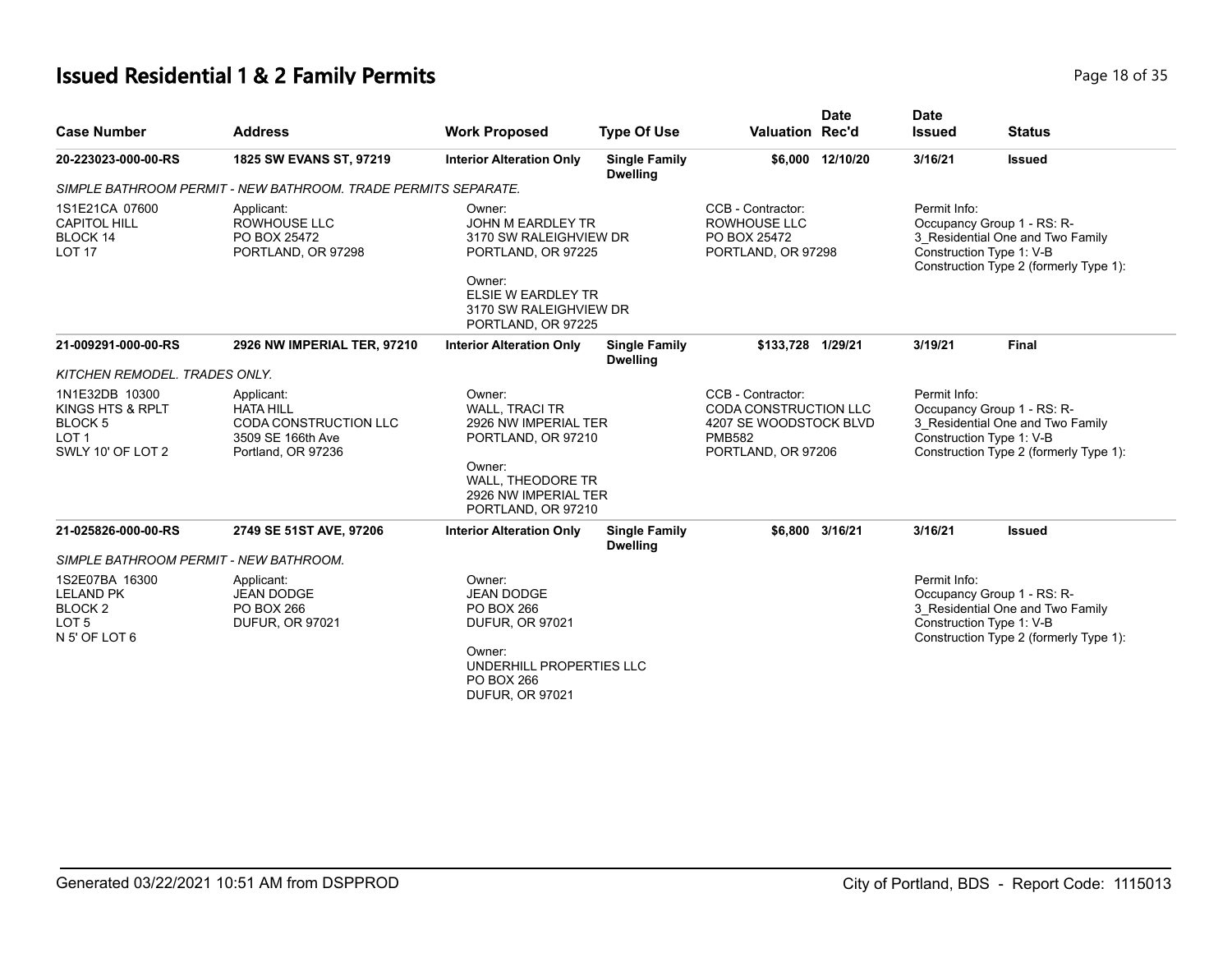# **Issued Residential 1 & 2 Family Permits Page 19 of 35 Page 19 of 35**

| <b>Case Number</b>                                              | <b>Address</b>                                                                                                  | <b>Work Proposed</b>                                                                                                                                   | <b>Type Of Use</b>                      | <b>Date</b><br><b>Valuation Rec'd</b>                                                                                  | <b>Date</b><br><b>Issued</b>             | <b>Status</b>                                                                                            |
|-----------------------------------------------------------------|-----------------------------------------------------------------------------------------------------------------|--------------------------------------------------------------------------------------------------------------------------------------------------------|-----------------------------------------|------------------------------------------------------------------------------------------------------------------------|------------------------------------------|----------------------------------------------------------------------------------------------------------|
| 21-025452-000-00-RS                                             | 2632 NE 33RD AVE, 97212                                                                                         | <b>Interior Alteration Only</b>                                                                                                                        | <b>Single Family</b><br><b>Dwelling</b> | \$4,100 3/15/21                                                                                                        | 3/15/21                                  | <b>Final</b>                                                                                             |
|                                                                 | <b>VOLUNTARY CONNECTION OF FRAMING TO FOUNDATION.</b>                                                           |                                                                                                                                                        |                                         |                                                                                                                        |                                          |                                                                                                          |
| 1N1E25AC 23400<br><b>HOLLYROOD</b><br>BLOCK 17<br><b>LOT 12</b> | Applicant:<br>Michael Weber<br><b>NW Seismic Retrofitters</b><br>P O BOX 18058<br>PORTLAND OR 97212             | Owner:<br><b>VIVIANA DADSON</b><br>2632 NE 33RD AVE<br>PORTLAND, OR 97212<br>Owner:<br><b>BLAKELY DADSON</b><br>2632 NE 33RD AVE<br>PORTLAND, OR 97212 |                                         | CCB - Contractor:<br><b>MICHAEL WIEBER</b><br>ELYSIUM CONSTRUCTION LLC<br>PO BOX 18058<br>PORTLAND, OR 97218           | Permit Info:<br>Construction Type 1: V-B | Occupancy Group 1 - RS: R-<br>3_Residential One and Two Family<br>Construction Type 2 (formerly Type 1): |
| 21-026118-000-00-RS                                             | 1646 SE MARION ST, 97202                                                                                        | <b>Interior Alteration Only</b>                                                                                                                        | <b>Single Family</b><br><b>Dwelling</b> | \$6.555 3/17/21                                                                                                        | 3/17/21                                  | <b>Issued</b>                                                                                            |
|                                                                 | VOLUNTARY INSTALLATION OF CONNECTORS BETWEEN FRAMING AND FOUNDATION OF HOUSE                                    |                                                                                                                                                        |                                         |                                                                                                                        |                                          |                                                                                                          |
| 1S1E26AB 05700<br><b>SELLWOOD</b><br>BLOCK 82<br><b>LOT 16</b>  | Applicant:<br><b>STEVE GEMMELL</b><br><b>GEMMELL CONSTRUCTION LLC</b><br>2310 N KERBY AVE<br>PORTLAND, OR 97227 | Owner:<br><b>MEGAN BOLTON</b><br>1646 SE MARION ST<br>PORTLAND, OR 97202<br>Owner:<br><b>RAN BOLTON</b><br>1646 SE MARION ST<br>PORTLAND, OR 97202     |                                         | CCB - Contractor:<br><b>STEVE GEMMELL</b><br><b>GEMMELL CONSTRUCTION LLC</b><br>2310 N KERBY AVE<br>PORTLAND, OR 97227 | Permit Info:<br>Construction Type 1: V-B | Occupancy Group 1 - RS: R-<br>3_Residential One and Two Family<br>Construction Type 2 (formerly Type 1): |
| 21-026169-000-00-RS                                             | 598 SE MANCHESTER PL, 97202                                                                                     | <b>Interior Alteration Only</b>                                                                                                                        | <b>Single Family</b><br><b>Dwelling</b> | \$5,220 3/17/21                                                                                                        | 3/17/21                                  | Final                                                                                                    |
|                                                                 | VOLUNTARY INSTALLATION OF CONNECTORS BETWEEN FRAMING AND FOUNDATION OF HOUSE                                    |                                                                                                                                                        |                                         |                                                                                                                        |                                          |                                                                                                          |
| 11E26AB04400                                                    | Applicant:<br><b>STEVE GEMMELL</b><br><b>GEMMELL CONSTRUCTION LLC</b><br>2310 N KERBY AVE<br>PORTLAND, OR 97227 |                                                                                                                                                        |                                         | CCB - Contractor:<br><b>STEVE GEMMELL</b><br><b>GEMMELL CONSTRUCTION LLC</b><br>2310 N KERBY AVE<br>PORTLAND, OR 97227 | Permit Info:<br>Construction Type 1: V-B | Occupancy Group 1 - RS: R-<br>3_Residential One and Two Family<br>Construction Type 2 (formerly Type 1): |
| 21-027476-000-00-RS                                             | 2626 SW SHERWOOD PL, 97201                                                                                      | <b>Interior Alteration Only</b>                                                                                                                        | <b>Single Family</b><br><b>Dwelling</b> | \$12,000 3/20/21                                                                                                       | 3/20/21                                  | Issued                                                                                                   |
|                                                                 | KITCHEN AND BATHROOM REMODEL. NO STRUCTURAL. TRADES ONLY.                                                       |                                                                                                                                                        |                                         |                                                                                                                        |                                          |                                                                                                          |
| 1S1E09BA 02100<br>PORTLAND HTS PK<br><b>LOT 35</b>              | Applicant:<br><b>CLYDE MANCHESTER</b><br><b>HELP GROUP INC</b><br>10006 SW CANYON RD<br>PORTLAND, OR 97225      | Owner:<br><b>CHRISTOPHER BLAZES</b><br>2626 SW SHERWOOD PL<br>PORTLAND, OR 97201                                                                       |                                         | CCB - Contractor:<br>HELP HOME ENERGY LIFE<br>PERFORMANCE GROUP INC<br>10006 SW CANYON RD<br>PORTLAND, OR 97225        | Permit Info:<br>Construction Type 1: V-B | Occupancy Group 1 - RS: R-<br>3 Residential One and Two Family<br>Construction Type 2 (formerly Type 1): |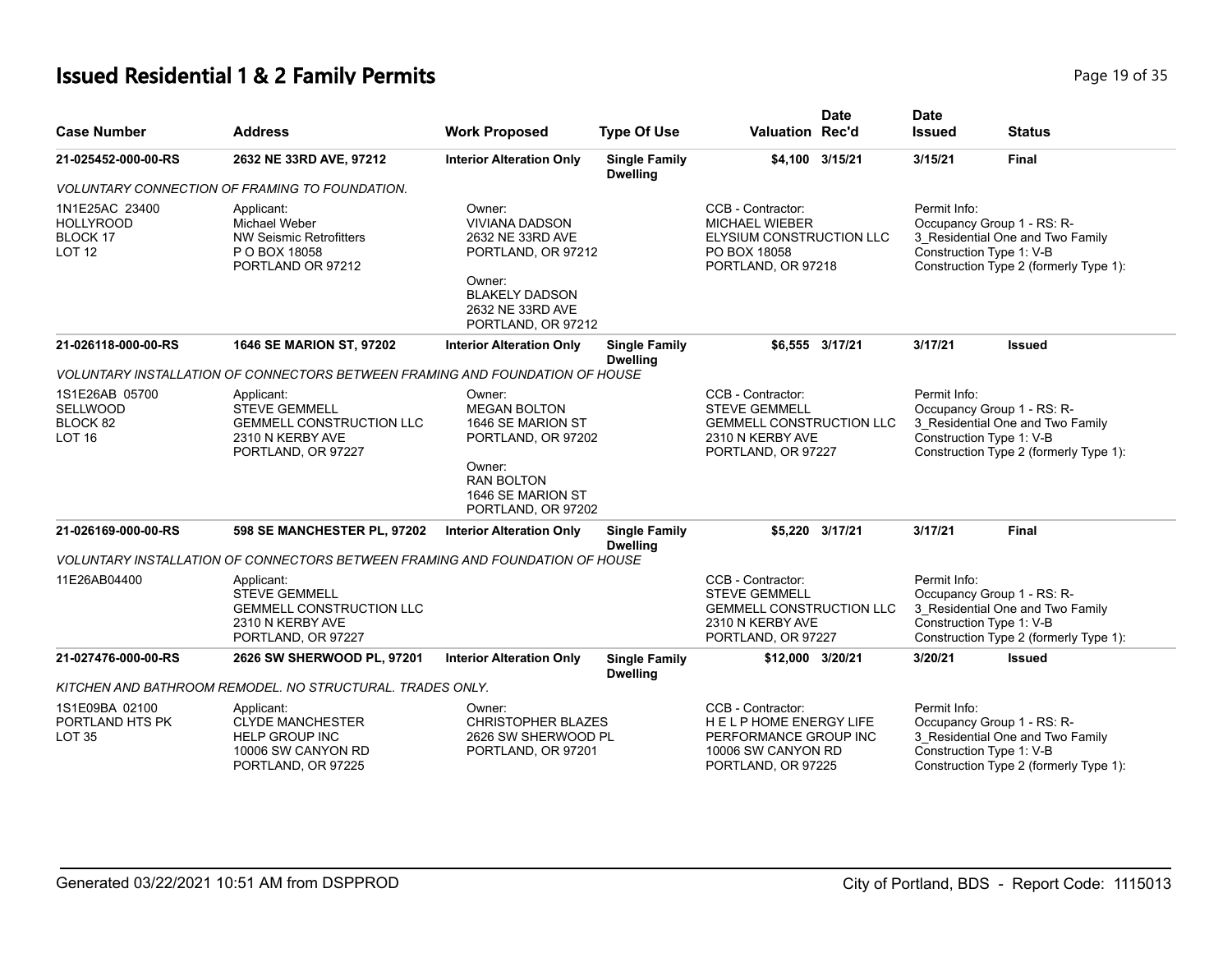## **Issued Residential 1 & 2 Family Permits Page 20 of 35 Page 20 of 35**

| <b>Case Number</b>                                                                              | <b>Address</b>                                                                                                                                                                                                                   | <b>Work Proposed</b>                                                                                                                                     | <b>Type Of Use</b>                      | <b>Valuation Rec'd</b>                                                                                                                | <b>Date</b> | <b>Date</b><br><b>Issued</b>             | <b>Status</b>                                                                                            |
|-------------------------------------------------------------------------------------------------|----------------------------------------------------------------------------------------------------------------------------------------------------------------------------------------------------------------------------------|----------------------------------------------------------------------------------------------------------------------------------------------------------|-----------------------------------------|---------------------------------------------------------------------------------------------------------------------------------------|-------------|------------------------------------------|----------------------------------------------------------------------------------------------------------|
| 21-025165-000-00-RS                                                                             | 6625 N MICHIGAN AVE, 97217                                                                                                                                                                                                       | <b>Interior Alteration Only</b>                                                                                                                          | <b>Single Family</b><br><b>Dwelling</b> | \$4,600 3/15/21                                                                                                                       |             | 3/15/21                                  | <b>Issued</b>                                                                                            |
| <b>BATHROOMS.</b>                                                                               | REMOVE WALL BETWEEN KITCHEN AND LIVINGROOM, REPLACE WITH POST AND BEAM, TRADES AND STRUCTURAL PERMIT, NO FLOOR PLAN, NO ADDED                                                                                                    |                                                                                                                                                          |                                         |                                                                                                                                       |             |                                          |                                                                                                          |
| 1N1E15BC 15200<br>PACIFIC PL<br>BLOCK <sub>2</sub><br>LOT <sub>19</sub>                         | Applicant:<br><b>RICK JUNE</b><br>RMJ CONSTRUCTION AND<br><b>DEVELOPMENT</b><br>9619 SW 3RD AVE<br>PORTLAND, ORE 97219                                                                                                           | Owner:<br>KARTA PURKH K KHALSA<br>6625 N MICHIGAN AVE<br>PORTLAND, OR 97217<br>Owner:<br><b>SIRI KHALSA</b><br>6625 N MICHIGAN AVE<br>PORTLAND, OR 97217 |                                         | CCB - Contractor:<br><b>RMJ CONSTRUCTION &amp;</b><br>DEVELOPMENT INC<br>9619 SW 3RD AVE<br>PORTLAND, OR 97219                        |             | Permit Info:<br>Construction Type 1: V-B | Occupancy Group 1 - RS: R-<br>3 Residential One and Two Family<br>Construction Type 2 (formerly Type 1): |
| 21-024227-000-00-RS                                                                             | 15506 SE TAGGART ST, 97236                                                                                                                                                                                                       | <b>Interior Alteration Only</b>                                                                                                                          | <b>Single Family</b><br><b>Dwelling</b> | \$2,000 3/11/21                                                                                                                       |             | 3/17/21                                  | <b>Issued</b>                                                                                            |
|                                                                                                 | SIMPLE BATHROOM PERMIT - NEW BATRHOOM. TRADE PERMITS SEPARATE.                                                                                                                                                                   |                                                                                                                                                          |                                         |                                                                                                                                       |             |                                          |                                                                                                          |
| 1S2E12AB 05300<br><b>SHAWS SUB</b><br>W 1/2 OF LOT 5<br>E 1/2 OF LOT 6                          | Applicant:<br><b>JOSH SMITH</b><br>STANLEY C KENNEDY<br><b>ENTERPRISES INC</b><br>13909 NE AIRPORT WAY<br>PORTLAND, OR 97230                                                                                                     | Owner:<br><b>TODD MORRISON</b><br>15506 SE TAGGART ST<br>PORTLAND, OR 97236-2139                                                                         |                                         | CCB - Contractor:<br><b>JOSH SMITH</b><br>STANLEY C KENNEDY<br><b>ENTERPRISES INC</b><br>13909 NE AIRPORT WAY<br>PORTLAND, OR 97230   |             | Permit Info:<br>Construction Type 1: V-B | Occupancy Group 1 - RS: R-<br>3 Residential One and Two Family<br>Construction Type 2 (formerly Type 1): |
| 21-025146-000-00-RS                                                                             | 4910 NE ALAMEDA ST, 97213                                                                                                                                                                                                        | <b>Interior Alteration Only</b>                                                                                                                          | <b>Single Family</b><br><b>Dwelling</b> | \$15,000 3/15/21                                                                                                                      |             | 3/16/21                                  | <b>Final</b>                                                                                             |
|                                                                                                 | This new permit serve to open up and cover old permits for inspections and re-inspections for code compliance on previous permits for completion of project. The previous permit                                                 |                                                                                                                                                          |                                         |                                                                                                                                       |             |                                          |                                                                                                          |
| 1N2E30BD 17800<br>ROSE CITY PK<br>BLOCK 128<br>LOT 6&7                                          | numbers are as follows: 04-025038-RS, 04-021623-MT, 04-029770-ET, 04-030402-ET and 06-116404PT<br>Applicant:<br><b>JOE MOONEY</b><br>MOONEY CONSTRUCTION AND<br>DEVELOPMENT LLC<br>3439 NE SANDY BLVD #374<br>PORTLAND, OR 97232 | Owner:<br>JOSEPH MOONEY<br>4910 NE ALAMEDA ST<br>PORTLAND, OR 97213-1961<br>Owner:<br>AIMEE MOONEY<br>4910 NE ALAMEDA ST<br>PORTLAND, OR 97213-1961      |                                         | CCB - Contractor:<br><b>JOE MOONEY</b><br>MOONEY CONSTRUCTION AND<br>DEVELOPMENT LLC<br>3439 NE SANDY BLVD #374<br>PORTLAND, OR 97232 |             | Permit Info:<br>Construction Type 1: V-B | Occupancy Group 1 - RS: R-<br>3_Residential One and Two Family<br>Construction Type 2 (formerly Type 1): |
| 21-024496-000-00-RS                                                                             | 1465 SW HIGHLAND RD, 97221                                                                                                                                                                                                       | <b>Interior Alteration Only</b>                                                                                                                          | <b>Single Family</b><br><b>Dwelling</b> | \$130,000 3/11/21                                                                                                                     |             | 3/17/21                                  | <b>Issued</b>                                                                                            |
|                                                                                                 | KITCHEN REMODEL, ADD 1 BASEMENT BATH, MOVE LAUNDRY TO BASEMENT. TOTAL 4 BATHROOMS, NEED W-3.                                                                                                                                     |                                                                                                                                                          |                                         |                                                                                                                                       |             |                                          |                                                                                                          |
| 1S1E05CB 02400<br>THE HIGHLANDS PLAT 1 &<br>$\overline{2}$<br><b>BLOCK4</b><br>LOT <sub>4</sub> | Applicant:<br>LANE COOPER<br>COOPER DESIGN BUILDERS INC<br>720 NE FLANDERS ST, SUITE 200<br>PORTLAND, OR 97232                                                                                                                   | Owner:<br><b>SCEVHUR PIKE</b><br>1465 SW HIGHLAND RD<br>PORTLAND, OR 97221<br>Owner:<br><b>OWEN PIKE</b><br>1465 SW HIGHLAND RD<br>PORTLAND, OR 97221    |                                         | CCB - Contractor:<br>LANE COOPER<br>COOPER DESIGNBUILDERS INC<br>720 NE FLANDERS ST SUITE 200<br>PORTLAND, OR 97232                   |             | Permit Info:<br>Construction Type 1: V-B | Occupancy Group 1 - RS: R-<br>3 Residential One and Two Family<br>Construction Type 2 (formerly Type 1): |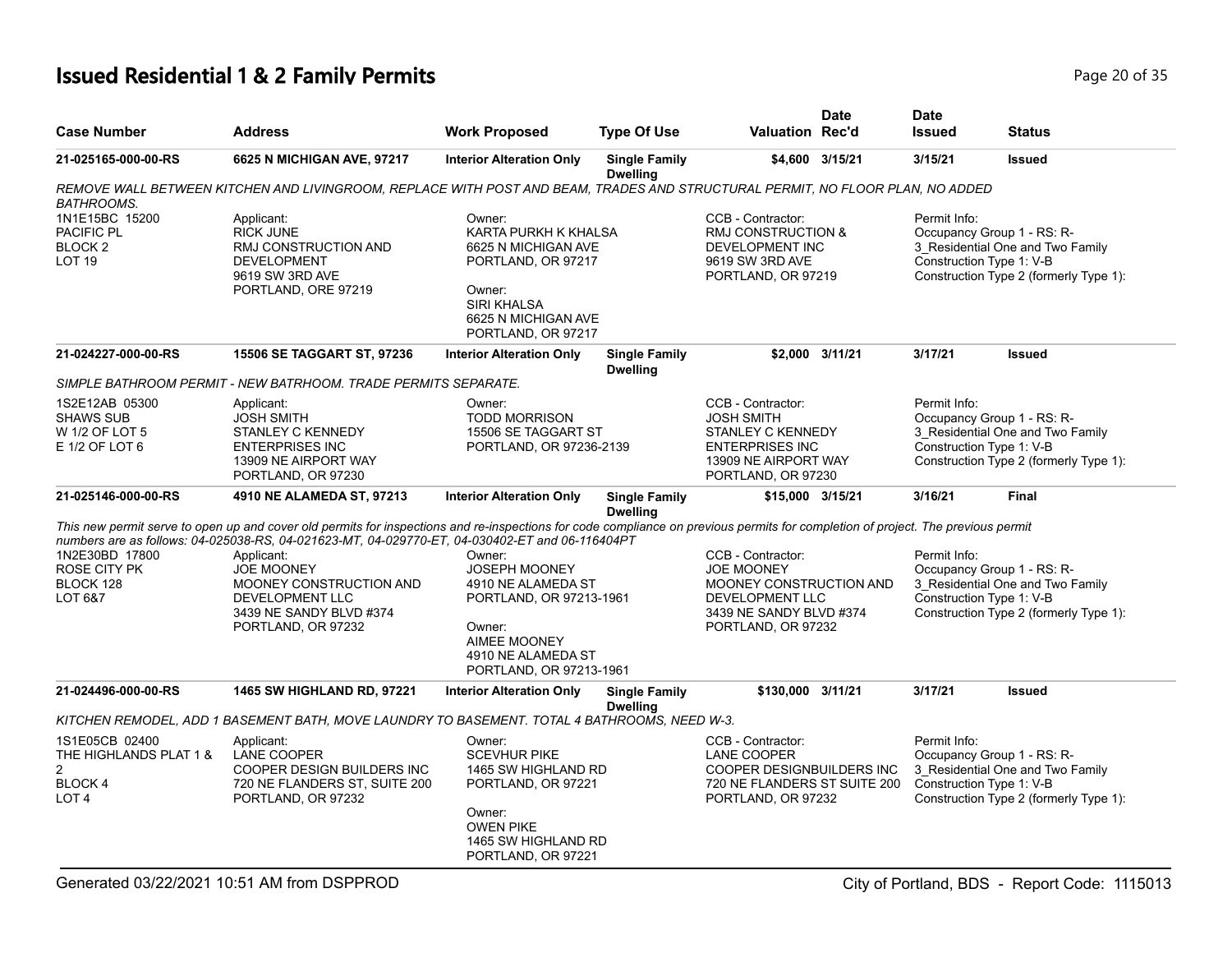## **Issued Residential 1 & 2 Family Permits Page 21 of 35 Page 21 of 35**

| <b>Case Number</b>                                                                                  | <b>Address</b>                                                                                                                                         | <b>Work Proposed</b>                                                                                                                                                | <b>Type Of Use</b>                      | <b>Valuation Rec'd</b>                                                                                                 | <b>Date</b>     | <b>Date</b><br><b>Issued</b>             | <b>Status</b>                                                                                            |
|-----------------------------------------------------------------------------------------------------|--------------------------------------------------------------------------------------------------------------------------------------------------------|---------------------------------------------------------------------------------------------------------------------------------------------------------------------|-----------------------------------------|------------------------------------------------------------------------------------------------------------------------|-----------------|------------------------------------------|----------------------------------------------------------------------------------------------------------|
| 21-025147-000-00-RS                                                                                 | 6013 N WILLIAMS AVE, 97217                                                                                                                             | <b>Interior Alteration Only</b>                                                                                                                                     | <b>Single Family</b><br><b>Dwelling</b> |                                                                                                                        | \$5,000 3/15/21 | 3/15/21                                  | <b>Issued</b>                                                                                            |
| repair Foundation and pony walls                                                                    | MODIFY BASEMENT STAIRS, INSTALL BACKWATER VALVE ON BASEMENT BATHROOM, close open permits, 00-195595 RS legalize kitchen and bathroom remodel 00-187672 |                                                                                                                                                                     |                                         |                                                                                                                        |                 |                                          |                                                                                                          |
| 1N1E15DB 12700<br>PIEDMONT<br>BLOCK 35<br><b>LOT 1&amp;2</b>                                        | Applicant:<br><b>CHRIS BOYER</b><br>RAVENWOOD GROUP CO<br>2000 NE 42ND AVE, STE 105<br>PORTLAND, OR 97213                                              | Owner:<br><b>ANDREW JAMES</b><br>2380 OCEAN VISTA DR<br>SEASIDE, OR 97138<br>Owner:<br><b>KATHRYN SALYER</b><br>2380 OCEAN VISTA DR<br>SEASIDE, OR 97138            |                                         | CCB - Contractor:<br><b>CHRIS BOYER</b><br>RAVENWOOD GROUP CO<br>2000 NE 42ND AVE STE 105<br>PORTLAND, OR 97213        |                 | Permit Info:<br>Construction Type 1: V-B | Occupancy Group 1 - RS: R-<br>3 Residential One and Two Family<br>Construction Type 2 (formerly Type 1): |
| 21-025781-000-00-RS                                                                                 | 6210 N DELAWARE AVE, 97217                                                                                                                             | <b>Interior Alteration Only</b>                                                                                                                                     | <b>Single Family</b><br><b>Dwelling</b> | \$10.000 3/16/21                                                                                                       |                 | 3/17/21                                  | <b>Under Inspection</b>                                                                                  |
| SIMPLE BATHROOM PERMIT - NEW BATHROOM.                                                              |                                                                                                                                                        |                                                                                                                                                                     |                                         |                                                                                                                        |                 |                                          |                                                                                                          |
| 1N1E16DB 10100<br><b>ALBION ADD</b><br><b>BLOCK1</b><br><b>LOT 10</b>                               | Applicant:<br><b>DAVID MERTES</b><br>75 E LYNN ST #A<br>SEATTLE, WA 98102-3403                                                                         | Owner:<br><b>DAVID MERTES</b><br>75 E LYNN ST #A<br>SEATTLE, WA 98102-3403                                                                                          |                                         |                                                                                                                        |                 | Permit Info:<br>Construction Type 1: V-B | Occupancy Group 1 - RS: R-<br>3_Residential One and Two Family<br>Construction Type 2 (formerly Type 1): |
| 21-025198-000-00-RS                                                                                 | 9941 NE SKIDMORE ST, 97220                                                                                                                             | <b>Interior Alteration Only</b>                                                                                                                                     | <b>Single Family</b><br><b>Dwelling</b> | \$24,000 3/15/21                                                                                                       |                 | 3/15/21                                  | <b>Under Inspection</b>                                                                                  |
|                                                                                                     | SIMPLE BATHROOM PERMIT - NEW BATHROOM. PLUMBING PERMIT SEPARATE.                                                                                       |                                                                                                                                                                     |                                         |                                                                                                                        |                 |                                          |                                                                                                          |
| 1N2E21DA 03500<br><b>MAYWOOD PK &amp; PLATS</b><br>28384<br>BLOCK <sub>9</sub><br>LOT <sub>17</sub> | Applicant:<br><b>GARY MOYES</b><br>9941 NE SKIDMORE ST<br>PORTLAND, OR 97220                                                                           | Owner:<br><b>GARY MOYES</b><br>9941 NE SKIDMORE ST<br>PORTLAND, OR 97220<br>Owner:<br>KATHERINE BLAZER<br>9941 NE SKIDMORE ST<br>PORTLAND, OR 97220                 |                                         |                                                                                                                        |                 | Permit Info:<br>Construction Type 1: V-B | Occupancy Group 1 - RS: R-<br>3 Residential One and Two Family<br>Construction Type 2 (formerly Type 1): |
| 21-026106-000-00-RS                                                                                 | 1623 NW 28TH AVE, 97210                                                                                                                                | <b>Interior Alteration Only</b>                                                                                                                                     | <b>Single Family</b><br><b>Dwelling</b> | \$30.694 3/17/21                                                                                                       |                 | 3/17/21                                  | <b>Issued</b>                                                                                            |
|                                                                                                     | VOLUNTARY INSTALLATION OF CONNECTORS BETWEEN FRAMING AND FOUNDATION OF HOUSE WITH SHEAR ENG. WALLS                                                     |                                                                                                                                                                     |                                         |                                                                                                                        |                 |                                          |                                                                                                          |
| 1N1E29DC 12200<br><b>WILLAMETTE HTS ADD</b><br><b>BLOCK B</b><br>S 33' OF LOT 3                     | Applicant:<br><b>STEVE GEMMELL</b><br><b>GEMMELL CONSTRUCTION LLC</b><br>2310 N KERBY AVE<br>PORTLAND, OR 97227                                        | Owner:<br>PETER EDBERG<br><b>1669 FAIRMOUNT BLVD</b><br>EUGENE, OR 97403<br>Owner:<br><b>BRYNA GOODMAN</b><br><b>1669 FAIRMOUNT BLVD</b><br><b>EUGENE, OR 97403</b> |                                         | CCB - Contractor:<br><b>STEVE GEMMELL</b><br><b>GEMMELL CONSTRUCTION LLC</b><br>2310 N KERBY AVE<br>PORTLAND, OR 97227 |                 | Permit Info:<br>Construction Type 1: V-B | Occupancy Group 1 - RS: R-<br>3 Residential One and Two Family<br>Construction Type 2 (formerly Type 1): |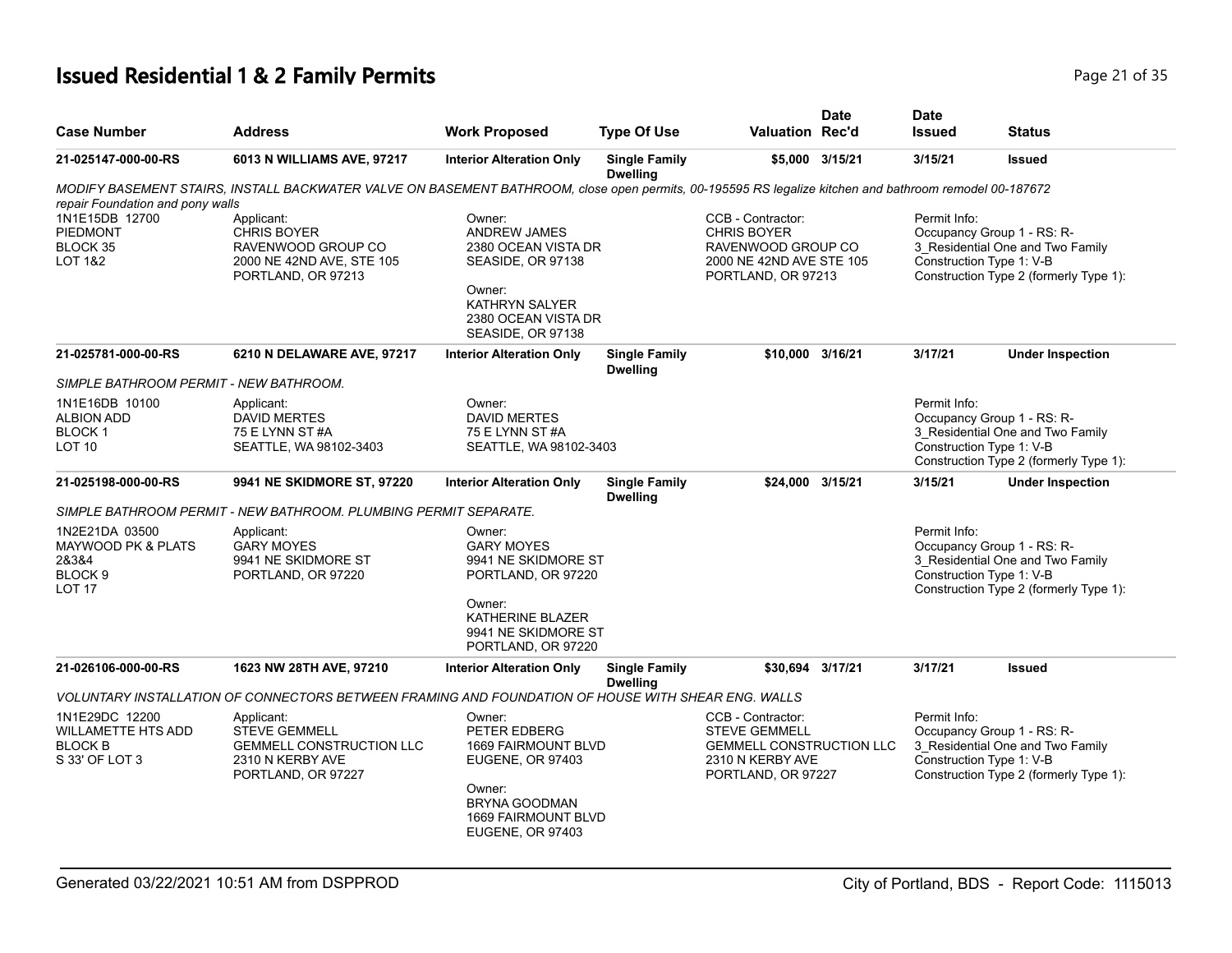# **Issued Residential 1 & 2 Family Permits Page 22 of 35 Page 22 of 35**

| <b>Case Number</b>                                                                        | <b>Address</b>                                                                                                                                    | <b>Work Proposed</b>                                                                                                                                            | <b>Type Of Use</b>                      | <b>Valuation Rec'd</b>                                                                                              | <b>Date</b>     | <b>Date</b><br><b>Issued</b>             | Status                                                                                                   |
|-------------------------------------------------------------------------------------------|---------------------------------------------------------------------------------------------------------------------------------------------------|-----------------------------------------------------------------------------------------------------------------------------------------------------------------|-----------------------------------------|---------------------------------------------------------------------------------------------------------------------|-----------------|------------------------------------------|----------------------------------------------------------------------------------------------------------|
| 21-025437-000-00-RS                                                                       | 3034 SW FLOWER TER, 97239                                                                                                                         | <b>Interior Alteration Only</b>                                                                                                                                 | <b>Single Family</b><br><b>Dwelling</b> |                                                                                                                     | \$3,635 3/15/21 | 3/15/21                                  | <b>Under Inspection</b>                                                                                  |
|                                                                                           | VOLUNTARY CONNECTION OF FRAMING TO FOUNDATION. INSTALL AUTOMATIC GAS SHUT-OFF VALVE                                                               |                                                                                                                                                                 |                                         |                                                                                                                     |                 |                                          |                                                                                                          |
| 1S1E17DB 03200<br><b>CAMBRIDGE VILLAGE</b><br>BLOCK <sub>2</sub><br>LOT <sub>9</sub>      | Applicant:<br>Michael Weber<br>NW Seismic Retrofitters<br>P O BOX 18058<br>PORTLAND OR 97212                                                      | Owner:<br>RACHEL L T NYEHOLT<br>3034 SW FLOWER TER<br>PORTLAND, OR 97239<br>Owner:<br>JAMESON NYEHOLT<br>3034 SW FLOWER TER<br>PORTLAND, OR 97239               |                                         | CCB - Contractor:<br><b>MICHAEL WIEBER</b><br>ELYSIUM CONSTRUCTION LLC<br>PO BOX 18058<br>PORTLAND, OR 97218        |                 | Permit Info:<br>Construction Type 1: V-B | Occupancy Group 1 - RS: R-<br>3 Residential One and Two Family<br>Construction Type 2 (formerly Type 1): |
| 21-026071-000-00-RS                                                                       | 2633 NE ALAMEDA ST, 97212                                                                                                                         | <b>Interior Alteration Only</b>                                                                                                                                 | <b>Single Family</b><br><b>Dwelling</b> | \$15,000 3/17/21                                                                                                    |                 | 3/17/21                                  | Issued                                                                                                   |
|                                                                                           | Remodel remodel second floor master bedroom and bath Phase 1. and open/finish permit 17-197729ET.                                                 |                                                                                                                                                                 |                                         |                                                                                                                     |                 |                                          |                                                                                                          |
| 1N1E24CC 05700<br><b>ALAMEDA PARK</b><br>BLOCK 13<br>ELY 25' OF LOT 3<br>LOT <sub>4</sub> | Applicant:<br>Tom Corvi<br>Right Angle Construction, Inc.<br>P.O. Box 587<br>OREGON CITY OR 97045<br>20126 S. Impala Lane<br>20126 S. Impala Lane | Owner:<br><b>DIANA FITZPATRICK</b><br>2633 NE ALAMEDA ST<br>PORTLAND, OR 97212-1617<br>Owner:<br>PAUL ANDERSON<br>2633 NE ALAMEDA ST<br>PORTLAND, OR 97212-1617 |                                         | CCB - Contractor:<br>RIGHT ANGLE CONSTRUCTION<br><b>INC</b><br>16265 SANDROLL LAND<br>OREGON CITY, OR 97045         |                 | Permit Info:<br>Construction Type 1: V-B | Occupancy Group 1 - RS: R-<br>3 Residential One and Two Family<br>Construction Type 2 (formerly Type 1): |
| 21-025446-000-00-RS                                                                       | 3326 NE ALAMEDA ST, 97212                                                                                                                         | <b>Interior Alteration Only</b>                                                                                                                                 | <b>Single Family</b><br><b>Dwelling</b> |                                                                                                                     | \$6,925 3/15/21 | 3/15/21                                  | Issued                                                                                                   |
|                                                                                           | VOLUNTARY CONNECTION OF FRAMING TO FOUNDATION. INSTALL AUTOMATIC GAS SHUT-OFF VALVE                                                               |                                                                                                                                                                 |                                         |                                                                                                                     |                 |                                          |                                                                                                          |
| 1N1E24DC 17800<br><b>MANITOU</b><br><b>BLOCK1</b><br>LOT 43&44                            | Applicant:<br>Michael Weber<br><b>NW Seismic Retrofitters</b><br>P O BOX 18058<br>PORTLAND OR 97212                                               | Owner:<br>PFEIL LIV TR<br>4334 NE 39TH AVE<br>PORTLAND, OR 97211<br>Owner:<br><b>COSTALIV TR</b><br>4334 NE 39TH AVE<br>PORTLAND, OR 97211                      |                                         | CCB - Contractor:<br><b>MICHAEL WIEBER</b><br><b>ELYSIUM CONSTRUCTION LLC</b><br>PO BOX 18058<br>PORTLAND, OR 97218 |                 | Permit Info:<br>Construction Type 1: V-B | Occupancy Group 1 - RS: R-<br>3 Residential One and Two Family<br>Construction Type 2 (formerly Type 1): |
| 21-025576-000-00-RS                                                                       | 5960 SW SHERIDAN CT, 97221                                                                                                                        | <b>Interior Alteration Only</b>                                                                                                                                 | <b>Single Family</b><br><b>Dwelling</b> |                                                                                                                     | \$5,000 3/16/21 | 3/16/21                                  | <b>Issued</b>                                                                                            |
| KITCHEN REMODEL. TRADES ONLY.                                                             |                                                                                                                                                   |                                                                                                                                                                 |                                         |                                                                                                                     |                 |                                          |                                                                                                          |
| 1S1E07BA 01200<br><b>FALCON TRACE</b><br>LOT <sub>4</sub><br>INC UND INT TRACT A          | Applicant:<br><b>CLYDE MANCHESTER</b><br><b>HELP GROUP INC</b><br>10006 SW CANYON RD<br>PORTLAND, OR 97225                                        | Owner:<br>LEVANTO SCHACHTER<br>5960 SW SHERIDAN CT<br>PORTLAND, OR 97221-1357                                                                                   |                                         | CCB - Contractor:<br>HELP HOME ENERGY LIFE<br>PERFORMANCE GROUP INC<br>10006 SW CANYON RD<br>PORTLAND, OR 97225     |                 | Permit Info:<br>Construction Type 1: V-B | Occupancy Group 1 - RS: R-<br>3 Residential One and Two Family<br>Construction Type 2 (formerly Type 1): |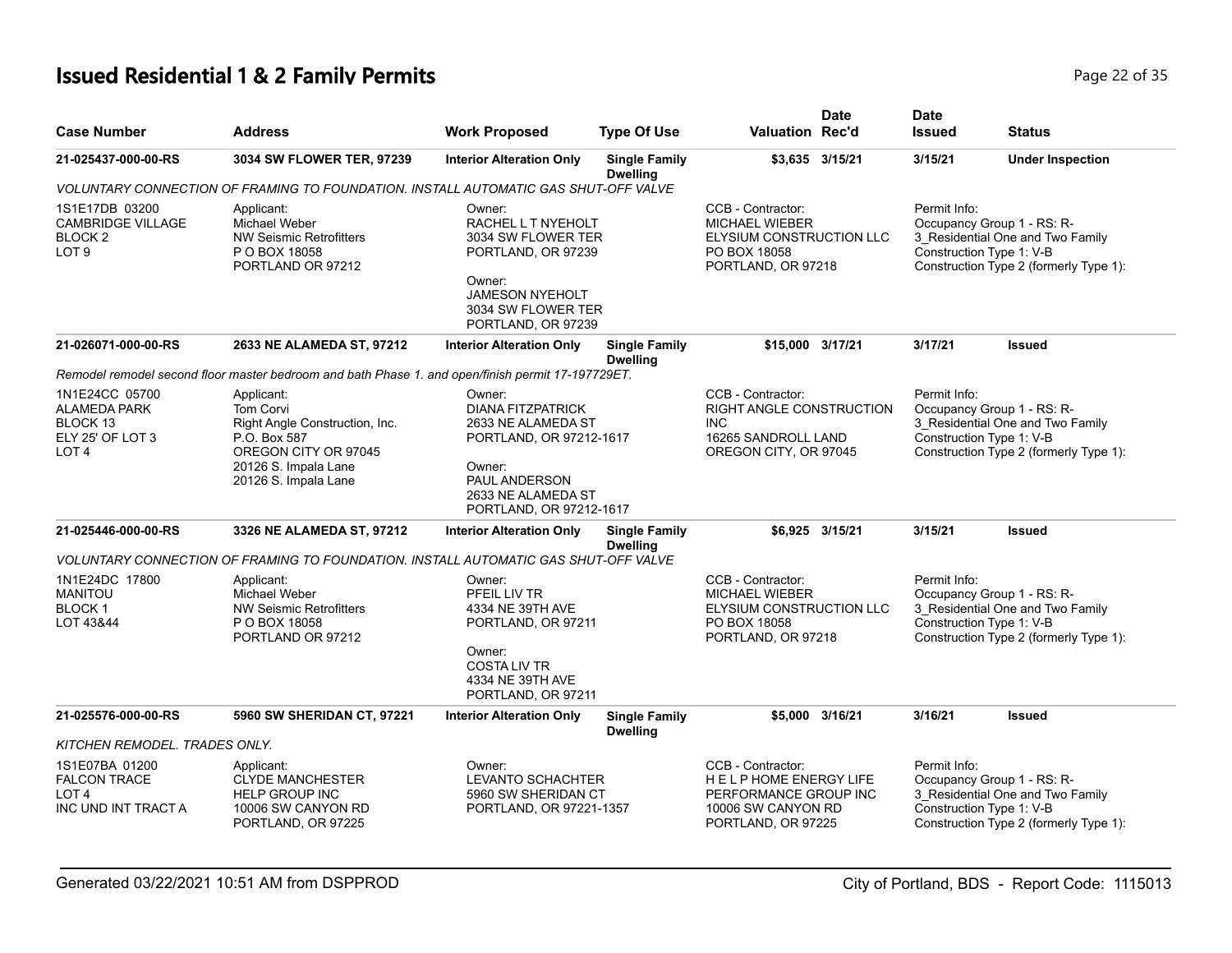## **Issued Residential 1 & 2 Family Permits Page 23 of 35 Page 23 of 35**

| <b>Case Number</b>                                                                                                                                                 | <b>Address</b>                                                                                                                                                                                                                     | <b>Work Proposed</b>                                                                                                                                            | <b>Type Of Use</b>                      | <b>Valuation Rec'd</b>                                                                                                           | <b>Date</b>     | <b>Date</b><br><b>Issued</b>                                     | <b>Status</b>                                                                                                                                       |
|--------------------------------------------------------------------------------------------------------------------------------------------------------------------|------------------------------------------------------------------------------------------------------------------------------------------------------------------------------------------------------------------------------------|-----------------------------------------------------------------------------------------------------------------------------------------------------------------|-----------------------------------------|----------------------------------------------------------------------------------------------------------------------------------|-----------------|------------------------------------------------------------------|-----------------------------------------------------------------------------------------------------------------------------------------------------|
|                                                                                                                                                                    | Total # of RS Interior Alteration Only permits issued: 19                                                                                                                                                                          |                                                                                                                                                                 |                                         |                                                                                                                                  |                 |                                                                  | Total valuation of RS Interior Alteration Only permits issued: \$426,257                                                                            |
| 20-185841-REV-01-RS                                                                                                                                                | 5108 SE 59TH AVE - UNIT A,<br>97206                                                                                                                                                                                                | <b>New Construction</b>                                                                                                                                         | Garage/Carport                          | \$0                                                                                                                              | 3/19/21         | 3/19/21                                                          | <b>Issued</b>                                                                                                                                       |
|                                                                                                                                                                    | SINGLE PDF - REVISION TO MODIFY SITE PLAN AND PROPOSED GARAGE IS NOW 3' 6" FROM THE HOUSE                                                                                                                                          |                                                                                                                                                                 |                                         |                                                                                                                                  |                 |                                                                  |                                                                                                                                                     |
| 1S2E18AD 16700<br>Applicant:<br><b>RHIANNON MOORE</b><br><b>GRAHAMS ADD</b><br><b>BLOCK1</b><br><b>TUFF SHED</b><br>W 100' OF LOT 6&7<br>PORTLAND OR<br><b>USA</b> |                                                                                                                                                                                                                                    | Owner:<br><b>MELISSA RINEHIMER</b><br>5108 SE 59TH AVE #A<br>PORTLAND, OR 97206<br>Owner:<br><b>DENISE MATTHEW</b><br>5108 SE 59TH AVE #A<br>PORTLAND, OR 97206 |                                         | CCB - Contractor:<br>TUFF SHED INC<br>1777 S HARRISON ST STE 600<br>DENVER, CO 80210                                             |                 | Permit Info:<br>Garage\Utility Misc.<br>Construction Type 1: V-B | Occupancy Group 1 - RS: U_Private<br>Construction Type 2 (formerly Type 1):<br>Total Square Footage - Display Only: 336                             |
| 20-190980-DFS-01-RS                                                                                                                                                | 8106 SW 39TH AVE, 97219                                                                                                                                                                                                            | <b>New Construction</b>                                                                                                                                         | <b>Single Family</b><br><b>Dwelling</b> |                                                                                                                                  | \$2,000 3/19/21 | 3/19/21                                                          | <b>Issued</b>                                                                                                                                       |
| SINGLE PDF - DFS FOR TRUSSES.                                                                                                                                      |                                                                                                                                                                                                                                    |                                                                                                                                                                 |                                         |                                                                                                                                  |                 |                                                                  |                                                                                                                                                     |
| 1S1E20CA 07602                                                                                                                                                     | Applicant:<br><b>TYSON OKELY</b><br>DEZ DEVELOPMENT<br>15648 SE 114TH AVE SUITE 211<br>CLACKAMAS, OR 97015                                                                                                                         | Owner:<br>DEZ DEVELOPMENT LLC<br>10117 SE SUNNYSIDE RD #F1123<br>CLACKAMAS, OR 97015-7708                                                                       |                                         | Primary Contractor:<br><b>TO BID</b>                                                                                             |                 | Permit Info:<br>Construction Type 1: V-B<br>B<br>2796            | Occupancy Group 1 - RS: R-<br>3 Residential One and Two Family<br>Construction Type 2 (formerly Type 1): V-<br>Total Square Footage - Display Only: |
| 20-197498-000-00-RS                                                                                                                                                | 4040 NE 42ND AVE, 97213                                                                                                                                                                                                            | <b>New Construction</b>                                                                                                                                         | <b>Single Family</b><br><b>Dwelling</b> | \$482.776 10/5/20                                                                                                                |                 | 3/15/21                                                          | <b>Issued</b>                                                                                                                                       |
| 1N2E19CB 15501                                                                                                                                                     | SINGLE PDF - NEW SINGLE FAMILY RESIDENCE WITH ATTACHED ACCESSORY DWELLING UNIT / 2-STORY / ATTACHED 2 - CAR GARAGE / FLAT LOT / COMPLEX ****<br>ELECTRICAL MECHANICAL AND PLUMBING SEPERATE***<br>Applicant:<br><b>DONNA KEOGH</b> | Owner:<br>FIRENZE DEVELOPMENT INC                                                                                                                               |                                         | CCB - Contractor:<br>MARVIN DEE BERGEVIN                                                                                         |                 | Permit Info:                                                     | Occupancy Group 1 - RS: R-                                                                                                                          |
|                                                                                                                                                                    | 508 W 44TH ST<br>VANCOUVER, WA 98660                                                                                                                                                                                               | 7110 SW OLD WILSONVILLE RD<br>WILSONVILLE, OR 97070-7857                                                                                                        |                                         | <b>CONNECTIONS ELECTRIC INC.</b><br>PO BOX 7136<br>SALEM, OR 97303-0026                                                          |                 | Construction Type 1: V-B<br>B                                    | 3_Residential One and Two Family<br>Construction Type 2 (formerly Type 1): V-                                                                       |
|                                                                                                                                                                    |                                                                                                                                                                                                                                    |                                                                                                                                                                 |                                         | CCB - Contractor:<br>PETER A KUSYK<br>FIRENZE DEVELOPMENT INC<br>7110 SW OLD WILSONVILLE<br><b>ROAD</b><br>WILSONVILLE, OR 97070 |                 | 4233                                                             | Total Square Footage - Display Only:<br>Number of New Dwelling Units: 2                                                                             |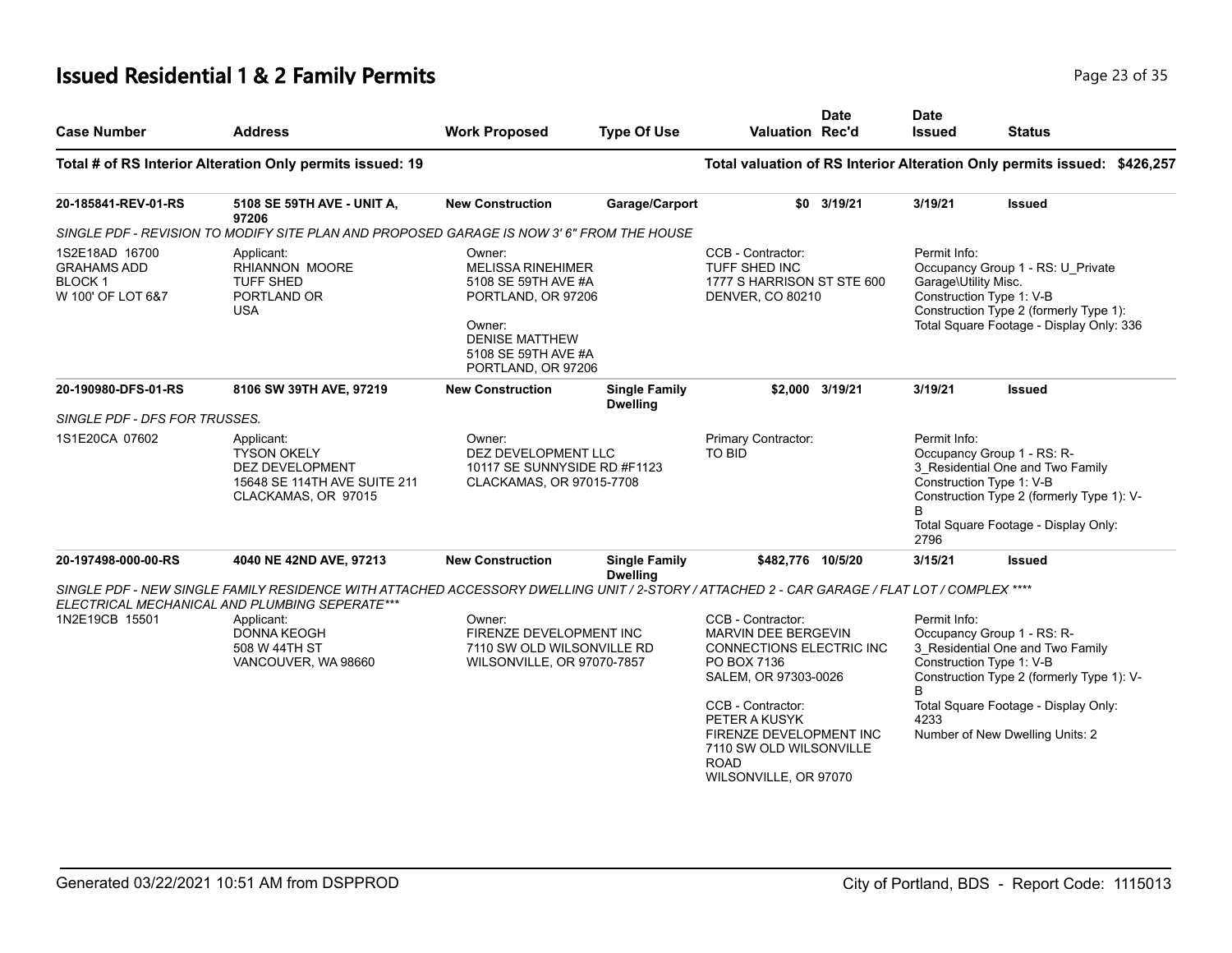# **Issued Residential 1 & 2 Family Permits**

| Page 24 of 35 |  |  |
|---------------|--|--|
|               |  |  |

| <b>Case Number</b>  | <b>Address</b>                                                                                     | <b>Work Proposed</b>                                                                        | <b>Type Of Use</b>                      | <b>Date</b><br><b>Valuation Rec'd</b>                                                                                                                                                                                                                                                                                                                                                                                 | <b>Date</b><br><b>Issued</b> | <b>Status</b>                                                                                                                                                                                                      |
|---------------------|----------------------------------------------------------------------------------------------------|---------------------------------------------------------------------------------------------|-----------------------------------------|-----------------------------------------------------------------------------------------------------------------------------------------------------------------------------------------------------------------------------------------------------------------------------------------------------------------------------------------------------------------------------------------------------------------------|------------------------------|--------------------------------------------------------------------------------------------------------------------------------------------------------------------------------------------------------------------|
| 20-192733-000-00-RS | 9620 SW 53RD AVE, 97219                                                                            | <b>New Construction</b>                                                                     | <b>Single Family</b><br><b>Dwelling</b> | \$315,245 9/22/20                                                                                                                                                                                                                                                                                                                                                                                                     | 3/16/21                      | Issued                                                                                                                                                                                                             |
|                     | SINGLE PDF - NEW SINGLE FAMILY DWELLING / 2-STORTY / ATTACHED GARAGE / COMPLEX/ SLIGHTLY SLOPED    |                                                                                             |                                         |                                                                                                                                                                                                                                                                                                                                                                                                                       |                              |                                                                                                                                                                                                                    |
| 1S1E30AC 17600      | Applicant:<br><b>KEVIN PARTAIN</b><br><b>URBAN VISIONS</b><br>223 NE 56TH AVE<br>PORTLAND OR 97213 | Owner:<br><b>I&amp;N CONSTRUCTION INC</b><br>15137 SE 126TH AVE<br>CLACKAMAS, OR 97015-9257 |                                         | CCB - Contractor:<br>SUNSHINE HEATING AIR<br><b>CONDITIONING LLC</b><br>8805 SW SCHMIDT LOOP<br><b>TIGARD, OR 97224</b><br>CCB - Contractor:<br><b>DELTA PLUMBING INC</b><br>12205 SE 108TH AVE<br>HAPPY VALLEY, OR 97086<br>CCB - Contractor:<br><b>1&amp; N CONSTRUCTION INC</b><br>15137 SE 126TH AVE<br>CLACKAMAS, OR 97015<br>CCB - Contractor:<br>RIVER CITY ELECTRIC INC<br>4733 N ADAMS ST<br>CAMAS, WA 98607 | Permit Info:<br>B<br>2805    | Occupancy Group 1 - RS: R-<br>3 Residential One and Two Family<br>Construction Type 1: V-B<br>Construction Type 2 (formerly Type 1): V-<br>Total Square Footage - Display Only:<br>Number of New Dwelling Units: 1 |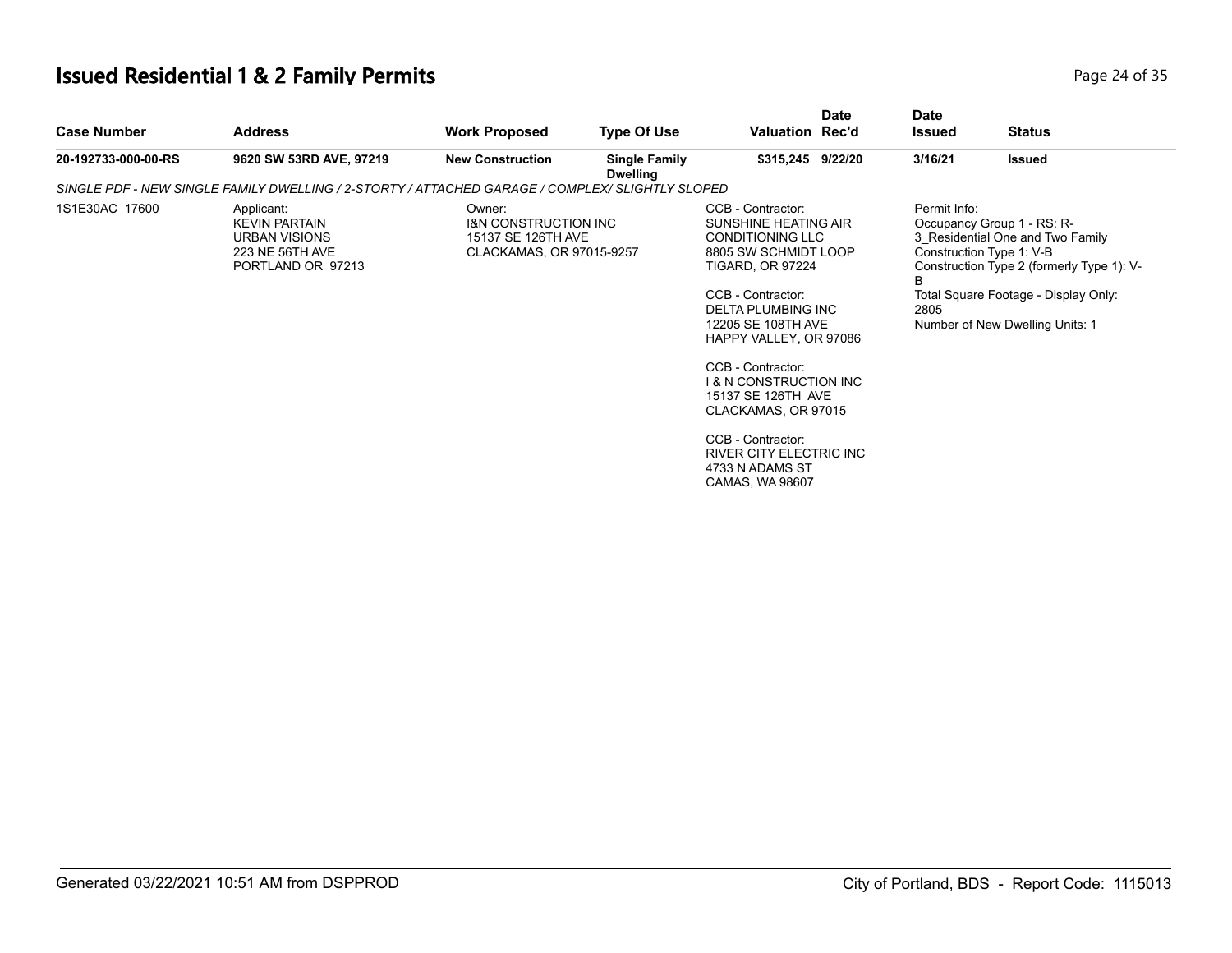# **Issued Residential 1 & 2 Family Permits**

| Page 25 of 35 |  |  |
|---------------|--|--|
|               |  |  |

|                                                                                                                                                                                                                                                                                                                                                                                                                                                                                                                                                                                                                                                                 |  |                                                       | <b>Status</b>                                                                                                                                                                          |
|-----------------------------------------------------------------------------------------------------------------------------------------------------------------------------------------------------------------------------------------------------------------------------------------------------------------------------------------------------------------------------------------------------------------------------------------------------------------------------------------------------------------------------------------------------------------------------------------------------------------------------------------------------------------|--|-------------------------------------------------------|----------------------------------------------------------------------------------------------------------------------------------------------------------------------------------------|
| \$208,170 5/6/19<br>19-160684-000-00-RS<br>6075 SE NEHALEM ST, 97206<br><b>New Construction</b><br><b>Single Family</b><br><b>Dwelling</b>                                                                                                                                                                                                                                                                                                                                                                                                                                                                                                                      |  | 3/18/21                                               | <b>Issued</b>                                                                                                                                                                          |
| NEW SINGLE-FAMILY RESIDENCE/2-STORY/1-CAR GARAGE/FLAT LOT/COMPLEX                                                                                                                                                                                                                                                                                                                                                                                                                                                                                                                                                                                               |  |                                                       |                                                                                                                                                                                        |
| 1S2E19DA 07201<br>CCB - Contractor:<br>Applicant:<br>Owner:<br><b>DIGGER LLC</b><br><b>RICHARD ADAMS</b><br><b>PETER</b><br><b>FASTER PERMITS</b><br>PO BOX 14652<br>MHC HEATING AND COOLING<br>2000 SW 1ST AVENUE SUITE 420<br>LLC<br>PORTLAND, OR 97293-0652<br>4 NE 202 AVE<br>PORTLAND, OR 97201<br>PORTLAND, OR 97230<br>CCB - Contractor:<br>DEVELOPMENT NORTHWEST<br><b>INC</b><br>1075 W COLUMBIA RIVER HWY<br>TROUTDALE, OR 97060<br>CCB - Contractor:<br>PORTLAND ELECTRIC LLC<br>1915 E 5TH ST STE D<br>VANCOUVER, WA 98661<br>CCB - Contractor:<br>BARTHOLEMY CONSTRUCTION<br><b>MANAGEMENT LLC</b><br>11380 SW PAULINA DR<br>WILSONVILLE, OR 97070 |  | Permit Info:<br>Construction Type 1: V-B<br>R<br>1845 | Occupancy Group 1 - RS: R-<br>3_Residential One and Two Family<br>Construction Type 2 (formerly Type 1): V-<br>Total Square Footage - Display Only:<br>Number of New Dwelling Units: 1 |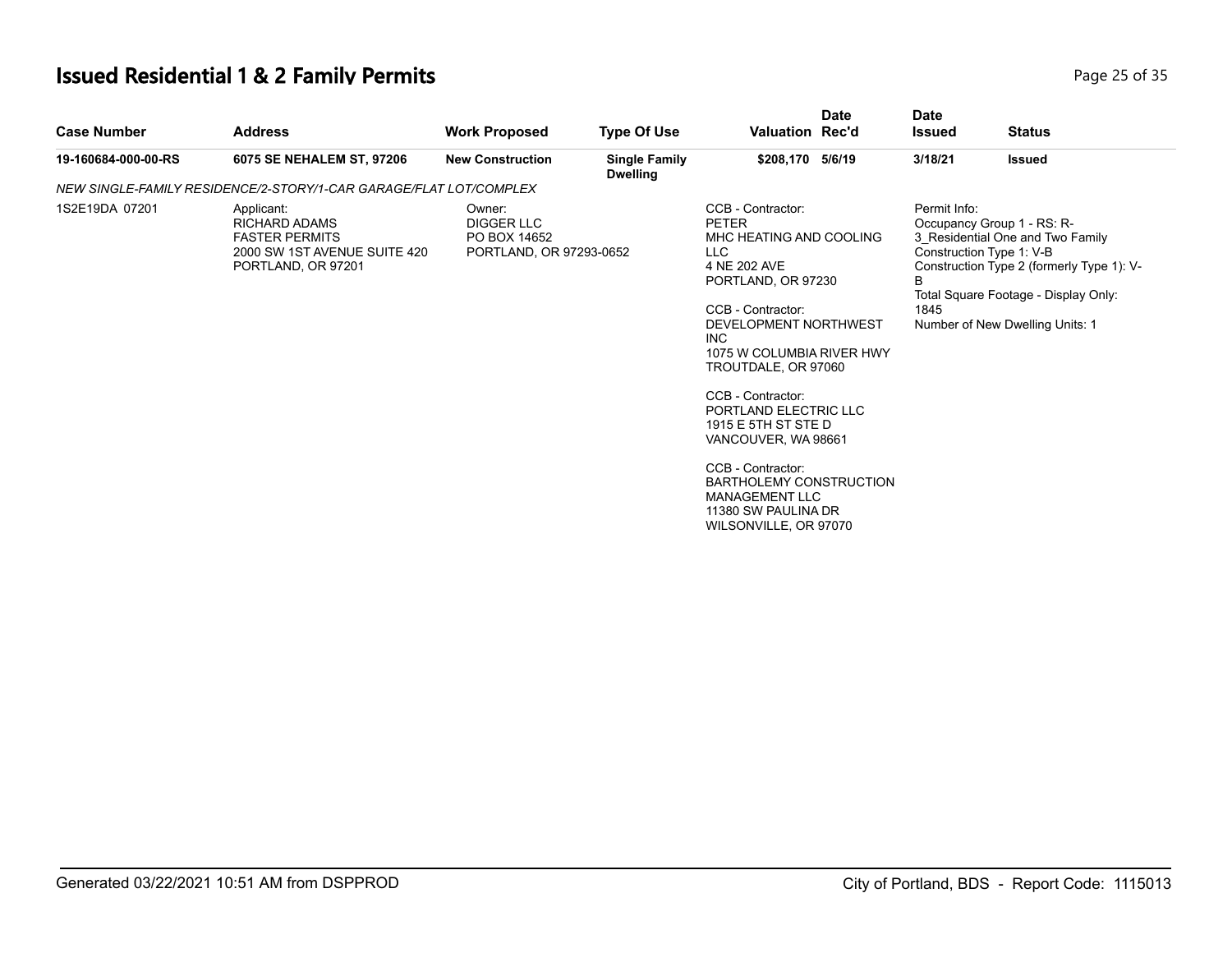# **Issued Residential 1 & 2 Family Permits Page 26 of 35 Page 26 of 35**

| <b>Case Number</b>  | <b>Address</b>                                                                                                    | <b>Work Proposed</b>                                                         | <b>Type Of Use</b>                      | <b>Valuation Rec'd</b>                                                                                                                                                                                                                                                                                                                                                                                                                                | <b>Date</b>  | <b>Date</b><br><b>Issued</b> | <b>Status</b>                                                                                                                                                                                                      |
|---------------------|-------------------------------------------------------------------------------------------------------------------|------------------------------------------------------------------------------|-----------------------------------------|-------------------------------------------------------------------------------------------------------------------------------------------------------------------------------------------------------------------------------------------------------------------------------------------------------------------------------------------------------------------------------------------------------------------------------------------------------|--------------|------------------------------|--------------------------------------------------------------------------------------------------------------------------------------------------------------------------------------------------------------------|
| 19-160659-000-00-RS | 6083 SE NEHALEM ST, 97206                                                                                         | <b>New Construction</b>                                                      | <b>Single Family</b><br><b>Dwelling</b> | \$208,170 5/6/19                                                                                                                                                                                                                                                                                                                                                                                                                                      |              | 3/18/21                      | <b>Issued</b>                                                                                                                                                                                                      |
|                     | NEW SINGLE-FAMILY RESIDENCE/2-STORY/1-CAR GARAGE/FLAT LOT/COMPLEX                                                 |                                                                              |                                         |                                                                                                                                                                                                                                                                                                                                                                                                                                                       |              |                              |                                                                                                                                                                                                                    |
| 1S2E19DA 07200      | Applicant:<br><b>RICHARD ADAMS</b><br><b>FASTER PERMITS</b><br>2000 SW 1ST AVENUE SUITE 420<br>PORTLAND, OR 97201 | Owner:<br><b>DIGGER LLC</b><br>PO BOX 14652<br>PORTLAND, OR 97293-0652       |                                         | CCB - Contractor:<br><b>PETER</b><br>MHC HEATING AND COOLING<br><b>LLC</b><br>4 NE 202 AVE<br>PORTLAND, OR 97230<br>CCB - Contractor:<br>DEVELOPMENT NORTHWEST<br><b>INC</b><br>1075 W COLUMBIA RIVER HWY<br>TROUTDALE, OR 97060<br>CCB - Contractor:<br>PORTLAND ELECTRIC LLC<br>1915 E 5TH ST STE D<br>VANCOUVER, WA 98661<br>CCB - Contractor:<br>BARTHOLEMY CONSTRUCTION<br><b>MANAGEMENT LLC</b><br>11380 SW PAULINA DR<br>WILSONVILLE, OR 97070 |              | Permit Info:<br>B<br>1845    | Occupancy Group 1 - RS: R-<br>3 Residential One and Two Family<br>Construction Type 1: V-B<br>Construction Type 2 (formerly Type 1): V-<br>Total Square Footage - Display Only:<br>Number of New Dwelling Units: 1 |
|                     |                                                                                                                   |                                                                              |                                         |                                                                                                                                                                                                                                                                                                                                                                                                                                                       |              |                              |                                                                                                                                                                                                                    |
| 20-186585-REV-01-RS | 5391 SE 47TH AVE, 97206                                                                                           | <b>New Construction</b>                                                      | <b>Single Family</b><br><b>Dwelling</b> |                                                                                                                                                                                                                                                                                                                                                                                                                                                       | $$0$ 3/16/21 | 3/17/21                      | <b>Issued</b>                                                                                                                                                                                                      |
|                     | SINGLE PDF - REVISION TO UPDATE ENERGY MEASURES W/AIR SEALING HOME AND DUCTS (SECTION A:5)                        |                                                                              |                                         |                                                                                                                                                                                                                                                                                                                                                                                                                                                       |              |                              |                                                                                                                                                                                                                    |
| 1S2E18BD 09201      | Applicant:<br><b>RICHARD ADAMS</b><br><b>FASTER PERMITS</b><br>2000 SW 1ST AVENUE SUITE 420<br>PORTLAND, OR 97201 | Owner:<br><b>WOOD INK LLC</b><br>4828 SE 41ST AVE<br>PORTLAND, OR 97202-4028 |                                         | CCB - Contractor:<br>DEVELOPMENT NORTHWEST<br><b>INC</b><br>1075 W COLUMBIA RIVER HWY<br>TROUTDALE, OR 97060<br>CCB - Contractor:<br><b>WOOD INK LLC</b><br>4828 SE 41ST AVE<br>PORTLAND, OR 97202                                                                                                                                                                                                                                                    |              | Permit Info:<br>R<br>3550    | Occupancy Group 1 - RS: R-<br>3 Residential One and Two Family<br>Construction Type 1: V-B<br>Construction Type 2 (formerly Type 1): V-<br>Total Square Footage - Display Only:                                    |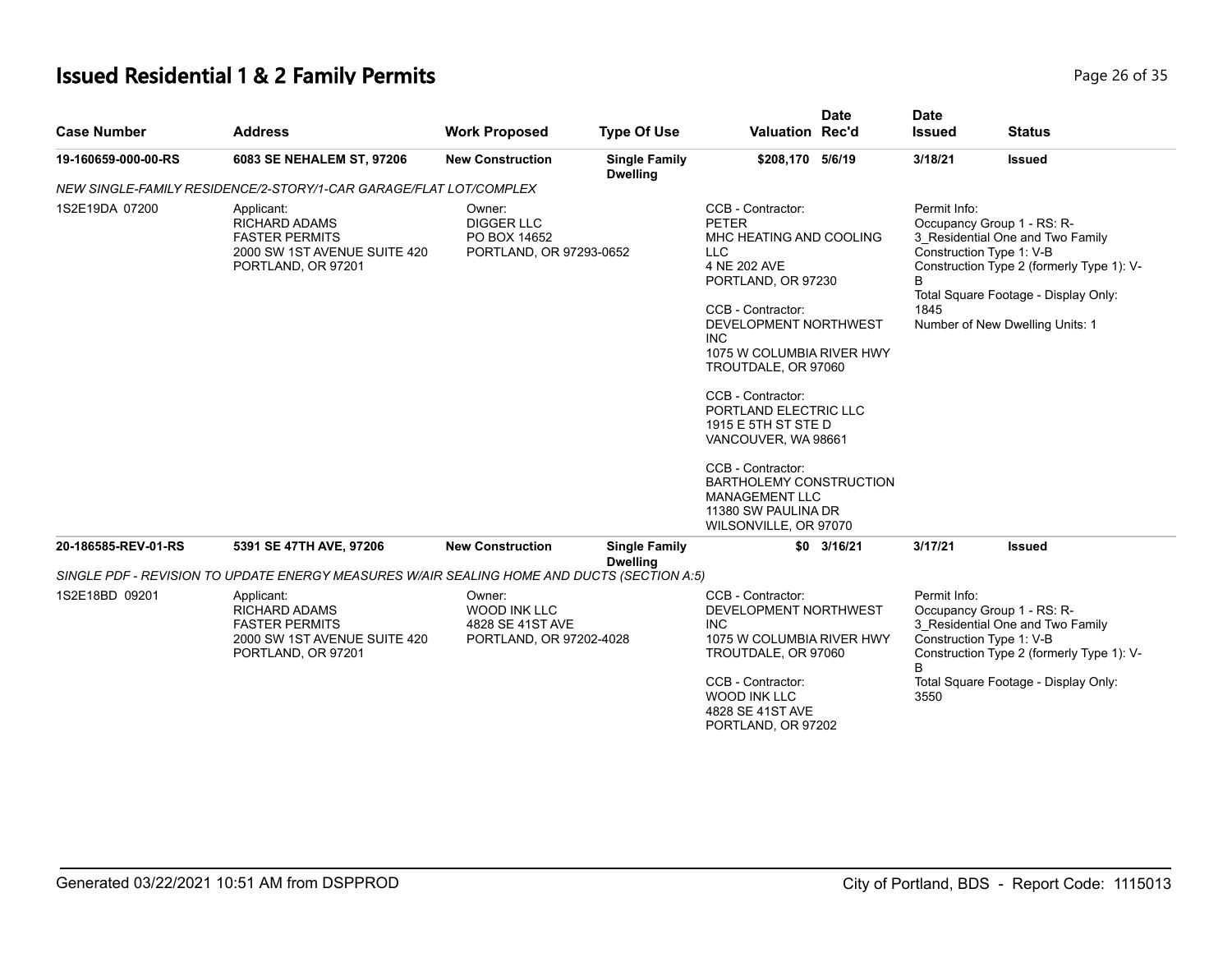# **Issued Residential 1 & 2 Family Permits Page 27 of 35 Page 27 of 35**

| <b>Case Number</b>                                                                              | <b>Address</b>                                                                                                              | <b>Work Proposed</b>                                                              | <b>Type Of Use</b>                      | Valuation Rec'd                                                                                                                                                                                                                                                                                                                                                                                                        | <b>Date</b>      | <b>Date</b><br><b>Issued</b>              | <b>Status</b>                                                                                                                                                                                                      |
|-------------------------------------------------------------------------------------------------|-----------------------------------------------------------------------------------------------------------------------------|-----------------------------------------------------------------------------------|-----------------------------------------|------------------------------------------------------------------------------------------------------------------------------------------------------------------------------------------------------------------------------------------------------------------------------------------------------------------------------------------------------------------------------------------------------------------------|------------------|-------------------------------------------|--------------------------------------------------------------------------------------------------------------------------------------------------------------------------------------------------------------------|
| 20-217627-000-00-RS                                                                             | 7809 N HUDSON ST, 97203                                                                                                     | <b>New Construction</b>                                                           | <b>Single Family</b><br><b>Dwelling</b> | \$234,232 11/30/20                                                                                                                                                                                                                                                                                                                                                                                                     |                  | 3/18/21                                   | <b>Issued</b>                                                                                                                                                                                                      |
|                                                                                                 | SINGLE PDF - NEW SINGLE FAMILY RESIDENCE / 2-STORY / 1-CAR ATTACHED GARAGE / FLAT LOT / SIMPLE ***ADDED PLUMBING 3-16-21*** |                                                                                   |                                         |                                                                                                                                                                                                                                                                                                                                                                                                                        |                  |                                           |                                                                                                                                                                                                                    |
| 1N1W01DD 13001                                                                                  | Applicant:<br><b>KEVIN PARTAIN</b><br><b>URBAN VISIONS</b><br>223 NE 56TH AVE<br>PORTLAND OR 97213                          | Owner:<br>PETEFARR LLC<br>4772 N LOMBARD ST<br>PORTLAND, OR 97203-4565            |                                         | CCB - Contractor:<br>KIMCO PROPERTIES LTD<br>PO BOX 1540<br>SANDY, OR 97055-1540<br>CCB - Contractor:<br>ALL PHASE PLUMBING LLC<br>9312 NW SKYLINE BLVD<br>PORTLAND, OR 97231<br>CCB - Contractor:<br><b>Bare Metal Heating</b><br><b>BARE METAL HEATING INC</b><br>31499 SE HIGHWAY 211<br>EAGLE CREEK, OR 97022<br>CCB - Contractor:<br><b>BARNSON ELECTRIC INC</b><br>17057 SW 123RD AVE<br><b>TIGARD, OR 97224</b> |                  | Permit Info:<br>B<br>2129                 | Occupancy Group 1 - RS: R-<br>3_Residential One and Two Family<br>Construction Type 1: V-B<br>Construction Type 2 (formerly Type 1): V-<br>Total Square Footage - Display Only:<br>Number of New Dwelling Units: 1 |
| 18-141154-DFS-02-RS                                                                             | 5950 SE INSLEY ST, 97206                                                                                                    | <b>New Construction</b>                                                           | <b>Single Family</b>                    |                                                                                                                                                                                                                                                                                                                                                                                                                        | \$1,500 10/21/20 | 3/15/21                                   | <b>Final</b>                                                                                                                                                                                                       |
|                                                                                                 | SINGLE PDF; DEFERRED SUBMITTAL FOR INTERIOR GUARDRAILS                                                                      |                                                                                   | <b>Dwelling</b>                         |                                                                                                                                                                                                                                                                                                                                                                                                                        |                  |                                           |                                                                                                                                                                                                                    |
| 1S2E18AD 11100<br><b>TREMONT PK</b><br>BLOCK 16<br>N 1/2 OF LOT 18<br>N 1/2 OF LOT 19 EXC W 10' | Applicant:<br><b>CHRIS GALLONI</b><br>18697 SE SEMPLE RD.<br>DAMMASCUS OR97089                                              | Owner:<br><b>GALLONI BROTHERS LLC</b><br>18697 SE SEMPLE RD<br>DAMASCUS, OR 97089 |                                         | CCB - Contractor:<br>Permit Info:<br>Occupancy Group 1 - RS: R-<br><b>COLLIN MICHALOWSKI</b><br>3 Residential One and Two Family<br><b>MODERN CRAFTSMEN LLC</b><br>Construction Type 1: V-B<br>685 SW LAKESHORE DR<br>ESTACADA, OR 97025<br>Total Square Footage - Display Only:<br>2868                                                                                                                               |                  | Construction Type 2 (formerly Type 1): V- |                                                                                                                                                                                                                    |
| 20-139554-DFS-02-RS                                                                             | 3953 N VANCOUVER AVE, 97227                                                                                                 | <b>New Construction</b>                                                           | Townhouse (2<br>Units)                  |                                                                                                                                                                                                                                                                                                                                                                                                                        | \$2,500 3/15/21  | 3/16/21                                   | <b>Issued</b>                                                                                                                                                                                                      |
|                                                                                                 | Single PDF - DFS FOR SPRINKLERS. - SEE 20-139555 DFS 02 RS FOR PLANS                                                        |                                                                                   |                                         |                                                                                                                                                                                                                                                                                                                                                                                                                        |                  |                                           |                                                                                                                                                                                                                    |
| 1N1E22DC 01502                                                                                  | Applicant:<br><b>TYSON OKELY</b><br>DEZ DEVELOPMENT LLC<br>10121 SE SUNNYSIDE RD #F1123<br>CLACKAMAS OR 97015               | Owner:<br><b>TOWN DEVELOPMENTS LLC</b><br>3520 SE 142ND CT<br>VANCOUVER, WA 98683 |                                         | CCB - Contractor:<br><b>BTS HOMES INC</b><br>2101 SE 98TH AVE<br>VANCOUVER, WA 98664                                                                                                                                                                                                                                                                                                                                   |                  | Permit Info:<br>R<br>2314                 | Occupancy Group 1 - RS: R-<br>3 Residential One and Two Family<br>Construction Type 1: V-B<br>Construction Type 2 (formerly Type 1): V-<br>Total Square Footage - Display Only:                                    |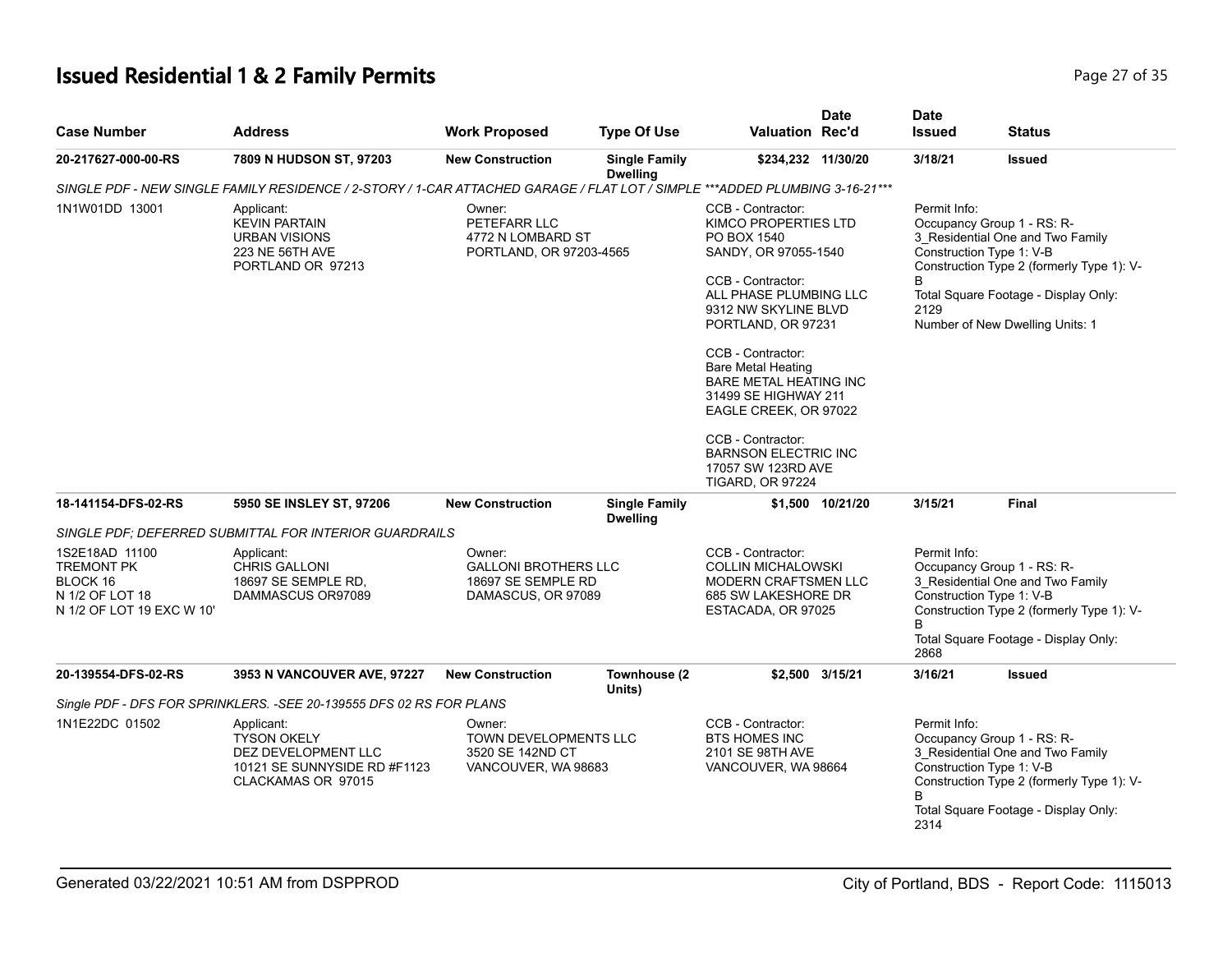# **Issued Residential 1 & 2 Family Permits Page 28 of 35 Page 28 of 35**

| <b>Case Number</b>                   | <b>Address</b>                                                                                                       | <b>Work Proposed</b>                                                       | <b>Type Of Use</b>             | <b>Valuation Rec'd</b>                                                                                                                                                                                                                         | <b>Date</b>     | <b>Date</b><br><b>Issued</b>                                                                                                                                                                            | <b>Status</b>                        |                   |                                                                                                                                         |
|--------------------------------------|----------------------------------------------------------------------------------------------------------------------|----------------------------------------------------------------------------|--------------------------------|------------------------------------------------------------------------------------------------------------------------------------------------------------------------------------------------------------------------------------------------|-----------------|---------------------------------------------------------------------------------------------------------------------------------------------------------------------------------------------------------|--------------------------------------|-------------------|-----------------------------------------------------------------------------------------------------------------------------------------|
| 20-139555-DFS-02-RS                  | 3955 N VANCOUVER AVE, 97227                                                                                          | <b>New Construction</b>                                                    | Townhouse (2<br>Units)         |                                                                                                                                                                                                                                                | \$2,500 3/15/21 | 3/16/21                                                                                                                                                                                                 | <b>Issued</b>                        |                   |                                                                                                                                         |
| Single PDF - DFS FOR FIRE SPRINKLERS |                                                                                                                      |                                                                            |                                |                                                                                                                                                                                                                                                |                 |                                                                                                                                                                                                         |                                      |                   |                                                                                                                                         |
| 1N1E22DC 01501                       | Applicant:<br><b>TYSON OKELY</b><br><b>DEZ DEVELOPMENT</b><br>15648 SE 114TH AVE SUITE 211<br>CLACKAMAS, OR 97015    | Owner:<br>TOWN DEVELOPMENTS LLC<br>3520 SE 142ND CT<br>VANCOUVER, WA 98683 |                                | CCB - Contractor:<br><b>BTS HOMES INC</b><br>2101 SE 98TH AVE<br>VANCOUVER, WA 98664                                                                                                                                                           |                 | Permit Info:<br>Occupancy Group 1 - RS: R-<br>3 Residential One and Two Family<br>Construction Type 1: V-B<br>Construction Type 2 (formerly Type 1): V-<br>Total Square Footage - Display Only:<br>2327 |                                      |                   |                                                                                                                                         |
| 18-114362-DFS-01-RS                  | 11343 SW CAPITOL HWY, 97219                                                                                          | <b>New Construction</b>                                                    | Townhouse (3<br>or more units) | \$10,000 3/16/21                                                                                                                                                                                                                               |                 | 3/16/21                                                                                                                                                                                                 | <b>Issued</b>                        |                   |                                                                                                                                         |
| SINGLE PDF- DFS FOR TRUSSES.         |                                                                                                                      |                                                                            |                                |                                                                                                                                                                                                                                                |                 |                                                                                                                                                                                                         |                                      |                   |                                                                                                                                         |
| 1S1E31BD 02200                       | Applicant:<br><b>RYAN PICKREL</b><br><b>FASTER PERMITS</b><br>2000 SW 1ST AVE #420<br>PORTLAND OR 97201              | Owner:<br>11365 CAPITOL HWY LLC<br>7623 SW 34TH AVE<br>PORTLAND, OR 97219  |                                | CCB - Contractor:<br><b>BC CONSTRUCTION</b><br>DEVELOPMENT CORP<br>17850 S HIDDEN LAKE DRIVE<br>OREGON CITY, OR 97045<br>CCB - Contractor:<br>CANOPY BUILDING GROUP LLC<br>15110 SW BOONES FERRY RD<br><b>STE 500</b><br>LAKE OSWEGO, OR 97035 |                 | Permit Info:<br>Occupancy Group 1 - RS: R-<br>3_Residential One and Two Family<br>Construction Type 1: V-B<br>Construction Type 2 (formerly Type 1): V-<br>B                                            |                                      |                   |                                                                                                                                         |
|                                      |                                                                                                                      |                                                                            |                                |                                                                                                                                                                                                                                                |                 | 1800                                                                                                                                                                                                    | Total Square Footage - Display Only: |                   |                                                                                                                                         |
| 20-114767-DFS-01-RS                  | 2609 NW SUSSEX AVE, 97210                                                                                            | <b>New Construction</b>                                                    | Townhouse (3<br>or more units) |                                                                                                                                                                                                                                                | \$3,066 3/19/21 | 3/19/21                                                                                                                                                                                                 | <b>Issued</b>                        |                   |                                                                                                                                         |
| SINGLE PDF- DFS FOR FIRE SPRINKLERS  |                                                                                                                      |                                                                            |                                |                                                                                                                                                                                                                                                |                 |                                                                                                                                                                                                         |                                      |                   |                                                                                                                                         |
| 1N1E29BC 01600                       | Applicant:<br><b>RONIN CAMPBELL</b><br><b>WYATT FIRE PROTECTION</b><br>9095 SW BURNHAM ST<br><b>TIGARD, OR 97223</b> | Owner:<br>208<br>PORTLAND, OR 97239                                        |                                | MAIN STREET DEVELOPMENT INC<br>5331 S MACADAM AVE #258 PMB                                                                                                                                                                                     |                 | CCB - Contractor:<br><b>SANDII CHASE</b><br>WYATT FIRE PROTECTION INC<br>9095 SW BURNHAM ST<br>TIGARD, OR 97223-6104                                                                                    |                                      | Permit Info:<br>R | Occupancy Group 1 - RS: R-<br>3 Residential One and Two Family<br>Construction Type 1: V-B<br>Construction Type 2 (formerly Type 1): V- |
|                                      |                                                                                                                      |                                                                            |                                | CCB - Contractor:<br><b>ERIC RYSTADT</b><br>MAIN STREET DEVELOPMENT<br><b>INC</b><br>PMB 208 5331 SW MACADAM<br>AVE SUITE 258<br>PORTLAND, OR 97239                                                                                            |                 | 2322                                                                                                                                                                                                    | Total Square Footage - Display Only: |                   |                                                                                                                                         |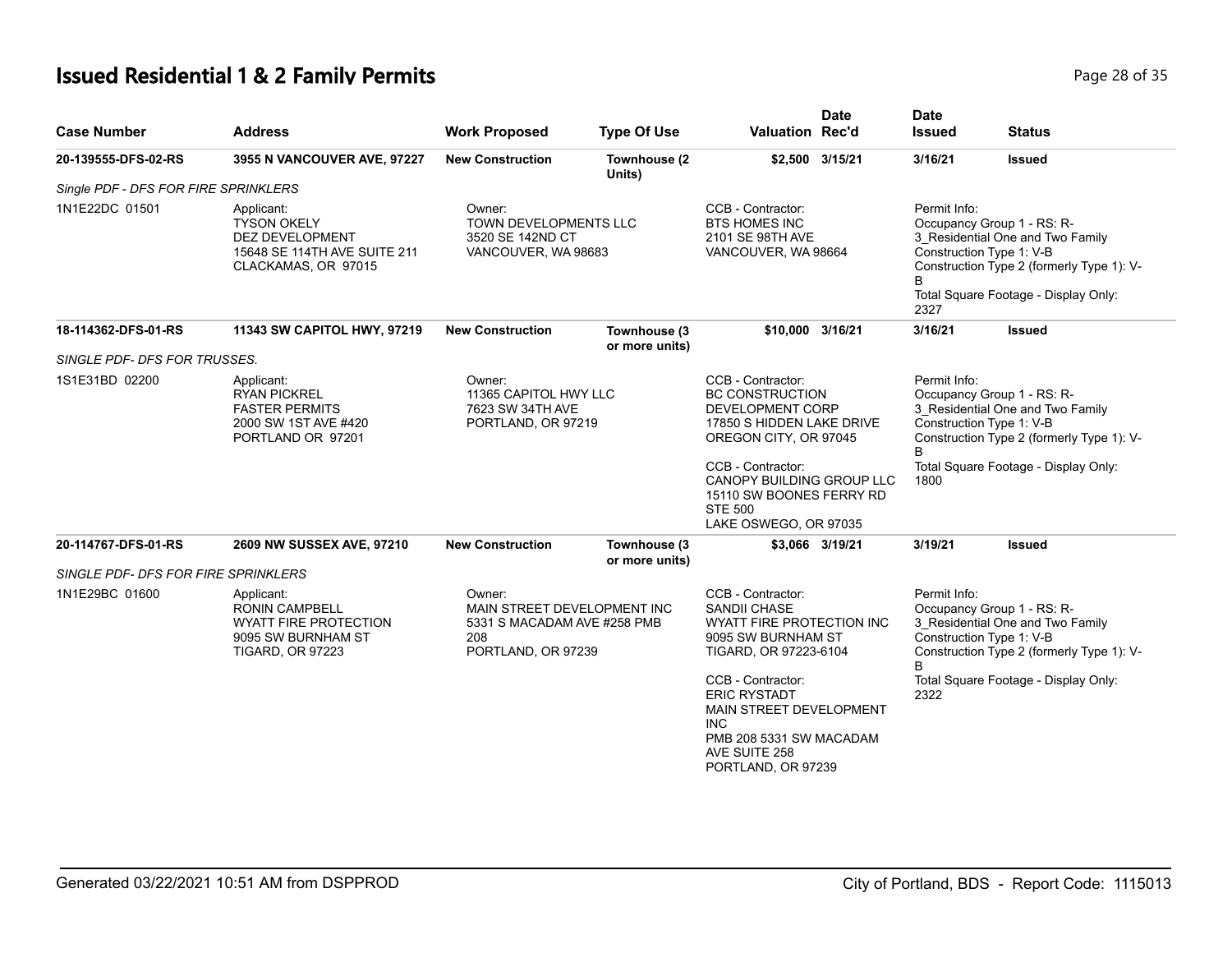## **Issued Residential 1 & 2 Family Permits Page 29 of 35 Page 29 of 35**

| <b>Case Number</b>                                                        | <b>Address</b>                                                                                                | <b>Work Proposed</b>                                                                              | <b>Type Of Use</b>             | <b>Valuation Rec'd</b>                                                                                                                                                     | <b>Date</b>     | <b>Date</b><br><b>Issued</b>                                                                                                                                                                                 | <b>Status</b> |  |
|---------------------------------------------------------------------------|---------------------------------------------------------------------------------------------------------------|---------------------------------------------------------------------------------------------------|--------------------------------|----------------------------------------------------------------------------------------------------------------------------------------------------------------------------|-----------------|--------------------------------------------------------------------------------------------------------------------------------------------------------------------------------------------------------------|---------------|--|
| 19-158707-DFS-01-RS                                                       | 304 N BRIDGETON RD - UNIT A,<br>97217                                                                         | <b>New Construction</b>                                                                           | Townhouse (3<br>or more units) |                                                                                                                                                                            | \$2,000 3/16/21 | 3/16/21                                                                                                                                                                                                      | <b>Issued</b> |  |
| <b>SINGLE PDF- DFS FOR SPRINKLERS</b>                                     |                                                                                                               |                                                                                                   |                                |                                                                                                                                                                            |                 |                                                                                                                                                                                                              |               |  |
| 1N1E03AB 05401<br><b>BRIDGETON</b><br><b>BLOCK2</b><br>LOT 7 EXC PT IN ST | Applicant:<br><b>BRADLEE HERSEY</b><br><b>FASTER PERMITS</b><br>2000 SW 1ST AVE, STE 420<br>PORTLAND OR 97201 | Owner:<br><b>ECM BRIDGETON LLC</b><br>16869 SW 65TH AVE PMB 252<br>LAKE OSWEGO, OR 97035-7865     |                                | CCB - Contractor:<br>SURE GUARD CONSTRUCTION<br>OR INC<br>7640 NE AIRPORT WAY UNIT<br>55716<br>PORTLAND, OR 97220                                                          |                 | Permit Info:<br>Occupancy Group 1 - RS: R-<br>3_Residential One and Two Family<br>Construction Type 1: V-B<br>Construction Type 2 (formerly Type 1): V-<br>B<br>Total Square Footage - Display Only:<br>5548 |               |  |
| 19-158714-DFS-01-RS                                                       | 302 N BRIDGETON RD - UNIT A,<br>97217                                                                         | <b>New Construction</b>                                                                           | Townhouse (3<br>or more units) |                                                                                                                                                                            | \$2,000 3/16/21 | 3/16/21                                                                                                                                                                                                      | <b>Issued</b> |  |
| <b>SINGLE PDF- DFS FOR SPRINKLERS</b>                                     |                                                                                                               |                                                                                                   |                                |                                                                                                                                                                            |                 |                                                                                                                                                                                                              |               |  |
| 1N1E03AB 05402<br><b>BRIDGETON</b><br><b>BLOCK2</b><br>LOT 8 EXC PT IN ST | Applicant:<br><b>BRADLEE HERSEY</b><br><b>FASTER PERMITS</b><br>2000 SW 1ST AVE, STE 420<br>PORTLAND OR 97201 | Owner:<br><b>ECM BRIDGETON LLC</b><br>16869 SW 65TH AVE PMB 252<br>LAKE OSWEGO, OR 97035-7865     |                                | CCB - Contractor:<br>Permit Info:<br>SURE GUARD CONSTRUCTION<br>OR INC<br>Construction Type 1: V-B<br>7640 NE AIRPORT WAY UNIT<br>55716<br>PORTLAND, OR 97220<br>B<br>4891 |                 | Occupancy Group 1 - RS: R-<br>3_Residential One and Two Family<br>Construction Type 2 (formerly Type 1): V-<br>Total Square Footage - Display Only:                                                          |               |  |
| 20-114797-DFS-01-RS                                                       | 2641 NW SUSSEX AVE, 97210                                                                                     | <b>New Construction</b>                                                                           | Townhouse (3<br>or more units) |                                                                                                                                                                            | \$3,066 3/19/21 | 3/19/21                                                                                                                                                                                                      | <b>Issued</b> |  |
| <b>SINGLE PDF- DFS FOR FIRE SPRINKLERS</b>                                |                                                                                                               |                                                                                                   |                                |                                                                                                                                                                            |                 |                                                                                                                                                                                                              |               |  |
| 1N1E29BC 01600                                                            | Applicant:<br>RONIN CAMPBELL<br><b>WYATT FIRE PROTECTION</b><br>9095 SW BURNHAM ST<br><b>TIGARD, OR 97223</b> | Owner:<br>MAIN STREET DEVELOPMENT INC<br>5331 S MACADAM AVE #258 PMB<br>208<br>PORTLAND, OR 97239 |                                | CCB - Contractor:<br>SANDII CHASE<br>WYATT FIRE PROTECTION INC<br>9095 SW BURNHAM ST<br>TIGARD, OR 97223-6104<br>CCB - Contractor:                                         |                 | Permit Info:<br>Occupancy Group 1 - RS: R-<br>3 Residential One and Two Family<br>Construction Type 1: V-B<br>Construction Type 2 (formerly Type 1): V-<br>B<br>Total Square Footage - Display Only:         |               |  |
|                                                                           |                                                                                                               |                                                                                                   |                                | <b>ERIC RYSTADT</b><br>MAIN STREET DEVELOPMENT<br><b>INC</b><br>PMB 208 5331 SW MACADAM<br>AVE SUITE 258<br>PORTLAND, OR 97239                                             |                 | 2322                                                                                                                                                                                                         |               |  |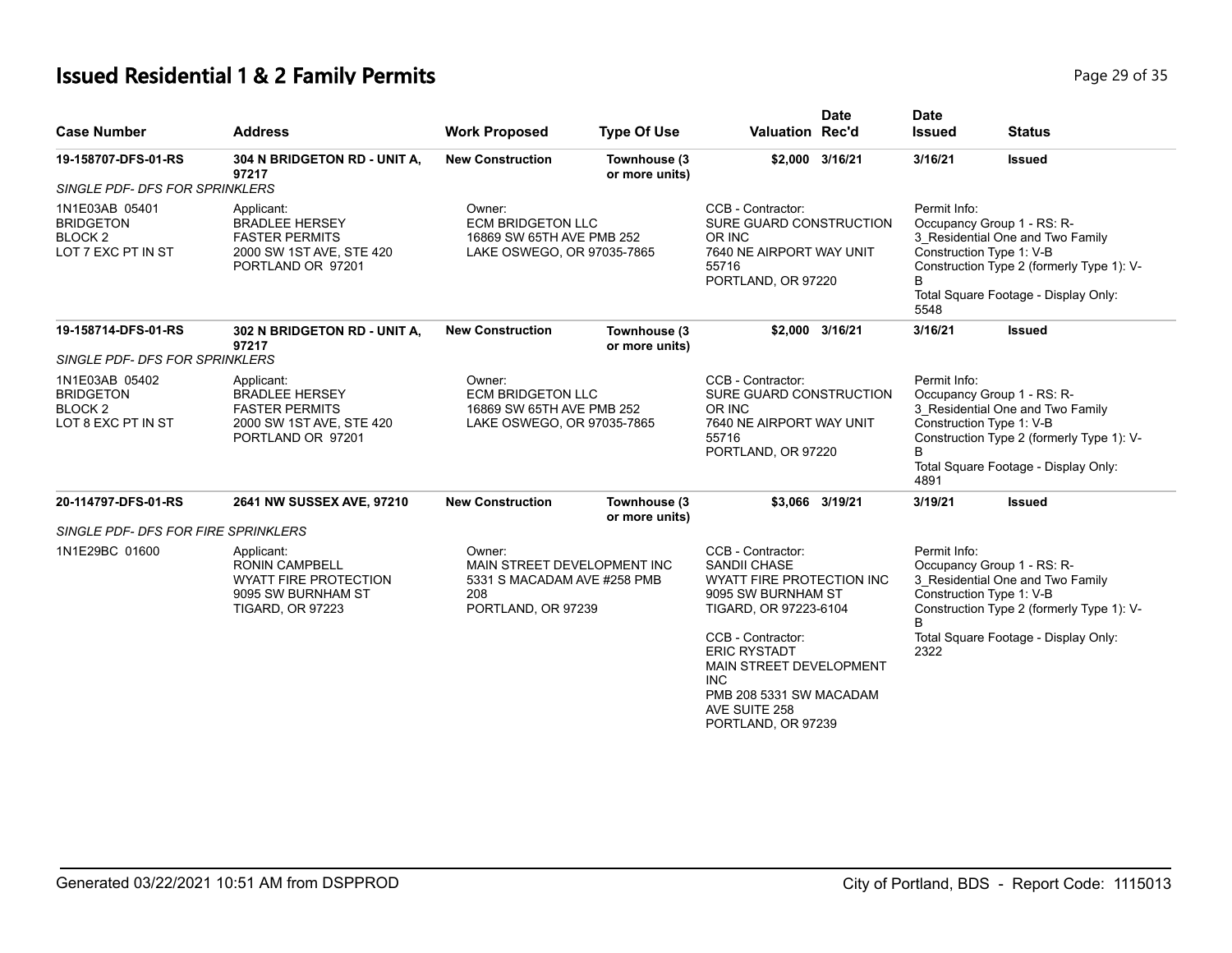# **Issued Residential 1 & 2 Family Permits Page 10 Of 35 And 20 Of 35 Page 30 of 35**

| <b>Case Number</b>                         | <b>Address</b>                                                                                                                                      | <b>Work Proposed</b>                                                                              | <b>Type Of Use</b>                                                                                                                     | <b>Valuation Rec'd</b>                                                                                                                              | <b>Date</b>                                                                                 | <b>Date</b><br><b>Issued</b>                                                                                                                                            | <b>Status</b>                                                                                                                                                                   |  |
|--------------------------------------------|-----------------------------------------------------------------------------------------------------------------------------------------------------|---------------------------------------------------------------------------------------------------|----------------------------------------------------------------------------------------------------------------------------------------|-----------------------------------------------------------------------------------------------------------------------------------------------------|---------------------------------------------------------------------------------------------|-------------------------------------------------------------------------------------------------------------------------------------------------------------------------|---------------------------------------------------------------------------------------------------------------------------------------------------------------------------------|--|
| 18-114361-DFS-01-RS                        | 11339 SW CAPITOL HWY, 97219                                                                                                                         | <b>New Construction</b>                                                                           | Townhouse (3)<br>or more units)                                                                                                        | \$10,000 3/16/21                                                                                                                                    |                                                                                             | 3/16/21                                                                                                                                                                 | <b>Issued</b>                                                                                                                                                                   |  |
| SINGLE PDF. DFS FOR TRUSSES.               |                                                                                                                                                     |                                                                                                   |                                                                                                                                        |                                                                                                                                                     |                                                                                             |                                                                                                                                                                         |                                                                                                                                                                                 |  |
| 1S1E31BD 02200                             | Applicant:<br><b>RYAN PICKREL</b><br><b>FASTER PERMITS</b><br>2000 SW 1ST AVE #420<br>PORTLAND OR 97201                                             | Owner:<br>11365 CAPITOL HWY LLC<br>7623 SW 34TH AVE<br>PORTLAND, OR 97219                         |                                                                                                                                        | CCB - Contractor:<br><b>BC CONSTRUCTION</b>                                                                                                         | Permit Info:<br>DEVELOPMENT CORP<br>17850 S HIDDEN LAKE DRIVE<br>OREGON CITY, OR 97045<br>B |                                                                                                                                                                         | Occupancy Group 1 - RS: R-<br>3_Residential One and Two Family<br>Construction Type 1: V-B<br>Construction Type 2 (formerly Type 1): V-<br>Total Square Footage - Display Only: |  |
| 20-114755-DFS-01-RS                        | 2605 NW SUSSEX AVE, 97210                                                                                                                           | <b>New Construction</b>                                                                           | Townhouse (3<br>or more units)                                                                                                         |                                                                                                                                                     | \$3,066 3/19/21                                                                             | 1800<br>3/19/21                                                                                                                                                         | <b>Issued</b>                                                                                                                                                                   |  |
| <b>SINGLE PDF- DFS FOR FIRE SPRINKLERS</b> |                                                                                                                                                     |                                                                                                   |                                                                                                                                        |                                                                                                                                                     |                                                                                             |                                                                                                                                                                         |                                                                                                                                                                                 |  |
| 1N1E29BC 01600                             | Applicant:<br><b>RONIN CAMPBELL</b><br>WYATT FIRE PROTECTION<br>9095 SW BURNHAM ST<br><b>TIGARD, OR 97223</b>                                       | Owner:<br>MAIN STREET DEVELOPMENT INC<br>5331 S MACADAM AVE #258 PMB<br>208<br>PORTLAND, OR 97239 |                                                                                                                                        | CCB - Contractor:<br><b>SANDII CHASE</b><br>WYATT FIRE PROTECTION INC<br>9095 SW BURNHAM ST<br>TIGARD, OR 97223-6104                                |                                                                                             | Permit Info:<br>Occupancy Group 1 - RS: R-<br>3_Residential One and Two Family<br>Construction Type 1: V-B<br>Construction Type 2 (formerly Type 1): V-<br><sub>R</sub> |                                                                                                                                                                                 |  |
|                                            | CCB - Contractor:<br><b>ERIC RYSTADT</b><br>MAIN STREET DEVELOPMENT<br><b>INC</b><br>PMB 208 5331 SW MACADAM<br>AVE SUITE 258<br>PORTLAND, OR 97239 |                                                                                                   |                                                                                                                                        | 2322                                                                                                                                                | Total Square Footage - Display Only:                                                        |                                                                                                                                                                         |                                                                                                                                                                                 |  |
| 20-114774-DFS-01-RS                        | 2615 NW SUSSEX AVE, 97210                                                                                                                           | <b>New Construction</b>                                                                           | Townhouse (3)<br>or more units)                                                                                                        |                                                                                                                                                     | \$3,066 3/19/21                                                                             | 3/19/21                                                                                                                                                                 | <b>Issued</b>                                                                                                                                                                   |  |
| <b>SINGLE PDF- DFS FOR FIRE SPRINKLERS</b> |                                                                                                                                                     |                                                                                                   |                                                                                                                                        |                                                                                                                                                     |                                                                                             |                                                                                                                                                                         |                                                                                                                                                                                 |  |
| 1N1E29BC 01600                             | Applicant:<br>RONIN CAMPBELL<br>WYATT FIRE PROTECTION<br>9095 SW BURNHAM ST<br><b>TIGARD, OR 97223</b>                                              |                                                                                                   | CCB - Contractor:<br>Owner:<br>MAIN STREET DEVELOPMENT INC<br>SANDII CHASE<br>5331 S MACADAM AVE #258 PMB<br>208<br>PORTLAND, OR 97239 |                                                                                                                                                     | WYATT FIRE PROTECTION INC<br>9095 SW BURNHAM ST<br>TIGARD, OR 97223-6104                    | Permit Info:<br>B                                                                                                                                                       | Occupancy Group 1 - RS: R-<br>3_Residential One and Two Family<br>Construction Type 1: V-B<br>Construction Type 2 (formerly Type 1): V-                                         |  |
|                                            |                                                                                                                                                     |                                                                                                   |                                                                                                                                        | CCB - Contractor:<br><b>ERIC RYSTADT</b><br>MAIN STREET DEVELOPMENT<br><b>INC</b><br>PMB 208 5331 SW MACADAM<br>AVE SUITE 258<br>PORTLAND, OR 97239 |                                                                                             | 2322                                                                                                                                                                    | Total Square Footage - Display Only:                                                                                                                                            |  |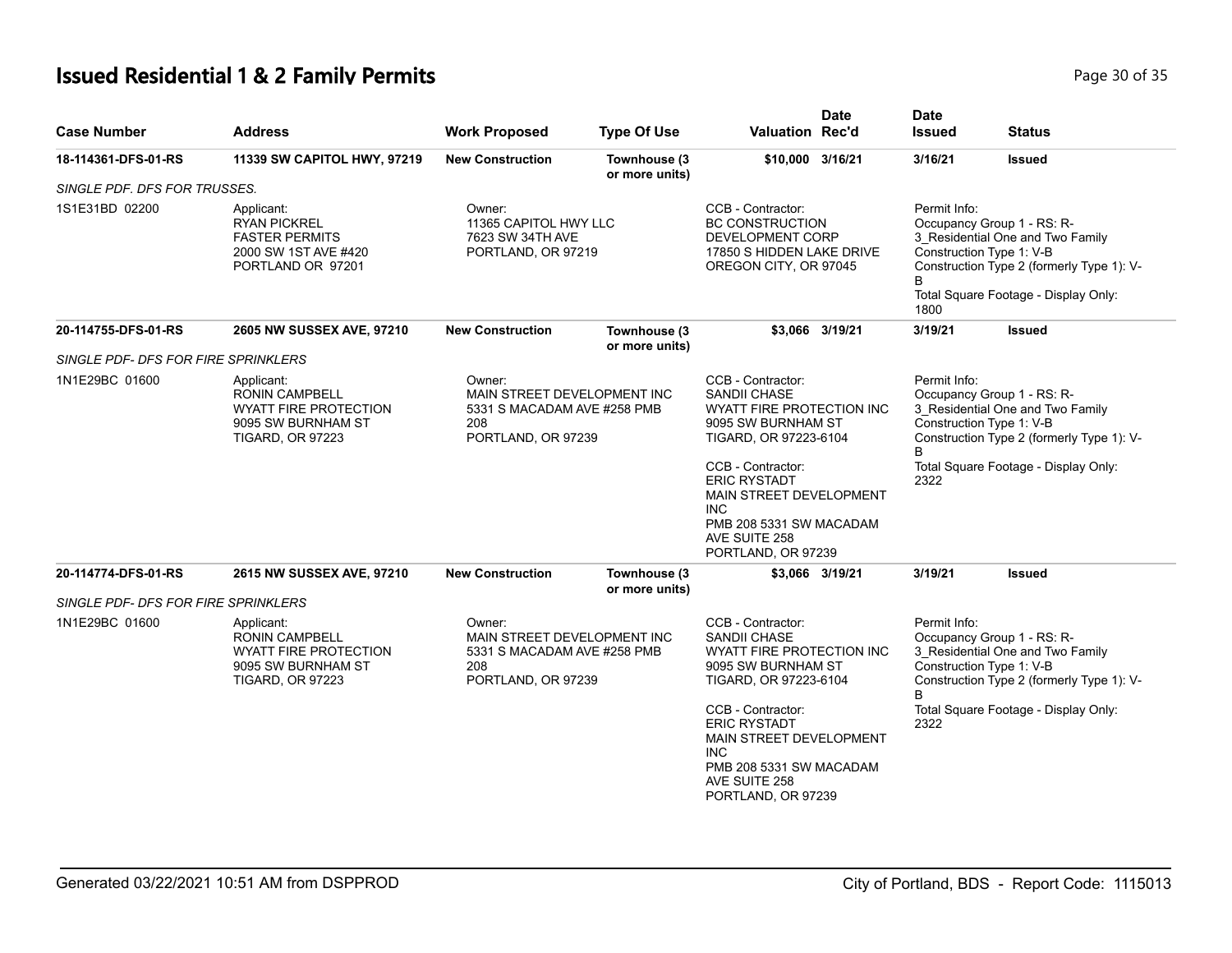# **Issued Residential 1 & 2 Family Permits** Page 31 of 35

| <b>Case Number</b>                   | Address                                                                                                              | <b>Work Proposed</b>                                                                              | <b>Type Of Use</b>             | <b>Valuation Rec'd</b>                                                                                                                                     | <b>Date</b> | <b>Date</b><br><b>Issued</b>                  | <b>Status</b>                                                                                               |
|--------------------------------------|----------------------------------------------------------------------------------------------------------------------|---------------------------------------------------------------------------------------------------|--------------------------------|------------------------------------------------------------------------------------------------------------------------------------------------------------|-------------|-----------------------------------------------|-------------------------------------------------------------------------------------------------------------|
| 20-114792-DFS-01-RS                  | <b>2635 NW SUSSEX AVE, 97210</b>                                                                                     | <b>New Construction</b>                                                                           | Townhouse (3<br>or more units) | \$3,066 3/19/21                                                                                                                                            |             | 3/19/21                                       | <b>Issued</b>                                                                                               |
| SINGLE PDF- DFS FOR FIRE SPRINKLERS  |                                                                                                                      |                                                                                                   |                                |                                                                                                                                                            |             |                                               |                                                                                                             |
| 1N1E29BC 01600                       | Applicant:<br><b>RONIN CAMPBELL</b><br><b>WYATT FIRE PROTECTION</b><br>9095 SW BURNHAM ST<br><b>TIGARD, OR 97223</b> | Owner:<br>MAIN STREET DEVELOPMENT INC<br>5331 S MACADAM AVE #258 PMB<br>208<br>PORTLAND, OR 97239 |                                | CCB - Contractor:<br>SANDII CHASE<br>WYATT FIRE PROTECTION INC<br>9095 SW BURNHAM ST<br>TIGARD, OR 97223-6104                                              |             | Permit Info:<br>Construction Type 1: V-B<br>В | Occupancy Group 1 - RS: R-<br>3_Residential One and Two Family<br>Construction Type 2 (formerly Type 1): V- |
|                                      |                                                                                                                      |                                                                                                   |                                | CCB - Contractor:<br><b>ERIC RYSTADT</b><br>MAIN STREET DEVELOPMENT<br><b>INC</b><br>PMB 208 5331 SW MACADAM<br>AVE SUITE 258<br>PORTLAND, OR 97239        |             | 2322                                          | Total Square Footage - Display Only:                                                                        |
| 20-114779-DFS-01-RS                  | 2621 NW SUSSEX AVE, 97210                                                                                            | <b>New Construction</b>                                                                           | Townhouse (3<br>or more units) | \$3,066 3/19/21                                                                                                                                            |             | 3/19/21                                       | <b>Issued</b>                                                                                               |
| SINGLE PDF - DFS FOR FIRE SPRINKLERS |                                                                                                                      |                                                                                                   |                                |                                                                                                                                                            |             |                                               |                                                                                                             |
| 1N1E29BC 01600                       | Applicant:<br><b>RONIN CAMPBELL</b><br><b>WYATT FIRE PROTECTION</b><br>9095 SW BURNHAM ST<br><b>TIGARD, OR 97223</b> | Owner:<br>MAIN STREET DEVELOPMENT INC<br>5331 S MACADAM AVE #258 PMB<br>208<br>PORTLAND, OR 97239 |                                | CCB - Contractor:<br>SANDII CHASE<br>WYATT FIRE PROTECTION INC<br>9095 SW BURNHAM ST<br>TIGARD, OR 97223-6104                                              |             | Permit Info:<br>Construction Type 1: V-B<br>B | Occupancy Group 1 - RS: R-<br>3 Residential One and Two Family<br>Construction Type 2 (formerly Type 1): V- |
|                                      |                                                                                                                      |                                                                                                   |                                | CCB - Contractor:<br><b>ERIC RYSTADT</b><br><b>MAIN STREET DEVELOPMENT</b><br><b>INC</b><br>PMB 208 5331 SW MACADAM<br>AVE SUITE 258<br>PORTLAND, OR 97239 |             | 2322                                          | Total Square Footage - Display Only:                                                                        |
| 18-114364-DFS-01-RS                  | 11347 SW CAPITOL HWY, 97219                                                                                          | <b>New Construction</b>                                                                           | Townhouse (3                   | \$10,000 3/16/21                                                                                                                                           |             | 3/16/21                                       | <b>Issued</b>                                                                                               |
| SINGLE PDF- DFS FOR TRUSSES.         |                                                                                                                      |                                                                                                   | or more units)                 |                                                                                                                                                            |             |                                               |                                                                                                             |
| 1S1E31BD 02200                       | Applicant:<br><b>RYAN PICKREL</b><br><b>FASTER PERMITS</b><br>2000 SW 1ST AVE #420<br>PORTLAND OR 97201              | Owner:<br>11365 CAPITOL HWY LLC<br>7623 SW 34TH AVE<br>PORTLAND, OR 97219                         |                                | CCB - Contractor:<br><b>BC CONSTRUCTION</b><br>DEVELOPMENT CORP<br>17850 S HIDDEN LAKE DRIVE<br>OREGON CITY, OR 97045                                      |             | Permit Info:<br>Construction Type 1: V-B<br>B | Occupancy Group 1 - RS: R-<br>3 Residential One and Two Family<br>Construction Type 2 (formerly Type 1): V- |
|                                      |                                                                                                                      |                                                                                                   |                                | CCB - Contractor:<br>CANOPY BUILDING GROUP LLC<br>15110 SW BOONES FERRY RD<br><b>STE 500</b><br>LAKE OSWEGO, OR 97035                                      |             | 1800                                          | Total Square Footage - Display Only:                                                                        |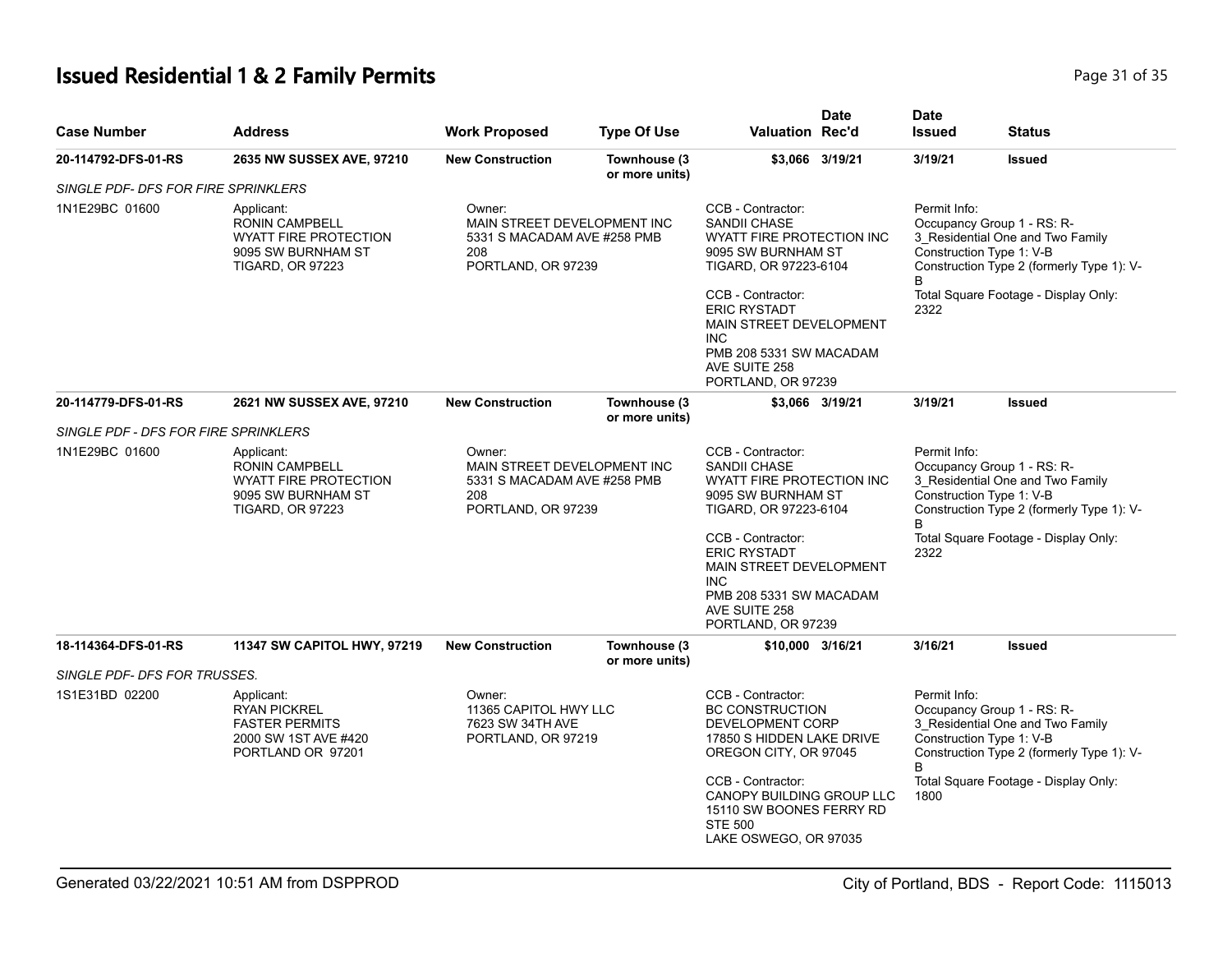# **Issued Residential 1 & 2 Family Permits Page 12 of 35 and 20 and 20 and 20 and 20 and 20 and 20 and 20 and 20 and 20 and 20 and 20 and 20 and 20 and 20 and 20 and 20 and 20 and 20 and 20 and 20 and 20 and 20 and 20 and**

| <b>Case Number</b>                        | <b>Address</b>                                                                                                                         | <b>Work Proposed</b>                                                                              | <b>Type Of Use</b>             | <b>Valuation Rec'd</b>                                                                                                                                                                                                                                                             | <b>Date</b>    | <b>Date</b><br><b>Issued</b>                                                                                                                                                                            | <b>Status</b>                                                                                                                                       |
|-------------------------------------------|----------------------------------------------------------------------------------------------------------------------------------------|---------------------------------------------------------------------------------------------------|--------------------------------|------------------------------------------------------------------------------------------------------------------------------------------------------------------------------------------------------------------------------------------------------------------------------------|----------------|---------------------------------------------------------------------------------------------------------------------------------------------------------------------------------------------------------|-----------------------------------------------------------------------------------------------------------------------------------------------------|
| 20-114781-DFS-01-RS                       | 2627 NW SUSSEX AVE, 97210                                                                                                              | <b>New Construction</b>                                                                           | Townhouse (3<br>or more units) | \$3,066 3/19/21                                                                                                                                                                                                                                                                    |                | 3/19/21                                                                                                                                                                                                 | Issued                                                                                                                                              |
| SINGLE PDF- DFS FOR FIRE SPRINKLERS       |                                                                                                                                        |                                                                                                   |                                |                                                                                                                                                                                                                                                                                    |                |                                                                                                                                                                                                         |                                                                                                                                                     |
| 1N1E29BC 01600                            | Applicant:<br><b>RONIN CAMPBELL</b><br><b>WYATT FIRE PROTECTION</b><br>9095 SW BURNHAM ST<br><b>TIGARD, OR 97223</b>                   | Owner:<br>MAIN STREET DEVELOPMENT INC<br>5331 S MACADAM AVE #258 PMB<br>208<br>PORTLAND, OR 97239 |                                | CCB - Contractor:<br><b>SANDII CHASE</b><br><b>WYATT FIRE PROTECTION INC</b><br>9095 SW BURNHAM ST<br>TIGARD, OR 97223-6104<br>CCB - Contractor:<br><b>ERIC RYSTADT</b><br>MAIN STREET DEVELOPMENT<br><b>INC</b><br>PMB 208 5331 SW MACADAM<br>AVE SUITE 258<br>PORTLAND, OR 97239 |                | Permit Info:<br>Construction Type 1: V-B<br>R<br>2322                                                                                                                                                   | Occupancy Group 1 - RS: R-<br>3_Residential One and Two Family<br>Construction Type 2 (formerly Type 1): V-<br>Total Square Footage - Display Only: |
| 19-205463-REV-01-RS                       | 508 NE 56TH AVE, 97213                                                                                                                 | <b>New Construction</b>                                                                           | Townhouse (3<br>or more units) |                                                                                                                                                                                                                                                                                    | $$0$ $1/15/21$ | 3/19/21                                                                                                                                                                                                 | Issued                                                                                                                                              |
| <b>HEAD TO THE 3RD FLOOR</b>              | SINGLE PDF REVISION TO THE FIRE SPRINKLERS ON THE DFS 01 RECALCULATED THE REMOTE AREA . 1 SPRINKLER HEAD REMOVED ON 2ND FLOOR, ADDED 1 |                                                                                                   |                                |                                                                                                                                                                                                                                                                                    |                |                                                                                                                                                                                                         |                                                                                                                                                     |
| 1N2E31AC 08904<br>LOT <sub>4</sub>        | Applicant:<br><b>DEREK LANGEL</b><br>DB FIRE PROTECTION INC<br>PORTLAND OR<br><b>USA</b>                                               | Owner:<br><b>REILLY SIGNATURE HOMES LLC</b><br>3231 NE US GRANT PL<br>PORTLAND, OR 97212-5144     |                                | CCB - Contractor:<br><b>JOHN REILLY</b><br>REILLY SIGNATURE HOMES LLC<br>3231 NE US GRANT PL<br>PORTLAND, OR 97212                                                                                                                                                                 |                | Permit Info:<br>Occupancy Group 1 - RS: R-<br>3_Residential One and Two Family<br>Construction Type 1: V-B<br>Construction Type 2 (formerly Type 1): V-<br>Total Square Footage - Display Only:<br>3029 |                                                                                                                                                     |
| 20-140917-REV-01-RS                       | 2635 SE 13TH AVE, 97202                                                                                                                | <b>New Construction</b>                                                                           | Townhouse (3<br>or more units) |                                                                                                                                                                                                                                                                                    | \$0 12/28/20   | 3/17/21                                                                                                                                                                                                 | Issued                                                                                                                                              |
| SINGLE PDF REVISION TO REVISE THE TRUSSES |                                                                                                                                        |                                                                                                   |                                |                                                                                                                                                                                                                                                                                    |                |                                                                                                                                                                                                         |                                                                                                                                                     |
| 1S1E11BA 03100                            | Applicant:<br><b>RICHARD ADAMS</b><br><b>FASTER PERMITS</b><br>2000 SW 1ST AVENUE SUITE 420<br>PORTLAND, OR 97201                      | Owner:<br>WEST COAST DEVELOPMENT<br><b>GROUP INC</b><br>1697 19TH ST<br>WEST LINN, OR 97068-4453  |                                | CCB - Contractor:<br><b>LANTIL LLC</b><br>11490 SE JENNIFER STREET<br>CLACKAMAS, OR 97015                                                                                                                                                                                          |                | Permit Info:<br>Construction Type 1: V-B<br>1106                                                                                                                                                        | Occupancy Group 1 - RS: R-<br>3_Residential One and Two Family<br>Construction Type 2 (formerly Type 1):<br>Total Square Footage - Display Only:    |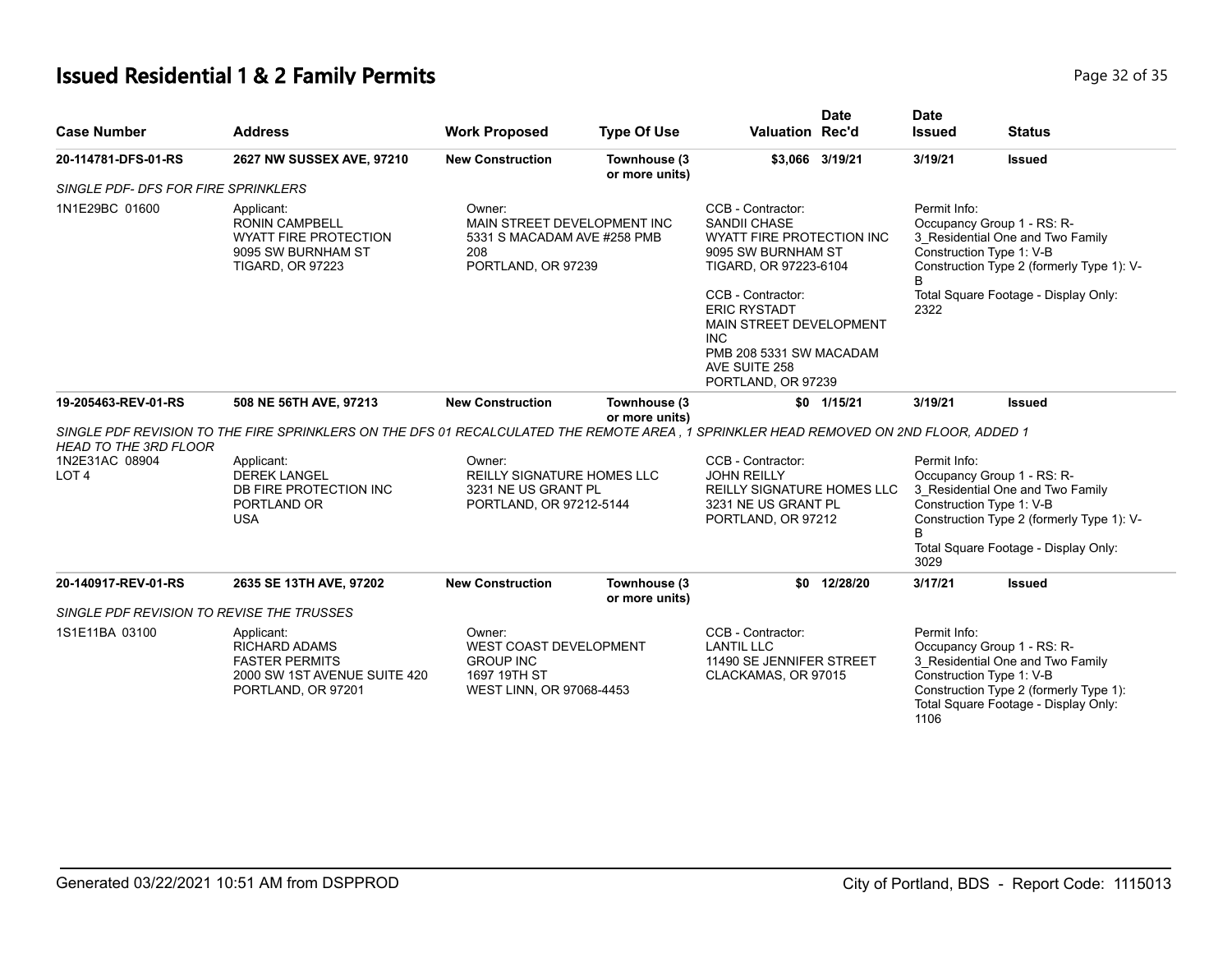# **Issued Residential 1 & 2 Family Permits Page 11 October 2014 12:30 Page 33 of 35**

| <b>Case Number</b>                        | <b>Address</b>                                                                                                             | <b>Work Proposed</b>                                                                                    | <b>Type Of Use</b>                                                                                  | <b>Valuation Rec'd</b>                                                                                        | <b>Date</b>                                     | <b>Date</b><br><b>Issued</b>                                                                                                                                                                         | <b>Status</b>                                                                                                                                                                |
|-------------------------------------------|----------------------------------------------------------------------------------------------------------------------------|---------------------------------------------------------------------------------------------------------|-----------------------------------------------------------------------------------------------------|---------------------------------------------------------------------------------------------------------------|-------------------------------------------------|------------------------------------------------------------------------------------------------------------------------------------------------------------------------------------------------------|------------------------------------------------------------------------------------------------------------------------------------------------------------------------------|
| 20-140203-REV-01-RS                       | 2625 SE 13TH AVE, 97202                                                                                                    | <b>New Construction</b>                                                                                 | Townhouse (3<br>or more units)                                                                      |                                                                                                               | \$0 12/28/20                                    | 3/18/21                                                                                                                                                                                              | <b>Issued</b>                                                                                                                                                                |
|                                           | SINGLE PDF REVISION TO REVISE TRUSSES, REMOVE STREET FACING WINDOW, RELOCATE ELECTRICAL PANELS TO SMALL WALL WINDOW WAS ON |                                                                                                         |                                                                                                     |                                                                                                               |                                                 |                                                                                                                                                                                                      |                                                                                                                                                                              |
| 1S1E11BA 03100                            | Applicant:<br><b>RICHARD ADAMS</b><br><b>FASTER PERMITS</b><br>2000 SW 1ST AVENUE SUITE 420<br>PORTLAND, OR 97201          | Owner:<br><b>WEST COAST DEVELOPMENT</b><br><b>GROUP INC</b><br>1697 19TH ST<br>WEST LINN, OR 97068-4453 |                                                                                                     | CCB - Contractor:<br><b>WEST COAST DEVELOPMENT</b><br><b>GROUP INC</b><br>1697 19TH ST<br>WEST LINN, OR 97068 |                                                 | Permit Info:<br>1160                                                                                                                                                                                 | Occupancy Group 1 - RS: R-<br>3_Residential One and Two Family<br>Construction Type 1: V-B<br>Construction Type 2 (formerly Type 1):<br>Total Square Footage - Display Only: |
| 20-140918-REV-01-RS                       | 2639 SE 13TH AVE, 97202                                                                                                    | <b>New Construction</b>                                                                                 | Townhouse (3<br>or more units)                                                                      |                                                                                                               | \$0 12/28/20                                    | 3/17/21                                                                                                                                                                                              | <b>Issued</b>                                                                                                                                                                |
| SINGLE PDF REVISION TO REVISE THE TRUSSES |                                                                                                                            |                                                                                                         |                                                                                                     |                                                                                                               |                                                 |                                                                                                                                                                                                      |                                                                                                                                                                              |
| 1S1E11BA 03100                            | Applicant:<br><b>RICHARD ADAMS</b><br><b>FASTER PERMITS</b><br>2000 SW 1ST AVENUE SUITE 420<br>PORTLAND, OR 97201          | Owner:<br><b>WEST COAST DEVELOPMENT</b><br><b>GROUP INC</b><br>1697 19TH ST<br>WEST LINN, OR 97068-4453 |                                                                                                     | CCB - Contractor:<br><b>LANTIL LLC</b><br>11490 SE JENNIFER STREET<br>CLACKAMAS, OR 97015                     |                                                 | Permit Info:<br>Occupancy Group 1 - RS: R-<br>3_Residential One and Two Family<br>Construction Type 1: V-B<br>Construction Type 2 (formerly Type 1):<br>Total Square Footage - Display Only:<br>1105 |                                                                                                                                                                              |
| 20-140913-REV-01-RS                       | 2631 SE 13TH AVE, 97202                                                                                                    | <b>New Construction</b>                                                                                 | Townhouse (3<br>or more units)                                                                      |                                                                                                               | \$0 12/28/20                                    | 3/17/21                                                                                                                                                                                              | <b>Issued</b>                                                                                                                                                                |
| SINGLE PDF REVISION TO REVISE THE TRUSSES |                                                                                                                            |                                                                                                         |                                                                                                     |                                                                                                               |                                                 |                                                                                                                                                                                                      |                                                                                                                                                                              |
| 1S1E11BA 03100                            | Applicant:<br><b>RICHARD ADAMS</b><br><b>FASTER PERMITS</b><br>2000 SW 1ST AVENUE SUITE 420<br>PORTLAND, OR 97201          | Owner:<br><b>GROUP INC</b><br>1697 19TH ST                                                              | CCB - Contractor:<br><b>WEST COAST DEVELOPMENT</b><br><b>LANTIL LLC</b><br>WEST LINN, OR 97068-4453 |                                                                                                               | 11490 SE JENNIFER STREET<br>CLACKAMAS, OR 97015 | Permit Info:<br>1104                                                                                                                                                                                 | Occupancy Group 1 - RS: R-<br>3_Residential One and Two Family<br>Construction Type 1: V-B<br>Construction Type 2 (formerly Type 1):<br>Total Square Footage - Display Only: |
| 20-140929-REV-01-RS                       | 2643 SE 13TH AVE, 97202                                                                                                    | <b>New Construction</b>                                                                                 | Townhouse (3<br>or more units)                                                                      |                                                                                                               | \$0 12/28/20                                    | 3/17/21                                                                                                                                                                                              | <b>Issued</b>                                                                                                                                                                |
| SINGLE PDF REVISION TO REVISE THE TRUSSES |                                                                                                                            |                                                                                                         |                                                                                                     |                                                                                                               |                                                 |                                                                                                                                                                                                      |                                                                                                                                                                              |
| 1S1E11BA 03100                            | Applicant:<br>RICHARD ADAMS<br><b>FASTER PERMITS</b><br>2000 SW 1ST AVENUE SUITE 420<br>PORTLAND, OR 97201                 | Owner:<br><b>WEST COAST DEVELOPMENT</b><br><b>GROUP INC</b><br>1697 19TH ST<br>WEST LINN, OR 97068-4453 |                                                                                                     | CCB - Contractor:<br><b>LANTIL LLC</b><br>11490 SE JENNIFER STREET<br>CLACKAMAS, OR 97015                     |                                                 | Permit Info:<br>1103                                                                                                                                                                                 | Occupancy Group 1 - RS: R-<br>3_Residential One and Two Family<br>Construction Type 1: V-B<br>Construction Type 2 (formerly Type 1):<br>Total Square Footage - Display Only: |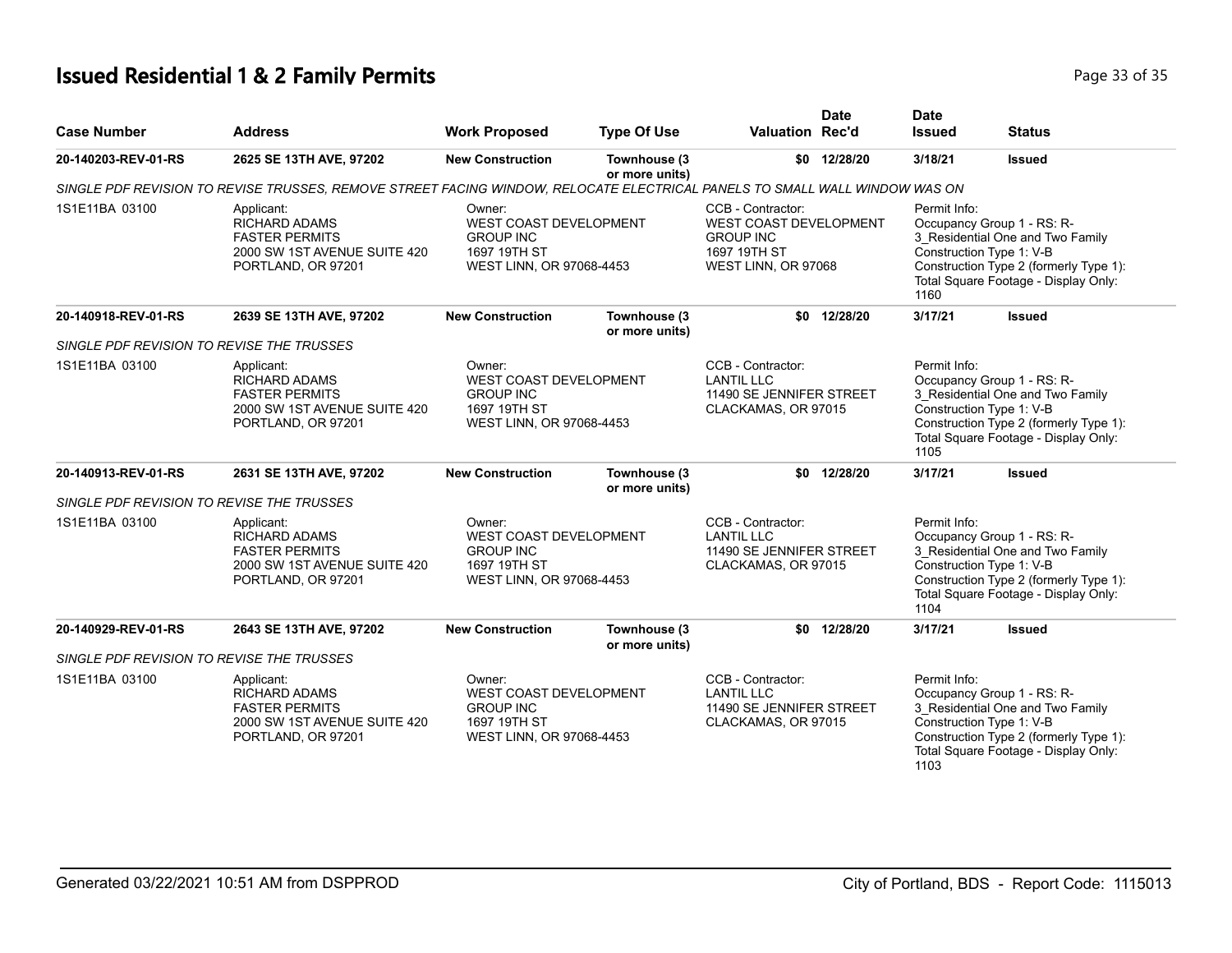# **Issued Residential 1 & 2 Family Permits Page 14 of 35 and 20 and 20 and 20 and 20 and 20 and 20 and 20 and 20 and 20 and 20 and 20 and 20 and 20 and 20 and 20 and 20 and 20 and 20 and 20 and 20 and 20 and 20 and 20 and**

|                                                          |                                                                                                                                              |                         |                                |                                                                                           | <b>Date</b> | <b>Date</b>                                                                                                                                                                                                                         |                                                                                                                                                                                                                     |  |
|----------------------------------------------------------|----------------------------------------------------------------------------------------------------------------------------------------------|-------------------------|--------------------------------|-------------------------------------------------------------------------------------------|-------------|-------------------------------------------------------------------------------------------------------------------------------------------------------------------------------------------------------------------------------------|---------------------------------------------------------------------------------------------------------------------------------------------------------------------------------------------------------------------|--|
| <b>Case Number</b>                                       | <b>Address</b>                                                                                                                               | <b>Work Proposed</b>    | <b>Type Of Use</b>             | <b>Valuation Rec'd</b>                                                                    |             | <b>Issued</b>                                                                                                                                                                                                                       | <b>Status</b>                                                                                                                                                                                                       |  |
| 20-126985-000-00-RS                                      | 7460 N OSWEGO AVE, 97203                                                                                                                     | <b>New Construction</b> | Townhouse (3<br>or more units) | \$115,970 4/15/20                                                                         |             | 3/18/21                                                                                                                                                                                                                             | <b>Issued</b>                                                                                                                                                                                                       |  |
|                                                          | NEW 6 ATTACHED TOWNHOUSE UNIT 5 OF 6/2 STORY/FLAT LOT/COMPLEX ***TRADE PERMITS TO BE OBTAINED SEPARATE*** ***ROOF TRUSSES DFS***             |                         |                                |                                                                                           |             |                                                                                                                                                                                                                                     |                                                                                                                                                                                                                     |  |
| 1N1W12AA 15801<br>BLOCK <sub>2</sub><br>LOT <sub>9</sub> | Applicant:<br><b>VITALY SUKHANOV</b><br>PROVISION INVESTMENTS<br>2700 NE ANDRESEN ROAD<br>VANCOUVER WA 98661                                 |                         |                                | CCB - Contractor:<br><b>EIKO BUILDERS LLC</b><br>9304 NE 47TH ROAD<br>VANCOUVER, WA 98665 |             | Permit Info:<br>Occupancy Group 1 - RS: R-<br>3_Residential One and Two Family<br>Construction Type 1: V-B<br>Construction Type 2 (formerly Type 1):<br>Total Square Footage - Display Only: 947<br>Number of New Dwelling Units: 1 |                                                                                                                                                                                                                     |  |
| 20-126978-000-00-RS                                      | 7460 N OSWEGO AVE, 97203                                                                                                                     | <b>New Construction</b> | Townhouse (3<br>or more units) | \$115,970 4/15/20                                                                         |             | 3/18/21                                                                                                                                                                                                                             | <b>Issued</b>                                                                                                                                                                                                       |  |
|                                                          | NEW 6 ATTACHED TOWNHOUSE UNIT 3 OF 6/2 STORY/FLAT LOT/COMPLEX ***TRADE PERMITS TO BE OBTAINED SEPARATE*** ***ROOF TRUSSES DFS***             |                         |                                |                                                                                           |             |                                                                                                                                                                                                                                     |                                                                                                                                                                                                                     |  |
| 1N1W12AA 15801<br>BLOCK <sub>2</sub><br>LOT <sub>9</sub> | Applicant:<br><b>VITALY SUKHANOV</b><br>PROVISION INVESTMENTS<br>2700 NE ANDRESEN ROAD<br>VANCOUVER WA 98661                                 |                         |                                | CCB - Contractor:<br>EIKO BUILDERS LLC<br>9304 NE 47TH ROAD<br>VANCOUVER, WA 98665        |             | Permit Info:<br>Occupancy Group 1 - RS: R-<br>3 Residential One and Two Family<br>Construction Type 1: V-B<br>Construction Type 2 (formerly Type 1):<br>Total Square Footage - Display Only: 947<br>Number of New Dwelling Units: 1 |                                                                                                                                                                                                                     |  |
| 20-126976-000-00-RS                                      | 7462 N OSWEGO AVE, 97203                                                                                                                     | <b>New Construction</b> | Townhouse (3                   | \$98.948 4/15/20                                                                          |             | 3/18/21                                                                                                                                                                                                                             | <b>Issued</b>                                                                                                                                                                                                       |  |
|                                                          | NEW 6 ATTACHED TOWNHOUSE UNIT 2 OF 6/2 STORY/FLAT LOT/COMPLEX ***TRADE PERMITS TO BE OBTAINED SEPARATE*** ***ROOF TRUSSES DFS***             |                         | or more units)                 |                                                                                           |             |                                                                                                                                                                                                                                     |                                                                                                                                                                                                                     |  |
| 1N1W12AA 15801                                           | Applicant:<br><b>VITALY SUKHANOV</b><br>PROVISION INVESTMENTS<br>2700 NE ANDRESEN ROAD<br>VANCOUVER WA 98661                                 |                         |                                | CCB - Contractor:<br>EIKO BUILDERS LLC<br>9304 NE 47TH ROAD<br>VANCOUVER, WA 98665        |             | Permit Info:<br>Occupancy Group 1 - RS: R-<br>3_Residential One and Two Family<br>Construction Type 1: V-B<br>Construction Type 2 (formerly Type 1):<br>Total Square Footage - Display Only: 808<br>Number of New Dwelling Units: 1 |                                                                                                                                                                                                                     |  |
| 20-126932-000-00-RS                                      | 7460 N OSWEGO AVE, 97203                                                                                                                     | <b>New Construction</b> | Townhouse (3                   | \$99.560 4/15/20                                                                          |             | 3/16/21                                                                                                                                                                                                                             | <b>Under Inspection</b>                                                                                                                                                                                             |  |
| SD permit***                                             | NEW 6 ATTACHED TOWNHOUSE UNIT1OF 6/2 STORY/FLAT LOT/COMPLEX ***TRADE PERMITS TO BE OBTAINED SEPARATE*** ***ROOF TRUSSES DFS*** ***20-140740- |                         | or more units)                 |                                                                                           |             |                                                                                                                                                                                                                                     |                                                                                                                                                                                                                     |  |
| 1N1W12AA 15801                                           | Applicant:<br><b>VITALY SUKHANOV</b><br>PROVISION INVESTMENTS<br>2700 NE ANDRESEN ROAD<br>VANCOUVER WA 98661                                 |                         |                                | CCB - Contractor:<br>EIKO BUILDERS LLC<br>9304 NE 47TH ROAD<br>VANCOUVER, WA 98665        |             | Permit Info:                                                                                                                                                                                                                        | Occupancy Group 1 - RS: R-<br>3_Residential One and Two Family<br>Construction Type 1: V-B<br>Construction Type 2 (formerly Type 1):<br>Total Square Footage - Display Only: 813<br>Number of New Dwelling Units: 1 |  |